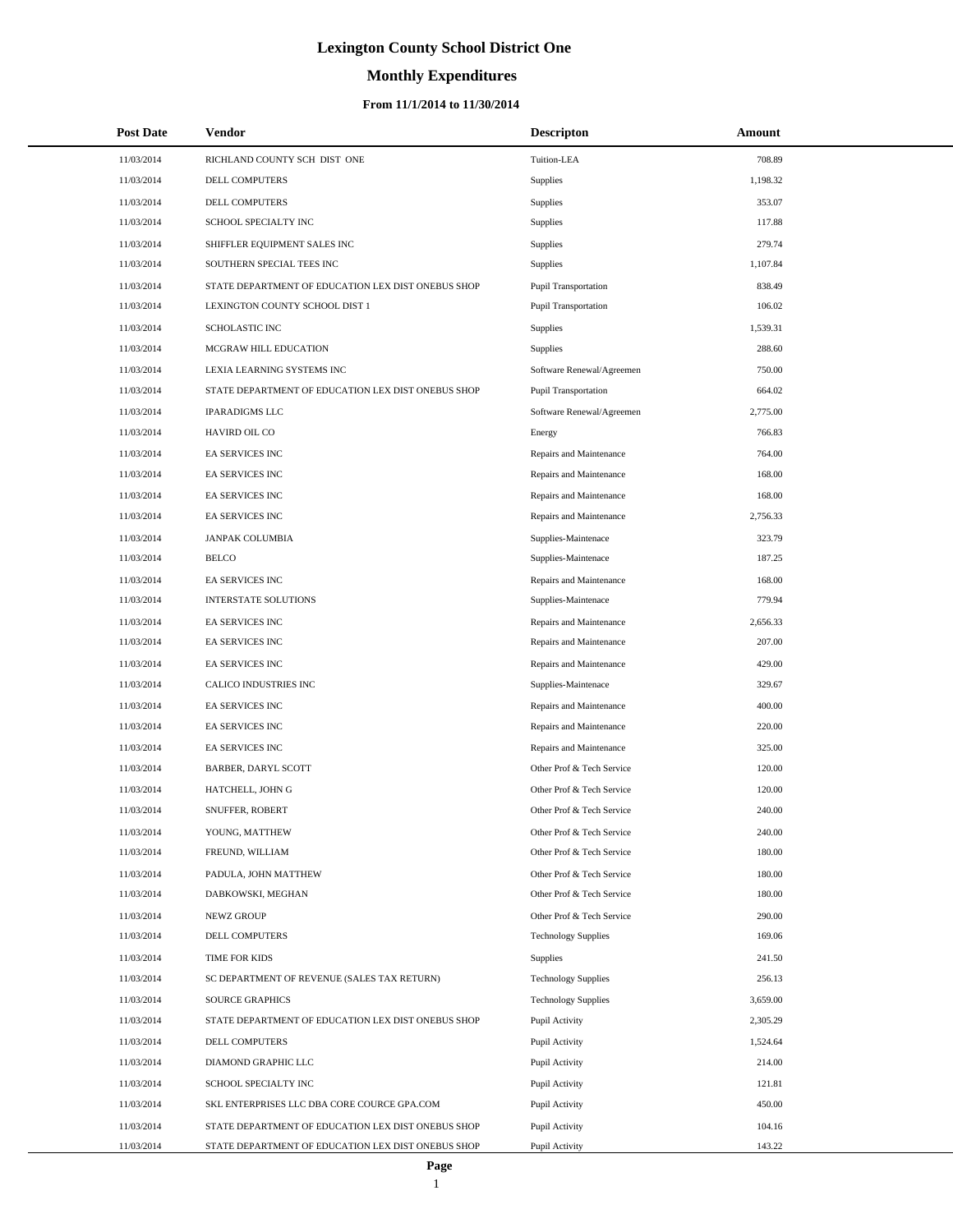# **Monthly Expenditures**

| <b>Post Date</b> | Vendor                                             | <b>Descripton</b>           | Amount    |  |
|------------------|----------------------------------------------------|-----------------------------|-----------|--|
| 11/03/2014       | STATE DEPARTMENT OF EDUCATION LEX DIST ONEBUS SHOP | Pupil Activity              | 210.74    |  |
| 11/04/2014       | NET RESULTS SPORTS MARKETING INC                   | Pupil Activity              | 918.00    |  |
| 11/04/2014       | DREHER HIGH SCHOOL                                 | Pupil Activity              | 200.00    |  |
| 11/04/2014       | DUTCH FORK HIGH SCHOOL                             | Pupil Activity              | 200.00    |  |
| 11/05/2014       | LCJMWANDSC (LEX CTY JOINT WATER AND SEWER COMMI    | <b>Public Utilities</b>     | 157.83    |  |
| 11/05/2014       | SCE&G                                              | <b>Public Utilities</b>     | 14,411.97 |  |
| 11/05/2014       | LCJMWANDSC (LEX CTY JOINT WATER AND SEWER COMMI    | <b>Public Utilities</b>     | 3,668.62  |  |
| 11/05/2014       | SCE&G                                              | <b>Public Utilities</b>     | 60,032.09 |  |
| 11/05/2014       | SCE&G                                              | <b>Public Utilities</b>     | 11,596.38 |  |
| 11/05/2014       | LCJMWANDSC (LEX CTY JOINT WATER AND SEWER COMMI    | <b>Public Utilities</b>     | 1,443.28  |  |
| 11/05/2014       | LCJMWANDSC (LEX CTY JOINT WATER AND SEWER COMMI    | <b>Public Utilities</b>     | 1,093.90  |  |
| 11/05/2014       | SCE&G                                              | <b>Public Utilities</b>     | 7,028.60  |  |
| 11/05/2014       | SCE&G                                              | <b>Public Utilities</b>     | 19,396.59 |  |
| 11/05/2014       | SCE&G                                              | <b>Public Utilities</b>     | 19,399.21 |  |
| 11/05/2014       | LCJMWANDSC (LEX CTY JOINT WATER AND SEWER COMMI    | <b>Public Utilities</b>     | 1,862.88  |  |
| 11/05/2014       | LCJMWANDSC (LEX CTY JOINT WATER AND SEWER COMMI    | <b>Public Utilities</b>     | 2,261.11  |  |
| 11/05/2014       | SCE&G                                              | <b>Public Utilities</b>     | 16,019.22 |  |
| 11/05/2014       | SCE&G                                              | <b>Public Utilities</b>     | 11,460.98 |  |
| 11/05/2014       | SCE&G                                              | <b>Public Utilities</b>     | 17,420.40 |  |
| 11/05/2014       | LCJMWANDSC (LEX CTY JOINT WATER AND SEWER COMMI    | <b>Public Utilities</b>     | 6,943.39  |  |
| 11/05/2014       | LCJMWANDSC (LEX CTY JOINT WATER AND SEWER COMMI    | <b>Public Utilities</b>     | 670.44    |  |
| 11/05/2014       | LCJMWANDSC (LEX CTY JOINT WATER AND SEWER COMMI    | <b>Public Utilities</b>     | 610.35    |  |
| 11/05/2014       | LCJMWANDSC (LEX CTY JOINT WATER AND SEWER COMMI    | <b>Public Utilities</b>     | 704.13    |  |
| 11/05/2014       | SCE&G                                              | <b>Public Utilities</b>     | 326.21    |  |
| 11/05/2014       | LCJMWANDSC (LEX CTY JOINT WATER AND SEWER COMMI    | <b>Public Utilities</b>     | 704.13    |  |
| 11/05/2014       | SCE&G                                              | <b>Public Utilities</b>     | 292.53    |  |
| 11/05/2014       | LCJMWANDSC (LEX CTY JOINT WATER AND SEWER COMMI    | <b>Public Utilities</b>     | 1,794.07  |  |
| 11/05/2014       | LCJMWANDSC (LEX CTY JOINT WATER AND SEWER COMMI    | <b>Public Utilities</b>     | 3,117.39  |  |
| 11/05/2014       | LCJMWANDSC (LEX CTY JOINT WATER AND SEWER COMMI    | <b>Public Utilities</b>     | 918.34    |  |
| 11/05/2014       | LCJMWANDSC (LEX CTY JOINT WATER AND SEWER COMMI    | <b>Public Utilities</b>     | 657.47    |  |
| 11/05/2014       | SCE&G                                              | <b>Public Utilities</b>     | 10,617.98 |  |
| 11/05/2014       | LCJMWANDSC (LEX CTY JOINT WATER AND SEWER COMMI    | <b>Public Utilities</b>     | 215.00    |  |
| 11/05/2014       | SCE&G                                              | <b>Public Utilities</b>     | 141.13    |  |
| 11/05/2014       | LCJMWANDSC (LEX CTY JOINT WATER AND SEWER COMMI    | <b>Public Utilities</b>     | 1,702.40  |  |
| 11/05/2014       | <b>BATCHLER, NICHOLE</b>                           | <b>Pupil Transportation</b> | 276.64    |  |
| 11/05/2014       | COLE, SUSAN                                        | <b>Pupil Transportation</b> | 617.12    |  |
| 11/05/2014       | DOOLEY, DEBORAH                                    | <b>Pupil Transportation</b> | 154.56    |  |
| 11/05/2014       | <b>GARDNER, BARBARA</b>                            | Pupil Transportation        | 272.16    |  |
| 11/05/2014       | <b>PURCHASED SERVICE</b>                           | <b>Pupil Transportation</b> | 705.60    |  |
| 11/05/2014       | PEARCE, TIM                                        | <b>Pupil Transportation</b> | 347.76    |  |
| 11/05/2014       | RAMSEY, JANIE                                      | <b>Pupil Transportation</b> | 309.12    |  |
| 11/05/2014       | SABBAGHA, THERESA                                  | <b>Pupil Transportation</b> | 788.48    |  |
| 11/05/2014       | SHAFFER, IMELDA                                    | Pupil Transportation        | 806.40    |  |
| 11/05/2014       | PURCHASED SERVICE                                  | <b>Pupil Transportation</b> | 184.80    |  |
| 11/05/2014       | STUART, LESLEY                                     | <b>Pupil Transportation</b> | 369.60    |  |
| 11/05/2014       | PURCHASED SERVICE                                  | Pupil Transportation        | 206.08    |  |
| 11/05/2014       | VAUGHN, DANA                                       | <b>Pupil Transportation</b> | 1,159.20  |  |
| 11/05/2014       | <b>COMPORIUM</b>                                   | Communication               | 13,276.07 |  |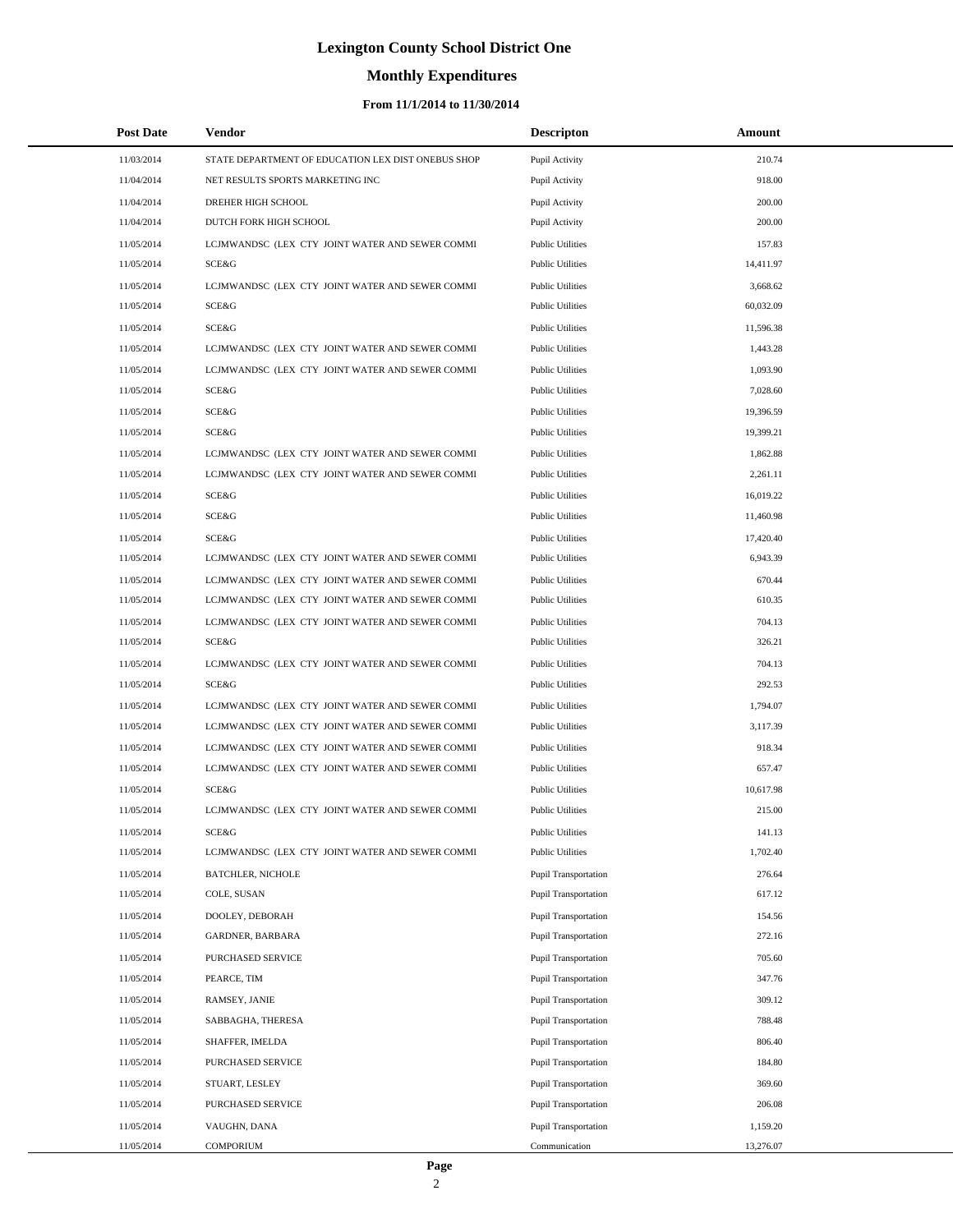# **Monthly Expenditures**

| <b>Post Date</b> | <b>Vendor</b>           | <b>Descripton</b> | Amount   |
|------------------|-------------------------|-------------------|----------|
| 11/05/2014       | <b>COMPORIUM</b>        | Communication     | 5,847.96 |
| 11/05/2014       | <b>COMPORIUM</b>        | Communication     | 2,075.37 |
| 11/05/2014       | <b>COMPORIUM</b>        | Communication     | 3,585.50 |
| 11/05/2014       | <b>COMPORIUM</b>        | Communication     | 1,939.72 |
| 11/05/2014       | <b>COMPORIUM</b>        | Communication     | 3,067.00 |
| 11/05/2014       | <b>COMPORIUM</b>        | Communication     | 2,588.52 |
| 11/05/2014       | <b>COMPORIUM</b>        | Communication     | 1,193.59 |
| 11/05/2014       | <b>COMPORIUM</b>        | Communication     | 2,971.07 |
| 11/05/2014       | <b>COMPORIUM</b>        | Communication     | 1,900.15 |
| 11/05/2014       | <b>COMPORIUM</b>        | Communication     | 1,965.97 |
| 11/05/2014       | <b>COMPORIUM</b>        | Communication     | 2,041.87 |
| 11/05/2014       | <b>COMPORIUM</b>        | Communication     | 2,264.83 |
| 11/05/2014       | <b>COMPORIUM</b>        | Communication     | 2,232.84 |
| 11/05/2014       | <b>COMPORIUM</b>        | Communication     | 2,824.41 |
| 11/05/2014       | <b>COMPORIUM</b>        | Communication     | 5,446.39 |
| 11/05/2014       | <b>COMPORIUM</b>        | Communication     | 2,343.19 |
| 11/05/2014       | <b>COMPORIUM</b>        | Communication     | 2,458.58 |
| 11/05/2014       | <b>COMPORIUM</b>        | Communication     | 2,347.58 |
| 11/05/2014       | <b>COMPORIUM</b>        | Communication     | 2,263.06 |
| 11/05/2014       | <b>COMPORIUM</b>        | Communication     | 2,497.60 |
| 11/05/2014       | <b>COMPORIUM</b>        | Communication     | 3,058.15 |
| 11/05/2014       | <b>COMPORIUM</b>        | Communication     | 2,513.86 |
| 11/05/2014       | <b>COMPORIUM</b>        | Communication     | 2,403.67 |
| 11/05/2014       | <b>COMPORIUM</b>        | Communication     | 2,412.13 |
| 11/05/2014       | <b>COMPORIUM</b>        | Communication     | 1,969.88 |
| 11/05/2014       | <b>COMPORIUM</b>        | Communication     | 1,850.30 |
| 11/05/2014       | <b>COMPORIUM</b>        | Communication     | 2,063.80 |
| 11/05/2014       | <b>COMPORIUM</b>        | Communication     | 2,196.96 |
| 11/05/2014       | <b>COMPORIUM</b>        | Communication     | 3,160.42 |
| 11/05/2014       | <b>COMPORIUM</b>        | Communication     | 6,675.17 |
| 11/05/2014       | <b>COMPORIUM</b>        | Communication     | 2,338.48 |
| 11/05/2014       | PURCHASED SERVICE       | Supplies          | 250.00   |
| 11/05/2014       | PURCHASED SERVICE       | Supplies          | 250.00   |
| 11/05/2014       | <b>BARRETT, RAYMOND</b> | Pupil Activity    | 135.00   |
| 11/05/2014       | <b>BURBAGE, JASON</b>   | Pupil Activity    | 135.00   |
| 11/05/2014       | GOVAN, TERRY            | Pupil Activity    | 120.00   |
| 11/05/2014       | <b>GUNTER, JAIME L</b>  | Pupil Activity    | 135.00   |
| 11/05/2014       | MAOLI, ELIGIO           | Pupil Activity    | 135.00   |
| 11/05/2014       | POOLE, JOSEPH AARON     | Pupil Activity    | 135.00   |
| 11/05/2014       | ROGERS, WORTH           | Pupil Activity    | 135.00   |
| 11/05/2014       | SENN, ANDREW            | Pupil Activity    | 135.00   |
| 11/05/2014       | STOKES, JAMES LEE       | Pupil Activity    | 135.00   |
| 11/05/2014       | THOMAS, B LEE           | Pupil Activity    | 135.00   |
| 11/05/2014       | WISEMAN, DARREN MARK    | Pupil Activity    | 135.00   |
| 11/05/2014       | BRANHAM, DONALD W       | Pupil Activity    | 123.80   |
| 11/05/2014       | HEREDIA, REINALDO       | Pupil Activity    | 135.50   |
| 11/05/2014       | JAMES, WILLIAM          | Pupil Activity    | 141.80   |
| 11/05/2014       | ROBINSON, RICKY D       | Pupil Activity    | 139.10   |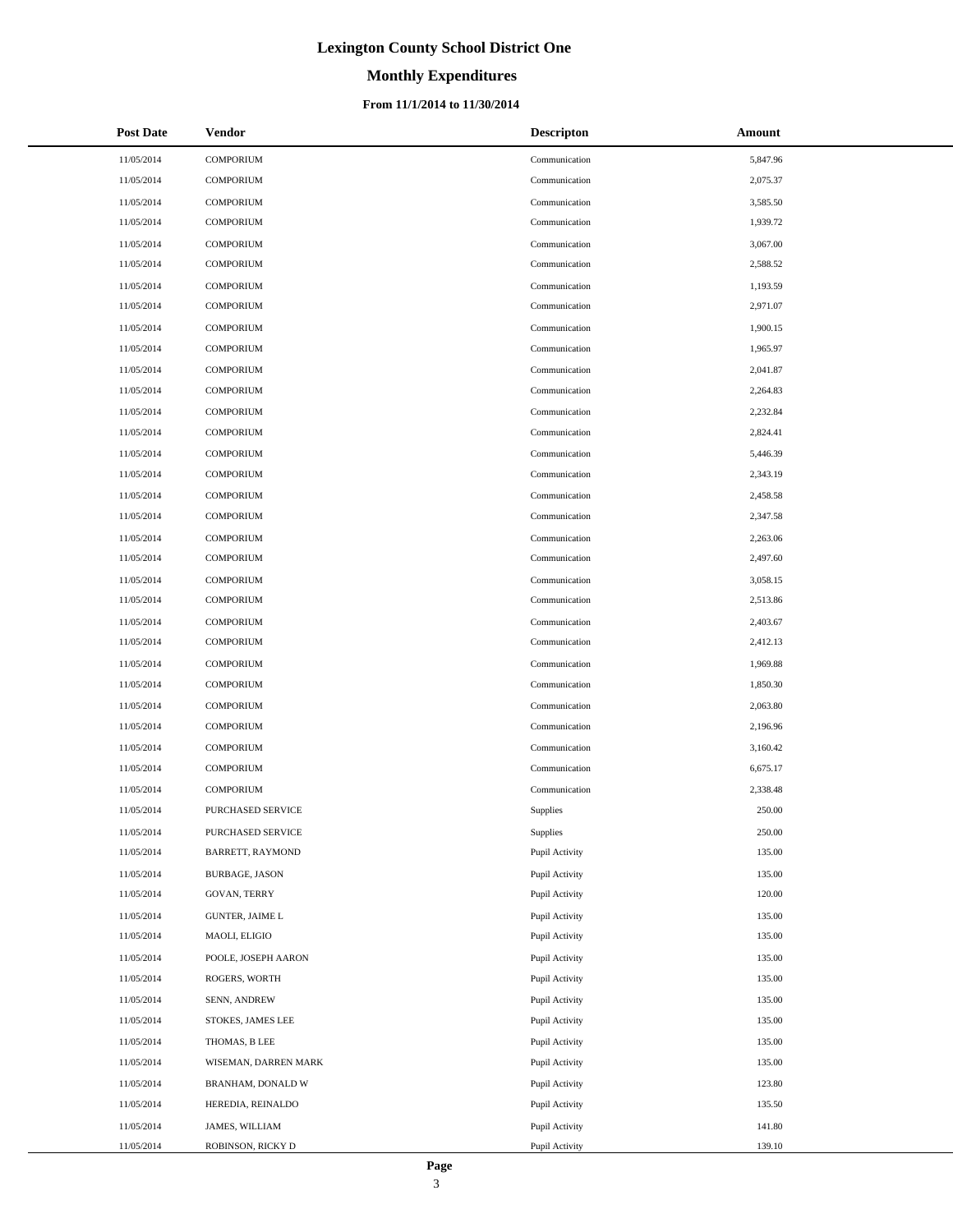# **Monthly Expenditures**

### **From 11/1/2014 to 11/30/2014**

| <b>Post Date</b> | Vendor                          | <b>Descripton</b>          | Amount   |
|------------------|---------------------------------|----------------------------|----------|
| 11/05/2014       | MITCHELL, GEORGE                | Pupil Activity             | 127.40   |
| 11/05/2014       | RILEY, MARVIN                   | Pupil Activity             | 133.70   |
| 11/05/2014       | SMITH, BRAD                     | Pupil Activity             | 133.70   |
| 11/06/2014       | THE NATIONAL PAIDEIA CENTER     | Inst Prog Improvement      | 2,500.00 |
| 11/06/2014       | MUSICIAN SUPPLY                 | Supplies                   | 2,068.13 |
| 11/06/2014       | NUIDEA SCHOOL SUPPLY CO         | Supplies                   | 223.10   |
| 11/06/2014       | FRONT END AUDIO LLC             | Supplies                   | 2,500.00 |
| 11/06/2014       | PURCHASED SERVICE               | Travel                     | 160.33   |
| 11/06/2014       | PURCHASED SERVICE               | Travel                     | 207.76   |
| 11/06/2014       | DELL COMPUTERS                  | Supplies                   | 655.94   |
| 11/06/2014       | MCGRAW HILL EDUCATION           | Supplies                   | 349.64   |
| 11/06/2014       | HOUGHTON MIFFLIN                | Supplies                   | 147.80   |
| 11/06/2014       | FREESTYLE PHOTOGRAPHIC SUPPLIES | Supplies                   | 221.75   |
| 11/06/2014       | MUSICIAN SUPPLY                 | Supplies                   | 483.36   |
| 11/06/2014       | PURCHASED SERVICE               | Travel                     | 106.32   |
| 11/06/2014       | <b>PURCHASED SERVICE</b>        | Travel                     | 179.70   |
| 11/06/2014       | PINE PRESS OF LEXINGTON INC     | Supplies                   | 243.44   |
| 11/06/2014       | <b>RAINBOW BOOK CO</b>          | <b>Library Books</b>       | 1,014.32 |
| 11/06/2014       | <b>EBSCO</b>                    | Periodicals                | 327.12   |
| 11/06/2014       | PURCHASED SERVICE               | Travel                     | 152.67   |
| 11/06/2014       | PURCHASED SERVICE               | Travel                     | 194.88   |
| 11/06/2014       | PURCHASED SERVICE               | Travel                     | 204.68   |
| 11/06/2014       | CARPENTIER, ELIZABETH           | Other Prof & Tech Service  | 1,297.67 |
| 11/06/2014       | <b>APPLE INC</b>                | <b>Technology Supplies</b> | 314.58   |
| 11/06/2014       | <b>CULLUM SERVICES INC</b>      | Repairs and Maintenance    | 843.75   |
| 11/06/2014       | TERMINIX COMMERCIAL             | Repairs and Maintenance    | 250.00   |
| 11/06/2014       | ENLOWS AUTO SUPPLY              | Supplies-Maintenace        | 153.08   |
| 11/06/2014       | PADGETT, HAROLD L               | Supplies-Maintenace        | 250.00   |
| 11/06/2014       | TIME WARNER CABLE               | Communication              | 183.52   |
| 11/06/2014       | CULLUM SERVICES INC             | Repairs and Maintenance    | 4,792.50 |
| 11/06/2014       | CALICO INDUSTRIES INC           | Supplies-Maintenace        | 1,318.67 |
| 11/06/2014       | GATEWAY SUPPLY CO INC           | Supplies-Maintenace        | 904.57   |
| 11/06/2014       | CULLUM SERVICES INC             | Repairs and Maintenance    | 1,108.08 |
| 11/06/2014       | CULLUM SERVICES INC             | Repairs and Maintenance    | 3,937.50 |
| 11/06/2014       | DADE PAPER AND BAG CO           | Supplies-Maintenace        | 501.62   |
| 11/06/2014       | CULLUM SERVICES INC             | Repairs and Maintenance    | 1,023.75 |
| 11/06/2014       | DHEC                            | Supplies-Maintenace        | 1,060.00 |
| 11/06/2014       | CULLUM SERVICES INC             | Repairs and Maintenance    | 360.00   |
| 11/06/2014       | JANEICE PRODUCTS CO INC         | Supplies-Maintenace        | 444.52   |
| 11/06/2014       | CULLUM SERVICES INC             | Repairs and Maintenance    | 1,379.17 |
| 11/06/2014       | <b>GENESIS II</b>               | Supplies-Maintenace        | 185.11   |
| 11/06/2014       | JANEICE PRODUCTS CO INC         | Supplies-Maintenace        | 568.30   |
| 11/06/2014       | CULLUM SERVICES INC             | Repairs and Maintenance    | 440.63   |
| 11/06/2014       | DADE PAPER AND BAG CO           | Supplies-Maintenace        | 186.39   |
| 11/06/2014       | CULLUM SERVICES INC             | Repairs and Maintenance    | 2,730.00 |
| 11/06/2014       | CALICO INDUSTRIES INC           | Supplies-Maintenace        | 879.11   |
| 11/06/2014       | CULLUM SERVICES INC             | Repairs and Maintenance    | 757.50   |
| 11/06/2014       | CAROLINA WATER SERVICE INC      | <b>Public Utilities</b>    | 2,413.44 |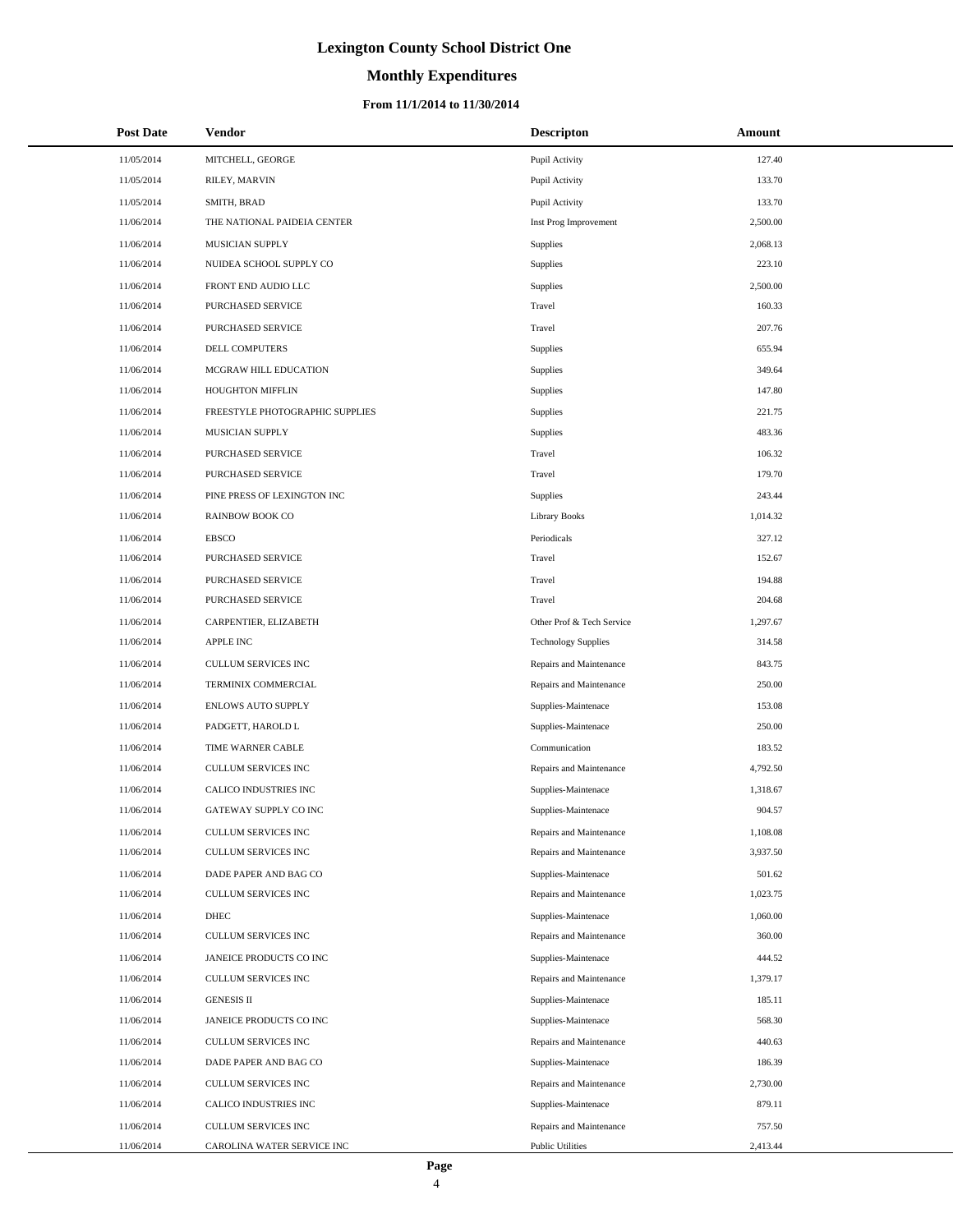# **Monthly Expenditures**

### **From 11/1/2014 to 11/30/2014**

| <b>Post Date</b> | Vendor                                          | <b>Descripton</b>          | Amount    |
|------------------|-------------------------------------------------|----------------------------|-----------|
| 11/06/2014       | CULLUM SERVICES INC                             | Repairs and Maintenance    | 1,372.50  |
| 11/06/2014       | TODD AND MOORE                                  | Supplies-Maintenace        | 2,516.64  |
| 11/06/2014       | <b>CULLUM SERVICES INC</b>                      | Repairs and Maintenance    | 1,355.63  |
| 11/06/2014       | JANEICE PRODUCTS CO INC                         | Supplies-Maintenace        | 175.65    |
| 11/06/2014       | CULLUM SERVICES INC                             | Repairs and Maintenance    | 1,059.38  |
| 11/06/2014       | CULLUM SERVICES INC                             | Repairs and Maintenance    | 1,331.25  |
| 11/06/2014       | <b>CULLUM SERVICES INC</b>                      | Repairs and Maintenance    | 1,792.50  |
| 11/06/2014       | DADE PAPER AND BAG CO                           | Supplies-Maintenace        | 372.79    |
| 11/06/2014       | JANEICE PRODUCTS CO INC                         | Supplies-Maintenace        | 266.94    |
| 11/06/2014       | CULLUM SERVICES INC                             | Repairs and Maintenance    | 3,788.54  |
| 11/06/2014       | KMB ELECTRIC CO INC                             | Repairs and Maintenance    | 1,825.00  |
| 11/06/2014       | CITY OF WEST COLUMBIA WATER COLLECTION DIVISION | <b>Public Utilities</b>    | 209.61    |
| 11/06/2014       | CULLUM SERVICES INC                             | Repairs and Maintenance    | 1,691.25  |
| 11/06/2014       | <b>CULLUM SERVICES INC</b>                      | Repairs and Maintenance    | 1,537.50  |
| 11/06/2014       | CULLUM SERVICES INC                             | Repairs and Maintenance    | 1,149.38  |
| 11/06/2014       | <b>CULLUM SERVICES INC</b>                      | Repairs and Maintenance    | 2,651.25  |
| 11/06/2014       | CALICO INDUSTRIES INC                           | Supplies-Maintenace        | 329.67    |
| 11/06/2014       | FERGUSON ENTERPRISES INC FEI 27                 | Supplies-Maintenace        | 493.53    |
| 11/06/2014       | JANEICE PRODUCTS CO INC                         | Supplies-Maintenace        | 117.10    |
| 11/06/2014       | CULLUM SERVICES INC                             | Repairs and Maintenance    | 1,125.00  |
| 11/06/2014       | DADE PAPER AND BAG CO                           | Supplies-Maintenace        | 1,677.55  |
| 11/06/2014       | CULLUM SERVICES INC                             | Repairs and Maintenance    | 1,515.00  |
| 11/06/2014       | JANEICE PRODUCTS CO INC                         | Supplies-Maintenace        | 643.28    |
| 11/06/2014       | PALMETTO CONTROLS INC                           | Supplies-Maintenace        | 2,316.59  |
| 11/06/2014       | CULLUM SERVICES INC                             | Repairs and Maintenance    | 1,376.25  |
| 11/06/2014       | <b>CULLUM SERVICES INC</b>                      | Repairs and Maintenance    | 1,530.00  |
| 11/06/2014       | JANEICE PRODUCTS CO INC                         | Supplies-Maintenace        | 280.43    |
| 11/06/2014       | CULLUM SERVICES INC                             | Repairs and Maintenance    | 1,205.60  |
| 11/06/2014       | <b>CULLUM SERVICES INC</b>                      | Repairs and Maintenance    | 1,276.88  |
| 11/06/2014       | <b>CULLUM SERVICES INC</b>                      | Repairs and Maintenance    | 620.62    |
| 11/06/2014       | <b>CULLUM SERVICES INC</b>                      | Repairs and Maintenance    | 2,371.88  |
| 11/06/2014       | <b>CULLUM SERVICES INC</b>                      | Repairs and Maintenance    | 1,453.13  |
| 11/06/2014       | CULLUM SERVICES INC                             | Repairs and Maintenance    | 375.00    |
| 11/06/2014       | CALICO INDUSTRIES INC                           | Supplies-Maintenace        | 549.45    |
| 11/06/2014       | REBEL YELL INC                                  | Supplies-Maintenace        | 224.70    |
| 11/06/2014       | MEFFORD, ROY EARL                               | Other Prof & Tech Service  | 180.00    |
| 11/06/2014       | HART, MICHAEL JOSEPH                            | Other Prof & Tech Service  | 180.00    |
| 11/06/2014       | NEOPOST USA INC                                 | Rentals                    | 577.80    |
| 11/06/2014       | CREATING MEMORIES PHOTOGRAPHY                   | Other Prof & Tech Service  | 350.00    |
| 11/06/2014       | <b>APPLE INC</b>                                | <b>Technology Supplies</b> | 2,584.05  |
| 11/06/2014       | <b>CAMCOR</b>                                   | <b>Technology Supplies</b> | 679.45    |
| 11/06/2014       | MONOPRICE.COM                                   | <b>Technology Supplies</b> | 253.77    |
| 11/06/2014       | MONOPRICE.COM                                   | <b>Technology Supplies</b> | 253.77    |
| 11/06/2014       | UNIFIED AV SYSTEMS INC DBA MULTI MEDIA SERVICES | <b>Technology Supplies</b> | 436.55    |
| 11/06/2014       | MONOPRICE.COM                                   | <b>Technology Supplies</b> | 261.46    |
| 11/06/2014       | COMPUTER DESIGN CONSULTING SERVICE LLC          | Printing and Binding       | 327.31    |
| 11/06/2014       | FRANKLIN COVEY CO (EDUCATION DIV)               | Inst Prog Improvement      | 6,500.00  |
| 11/06/2014       | <b>NCS PEARSON</b>                              | <b>Supplies</b>            | 39,338.84 |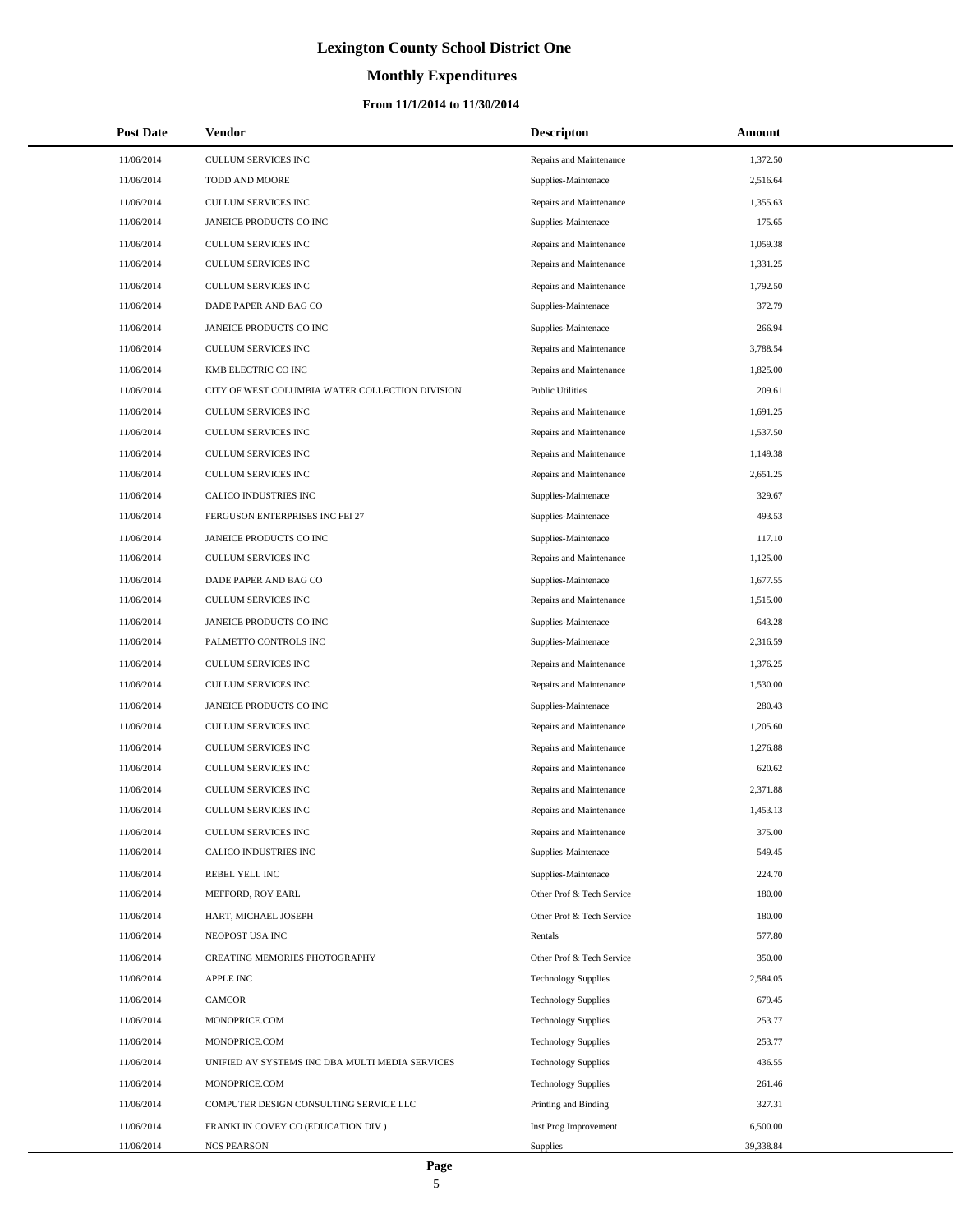# **Monthly Expenditures**

| <b>Post Date</b> | <b>Vendor</b>                                    | <b>Descripton</b>          | <b>Amount</b> |
|------------------|--------------------------------------------------|----------------------------|---------------|
| 11/06/2014       | PURCHASED SERVICE                                | Travel                     | 241.64        |
| 11/06/2014       | PURCHASED SERVICE                                | Travel                     | 168.56        |
| 11/06/2014       | MEBA (MIDLANDS EDUCATION AND BUSINESS ALLIANCE)  | Inst Prog Improvement      | 3,000.00      |
| 11/06/2014       | ALFRED WILLIAMS AND CO                           | Supplies                   | 1,369.60      |
| 11/06/2014       | NUIDEA SCHOOL SUPPLY CO                          | <b>Supplies</b>            | 1,090.35      |
| 11/06/2014       | NUIDEA SCHOOL SUPPLY CO                          | Supplies                   | 5,446.33      |
| 11/06/2014       | CAROLINA STORM WATER SERVICES                    | Improv Other Than Bldg     | 425.00        |
| 11/06/2014       | ALFRED WILLIAMS AND CO                           | Supplies                   | 12,360.11     |
| 11/06/2014       | NUIDEA SCHOOL SUPPLY CO                          | <b>Supplies</b>            | 2,958.34      |
| 11/06/2014       | ALFRED WILLIAMS AND CO                           | Supplies                   | 11,984.00     |
| 11/06/2014       | SOUTHMED INC                                     | <b>Technology Supplies</b> | 599.20        |
| 11/06/2014       | FOLLETT SCHOOL SOLUTIONS INC                     | <b>Technology Supplies</b> | 212.93        |
| 11/06/2014       | CAROLINA STORM WATER SERVICES                    | Building                   | 425.00        |
| 11/06/2014       | PURCHASED SERVICE                                | Travel                     | 224.56        |
| 11/06/2014       | PINE PRESS OF LEXINGTON INC                      | Printing and Binding       | 588.19        |
| 11/06/2014       | RUFUS ORNDUFF REF INC                            | Repairs and Maintenance    | 138.96        |
| 11/06/2014       | RUFUS ORNDUFF REF INC                            | Repairs and Maintenance    | 354.37        |
| 11/06/2014       | PURCHASED SERVICE                                | Travel                     | 150.36        |
| 11/06/2014       | ALSCO INC                                        | Supplies                   | 470.80        |
| 11/06/2014       | <b>US FOODS</b>                                  | Supplies                   | 611.80        |
| 11/06/2014       | <b>US FOODS</b>                                  | Food                       | 1,415.28      |
| 11/06/2014       | VALIANT MUSIC SUPPLY INC                         | Pupil Activity             | 1,515.00      |
| 11/06/2014       | PINE PRESS OF LEXINGTON INC                      | Pupil Activity             | 300.92        |
| 11/06/2014       | ENLOWS AUTO SUPPLY                               | Pupil Activity             | 231.12        |
| 11/06/2014       | SOUTHERN EDUCATIONAL SYSTEMS INC                 | Pupil Activity             | 245.91        |
| 11/06/2014       | THE READING WAREHOUSE INC                        | Pupil Activity             | 631.85        |
| 11/06/2014       | CERRA (CENTER FOR EDUCATOR RECRUIT RETENTION AND | Pupil Activity             | 959.49        |
| 11/06/2014       | TRIUMPH LEARNING LLC                             | Pupil Activity             | 629.10        |
| 11/06/2014       | <b>CUSTOM PRINTWEAR INC</b>                      | Pupil Activity             | 890.78        |
| 11/06/2014       | SC DEPARTMENT OF EDUCATION                       | Pupil Activity             | 100.19        |
| 11/06/2014       | THE ATHLETIC SHOP INC                            | Pupil Activity             | 567.00        |
| 11/06/2014       | TODD AND MOORE                                   | Pupil Activity             | 16,484.43     |
| 11/06/2014       | <b>BSN SPORTS INC</b>                            | Pupil Activity             | 533.11        |
| 11/06/2014       | THE ATHLETIC SHOP INC                            | Pupil Activity             | 435.00        |
| 11/06/2014       | TODD AND MOORE                                   | Pupil Activity             | 11,070.50     |
| 11/06/2014       | TODD AND MOORE                                   | Pupil Activity             | 7,988.62      |
| 11/06/2014       | KNOCKOUT SPORTSWEAR                              | Pupil Activity             | 1,620.00      |
| 11/06/2014       | SC DEPARTMENT OF REVENUE (SALES TAX RETURN)      | Pupil Activity             | 113.40        |
| 11/06/2014       | SOUTHERN SPECIAL TEES INC                        | Pupil Activity             | 586.47        |
| 11/06/2014       | STRAIGHT A TOURS                                 | Pupil Activity             | 9,090.00      |
| 11/07/2014       | SC DEPARTMENT OF CORRECTIONS DIV OF INDUSTRIES   | Printing and Binding       | 463.30        |
| 11/07/2014       | FORMS AND SUPPLY INC (FSI)                       | Supplies                   | 2,490.10      |
| 11/07/2014       | FORMS AND SUPPLY INC (FSI)                       | <b>Supplies</b>            | 2,856.90      |
| 11/07/2014       | <b>ANOTHER PRINTER</b>                           | Supplies                   | 368.41        |
| 11/07/2014       | TRIUNE MARKETING CO                              | <b>Supplies</b>            | 339.73        |
| 11/07/2014       | DIGITAL OFFICE SOLUTIONS INC                     | <b>Supplies</b>            | 532.33        |
| 11/07/2014       | SPACE SAVING SOLUTIONS                           | Supplies                   | 1,478.51      |
| 11/07/2014       | FORMS AND SUPPLY INC (FSI)                       | <b>Supplies</b>            | 112.61        |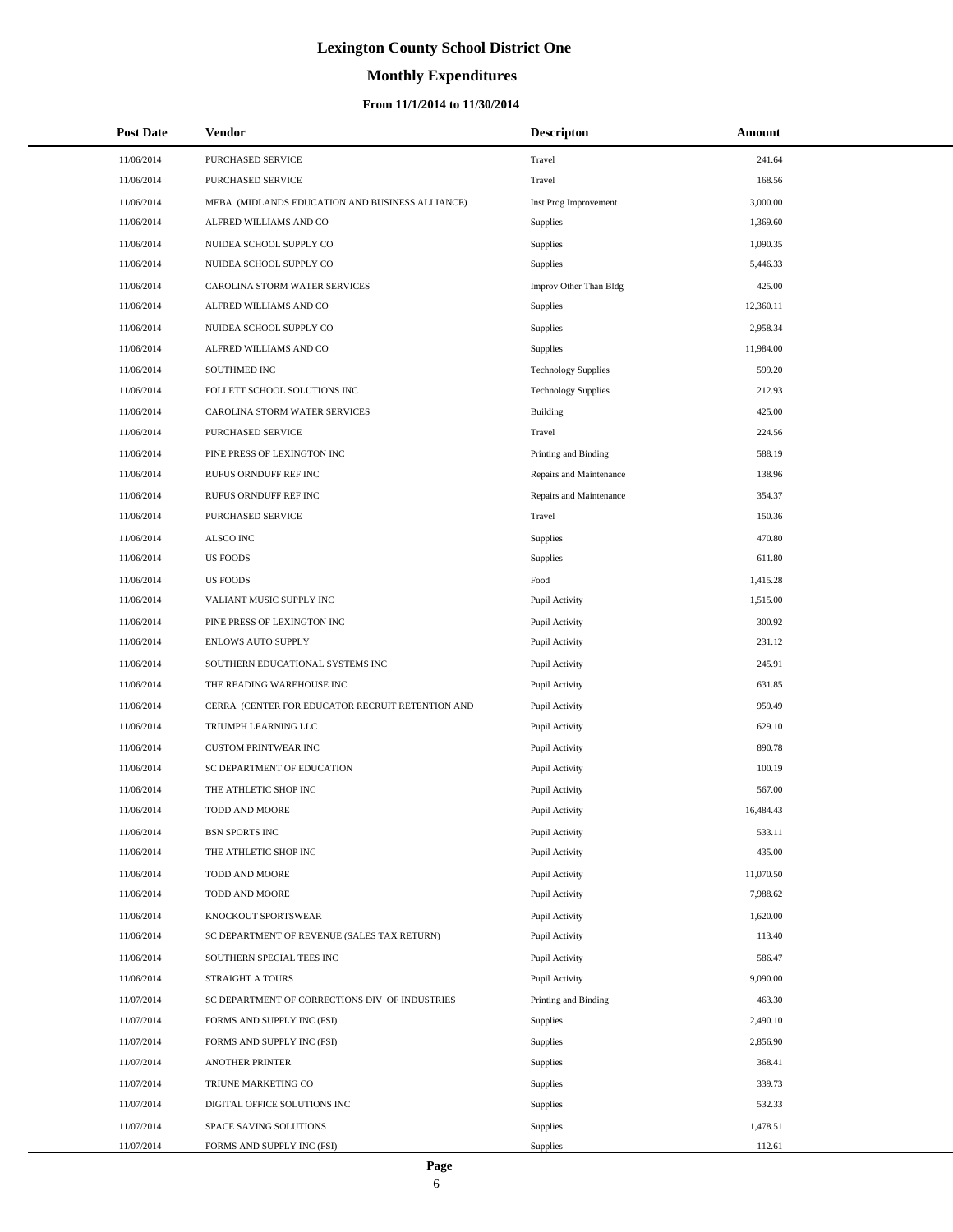### **Monthly Expenditures**

| <b>Post Date</b> | Vendor                                            | <b>Descripton</b>          | Amount    |
|------------------|---------------------------------------------------|----------------------------|-----------|
| 11/07/2014       | FORMS AND SUPPLY INC (FSI)                        | Supplies                   | 147.66    |
| 11/07/2014       | METALS AND ALLOYS CO LLC                          | Supplies                   | 328.53    |
| 11/07/2014       | MCGRAW HILL EDUCATION                             | Supplies                   | 594.72    |
| 11/07/2014       | MACKIN LIBRARY MEDIA                              | <b>Library Books</b>       | 1,019.60  |
| 11/07/2014       | <b>GUMDROP BOOKS</b>                              | <b>Library Books</b>       | 3,336.93  |
| 11/07/2014       | <b>TRAYCO INC</b>                                 | Supplies-Maintenace        | 147.79    |
| 11/07/2014       | <b>WW GRAINGER</b>                                | Supplies-Maintenace        | 1,507.39  |
| 11/07/2014       | <b>JANPAK COLUMBIA</b>                            | Supplies-Maintenace        | 212.72    |
| 11/07/2014       | <b>WW GRAINGER</b>                                | Supplies-Maintenace        | 432.24    |
| 11/07/2014       | <b>TRAYCO INC</b>                                 | Supplies-Maintenace        | 105.54    |
| 11/07/2014       | <b>TRAYCO INC</b>                                 | Supplies-Maintenace        | 148.30    |
| 11/07/2014       | SMITH AND JONES JANITORIAL SUPPLIES AND EQUIP INC | Supplies-Maintenace        | 119.84    |
| 11/07/2014       | <b>TRAYCO INC</b>                                 | Supplies-Maintenace        | 244.28    |
| 11/07/2014       | <b>WW GRAINGER</b>                                | Supplies-Maintenace        | 856.12    |
| 11/07/2014       | <b>CULLUM SERVICES INC</b>                        | Repairs and Maintenance    | 317.65    |
| 11/07/2014       | CULLUM SERVICES INC                               | Repairs and Maintenance    | 951.84    |
| 11/07/2014       | CULLUM SERVICES INC                               | Repairs and Maintenance    | 782.31    |
| 11/07/2014       | SMITH AND JONES JANITORIAL SUPPLIES AND EQUIP INC | Supplies-Maintenace        | 701.92    |
| 11/07/2014       | <b>CULLUM SERVICES INC</b>                        | Repairs and Maintenance    | 1,778.24  |
| 11/07/2014       | <b>WW GRAINGER</b>                                | Supplies-Maintenace        | 841.23    |
| 11/07/2014       | SOUTHEASTERN PAPER                                | Supplies-Maintenace        | 1,443.43  |
| 11/07/2014       | <b>TRAYCO INC</b>                                 | Supplies-Maintenace        | 148.30    |
| 11/07/2014       | SMITH AND JONES JANITORIAL SUPPLIES AND EQUIP INC | Supplies-Maintenace        | 667.28    |
| 11/07/2014       | <b>APPLE INC</b>                                  | <b>Technology Supplies</b> | 1,229.43  |
| 11/07/2014       | <b>CAMCOR</b>                                     | <b>Technology Supplies</b> | 1,420.44  |
| 11/07/2014       | <b>CAMCOR</b>                                     | <b>Technology Supplies</b> | 1,420.43  |
| 11/07/2014       | IBM NATIONAL PARTS CENTER                         | <b>Technology Supplies</b> | 101.65    |
| 11/07/2014       | BOOKSAMILLION.COM                                 | Supplies                   | 953.81    |
| 11/07/2014       | SRA/MCGRAW HILL                                   | Supplies                   | 161.28    |
| 11/07/2014       | FORMS AND SUPPLY INC (FSI)                        | Supplies                   | 150.07    |
| 11/07/2014       | NAT'L INSTITUTE WOMEN IN TRADES TECH AND SCIENCES | Supplies                   | 260.00    |
| 11/07/2014       | FORMS AND SUPPLY INC (FSI)                        | Supplies                   | 106.70    |
| 11/07/2014       | ALFRED WILLIAMS AND CO                            | <b>Supplies</b>            | 11,543.16 |
| 11/07/2014       | NUIDEA SCHOOL SUPPLY CO                           | <b>Supplies</b>            | 53,622.22 |
| 11/07/2014       | <b>CAMCOR</b>                                     | <b>Technology Supplies</b> | 572.02    |
| 11/07/2014       | MONOPRICE.COM                                     | <b>Technology Supplies</b> | 202.66    |
| 11/07/2014       | NATIONAL FOOD GROUP                               | Food                       | 820.00    |
| 11/07/2014       | NATIONAL FOOD GROUP                               | Food                       | 615.00    |
| 11/07/2014       | NATIONAL FOOD GROUP                               | Food                       | 512.50    |
| 11/07/2014       | NATIONAL FOOD GROUP                               | Food                       | 615.00    |
| 11/07/2014       | NATIONAL FOOD GROUP                               | Food                       | 512.50    |
| 11/07/2014       | MACTASTIC LLC DBA MACTASTIC IREPAIR               | Pupil Activity             | 2,877.00  |
| 11/07/2014       | MACTASTIC LLC DBA MACTASTIC IREPAIR               | Pupil Activity             | 6,402.40  |
| 11/07/2014       | MACTASTIC LLC DBA MACTASTIC IREPAIR               | Pupil Activity             | 430.50    |
| 11/07/2014       | MACTASTIC LLC DBA MACTASTIC IREPAIR               | Pupil Activity             | 7,336.24  |
| 11/07/2014       | MACTASTIC LLC DBA MACTASTIC IREPAIR               | Pupil Activity             | 2,010.90  |
| 11/07/2014       | SC DEPARTMENT OF EDUCATION                        | Pupil Activity             | 614.49    |
| 11/07/2014       | UNIFORM ADVANTAGE                                 | Pupil Activity             | 327.24    |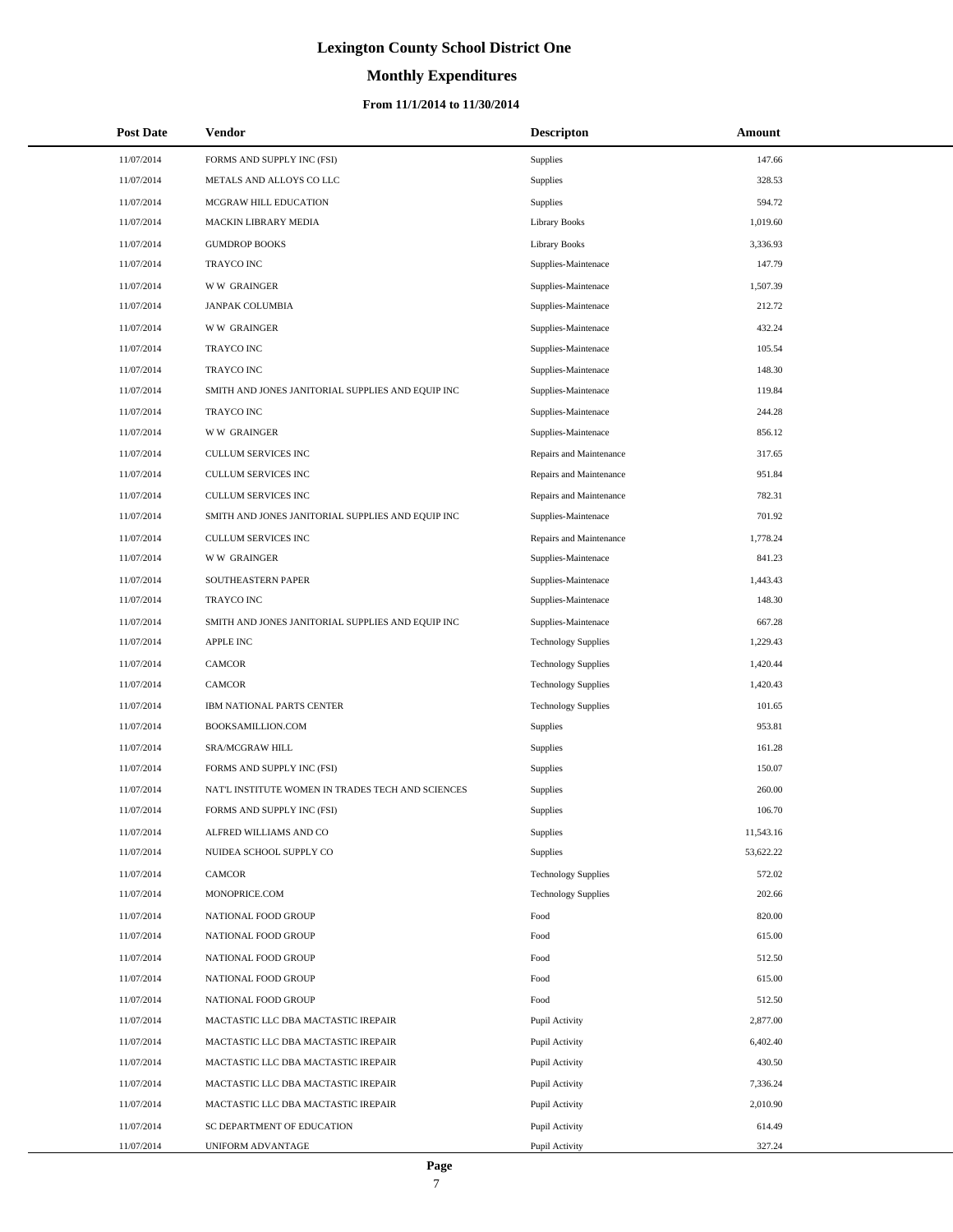# **Monthly Expenditures**

| <b>Post Date</b> | <b>Vendor</b>                                      | <b>Descripton</b>             | Amount    |
|------------------|----------------------------------------------------|-------------------------------|-----------|
| 11/07/2014       | THE ATHLETIC SHOP INC                              | Pupil Activity                | 1,853.00  |
| 11/07/2014       | SC DEPARTMENT OF EDUCATION                         | Pupil Activity                | 636.35    |
| 11/07/2014       | <b>NEFF</b>                                        | Pupil Activity                | 200.56    |
| 11/07/2014       | RIDDELL / ALL AMERICAN                             | Pupil Activity                | 2,461.23  |
| 11/07/2014       | AIRPORT HIGH SCHOOL                                | Pupil Activity                | 300.00    |
| 11/07/2014       | SCHOOL SPECIALTY INC                               | Pupil Activity                | 484.41    |
| 11/07/2014       | SCHOOL SPECIALTY INC                               | Pupil Activity                | 399.67    |
| 11/07/2014       | NATIONAL ATHLETIC TRAINERS ASSOC (NATA)            | Pupil Activity                | 227.00    |
| 11/10/2014       | JONES SCHOOL SUPPLY CO INC                         | Supplies                      | 909.39    |
| 11/10/2014       | SCHOOL SPECIALTY INC                               | Supplies                      | 130.52    |
| 11/10/2014       | DELL COMPUTERS                                     | Supplies                      | 593.80    |
| 11/10/2014       | TRIUNE MARKETING CO                                | Supplies                      | 543.56    |
| 11/10/2014       | DICK BLICK                                         | Supplies                      | 927.51    |
| 11/10/2014       | SCHOOL SPECIALTY INC                               | Supplies                      | 106.99    |
| 11/10/2014       | FISHER SCIENTIFIC COMPANY LLC                      | Supplies-Instruction          | 192.12    |
| 11/10/2014       | DELL COMPUTERS                                     | Supplies                      | 6,464.58  |
| 11/10/2014       | PALMETTO HEALTH ALLIANCE                           | <b>Instructional Services</b> | 125.00    |
| 11/10/2014       | JONES SCHOOL SUPPLY CO INC                         | Supplies                      | 1,048.60  |
| 11/10/2014       | OCCUPATIONAL HEALTH                                | Supplies                      | 891.00    |
| 11/10/2014       | FOLLETT SCHOOL SOLUTIONS INC                       | <b>Library Books</b>          | 1,090.82  |
| 11/10/2014       | ROTARY CLUB OF LEXINGTON                           | Dues and Fees                 | 180.00    |
| 11/10/2014       | CHILDS AND HALLIGAN P A                            | <b>Legal Services</b>         | 10,434.99 |
| 11/10/2014       | DUFF WHITE AND TURNER LLC                          | <b>Legal Services</b>         | 20,871.25 |
| 11/10/2014       | DIGITAL PROMISE                                    | Dues and Fees                 | 1,500.00  |
| 11/10/2014       | PINE PRESS OF LEXINGTON INC                        | Printing and Binding          | 804.58    |
| 11/10/2014       | TRITEK FIRE AND SECURITY LLC                       | Repairs and Maintenance       | 1,775.96  |
| 11/10/2014       | HAVIRD OIL CO                                      | Energy                        | 152.18    |
| 11/10/2014       | DODSON PEST CONTROL                                | Repairs and Maintenance       | 350.00    |
| 11/10/2014       | <b>JANPAK COLUMBIA</b>                             | Supplies-Maintenace           | 494.77    |
| 11/10/2014       | <b>WW GRAINGER</b>                                 | Supplies-Maintenace           | 594.17    |
| 11/10/2014       | PALMETTO PROPANE                                   | Energy                        | 910.95    |
| 11/10/2014       | FERGUSON ENTERPRISES INC FEI 27                    | Supplies-Maintenace           | 488.81    |
| 11/10/2014       | BYO RECEREATION INC                                | Supplies-Maintenace           | 1,895.71  |
| 11/10/2014       | PALMETTO PLAYGROUNDS LLC                           | Supplies-Maintenace           | 240.75    |
| 11/10/2014       | STATE DEPARTMENT OF EDUCATION LEX DIST ONEBUS SHOP | Pupil Transportation          | 13,683.80 |
| 11/10/2014       | HART, MICHAEL JOSEPH                               | Other Prof & Tech Service     | 180.00    |
| 11/10/2014       | BARBER, DARYL SCOTT                                | Other Prof & Tech Service     | 120.00    |
| 11/10/2014       | HALL, ROY LEE                                      | Other Prof & Tech Service     | 120.00    |
| 11/10/2014       | SNUFFER, ROBERT                                    | Other Prof & Tech Service     | 120.00    |
| 11/10/2014       | STOUT, JOSEPH CHRIS                                | Other Prof & Tech Service     | 240.00    |
| 11/10/2014       | FREUND, WILLIAM                                    | Other Prof & Tech Service     | 180.00    |
| 11/10/2014       | <b>BARRETT, S LEE</b>                              | Other Prof & Tech Service     | 180.00    |
| 11/10/2014       | DABKOWSKI, MEGHAN                                  | Other Prof & Tech Service     | 180.00    |
| 11/10/2014       | EASTMAN, JAMES ALLEN                               | Other Prof & Tech Service     | 180.00    |
| 11/10/2014       | KIRKHAM, PERRY BRYAN                               | Other Prof & Tech Service     | 180.00    |
| 11/10/2014       | BLACK, CALEB JAMES                                 | Other Prof & Tech Service     | 180.00    |
| 11/10/2014       | HINZ, BRIAN E                                      | Other Prof & Tech Service     | 180.00    |
| 11/10/2014       | STOUT, JOSEPH CHRIS                                | Other Prof & Tech Service     | 360.00    |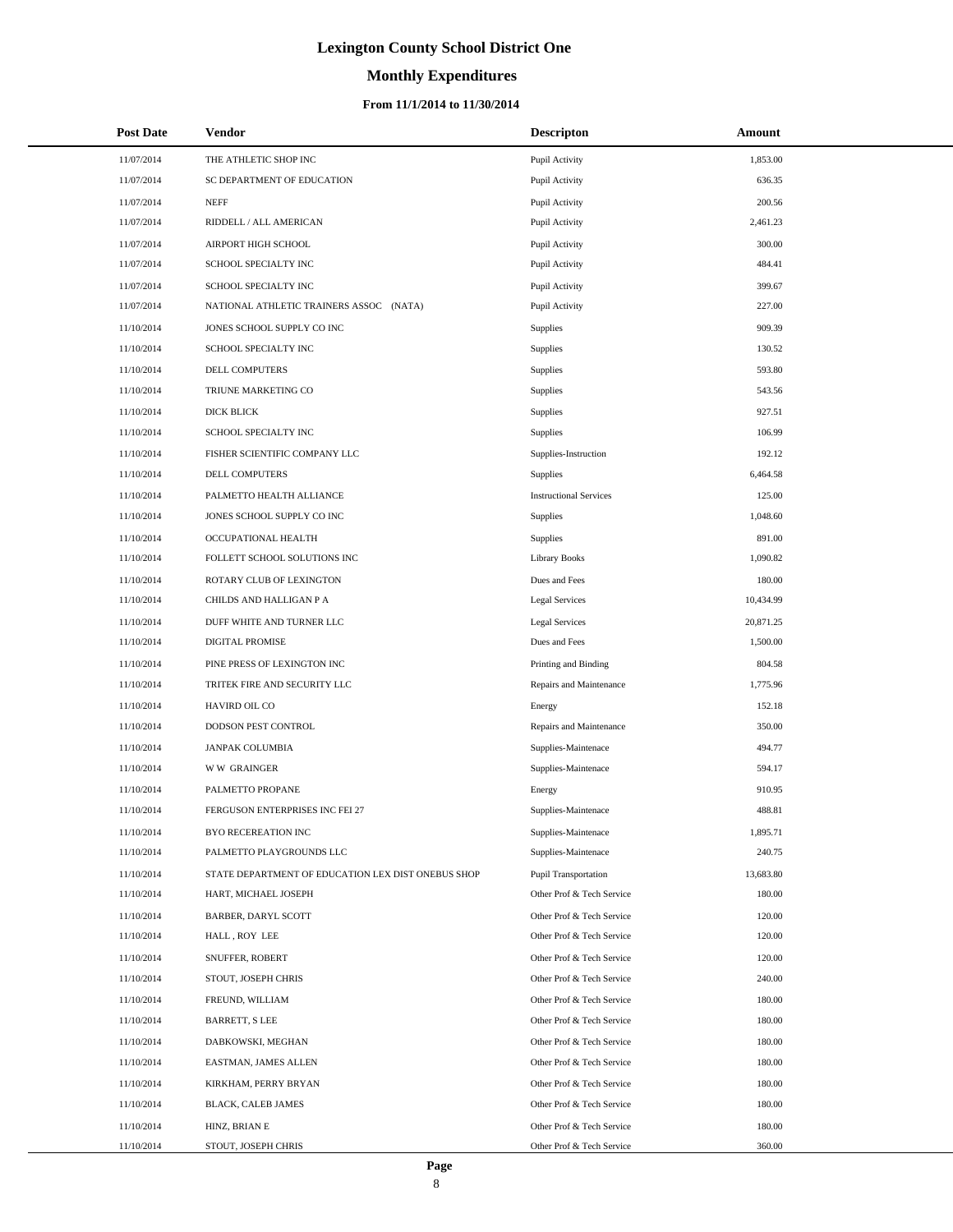### **Monthly Expenditures**

### **From 11/1/2014 to 11/30/2014**

| <b>Post Date</b> | <b>Vendor</b>                               | <b>Descripton</b>         | Amount   |
|------------------|---------------------------------------------|---------------------------|----------|
| 11/10/2014       | HAIGLER III, THOMAS I                       | Other Prof & Tech Service | 180.00   |
| 11/10/2014       | HALLMAN, JACOB                              | Other Prof & Tech Service | 180.00   |
| 11/10/2014       | <b>READABLE INK</b>                         | Other Prof & Tech Service | 180.00   |
| 11/10/2014       | <b>SPIRIT TELECOM</b>                       | Communication             | 240.03   |
| 11/10/2014       | SPIRIT TELECOM                              | Communication             | 140.40   |
| 11/10/2014       | DIGITAL OFFICE SOLUTIONS INC                | Repairs and Maintenance   | 968.41   |
| 11/10/2014       | SPIRIT TELECOM                              | Communication             | 169.18   |
| 11/10/2014       | <b>COMPORIUM</b>                            | Communication             | 1,058.25 |
| 11/10/2014       | SC DEPARTMENT OF REVENUE (SALES TAX RETURN) | Sales Tax on Adult Meals  | 3,848.85 |
| 11/10/2014       | ADVANCEPIERRE FOOD INC.                     | Food                      | 375.84   |
| 11/10/2014       | NARDONE BROS. BAKING CO INC                 | Food                      | 771.81   |
| 11/10/2014       | TASTY BRANDS LLC                            | Food                      | 216.90   |
| 11/10/2014       | NATIONAL FOOD GROUP                         | Food                      | 410.00   |
| 11/10/2014       | TASTY BRANDS LLC                            | Food                      | 216.90   |
| 11/10/2014       | ADVANCEPIERRE FOOD INC.                     | Food                      | 446.82   |
| 11/10/2014       | NARDONE BROS. BAKING CO INC                 | Food                      | 807.96   |
| 11/10/2014       | TASTY BRANDS LLC                            | Food                      | 216.90   |
| 11/10/2014       | NARDONE BROS. BAKING CO INC                 | Food                      | 133.04   |
| 11/10/2014       | TASTY BRANDS LLC                            | Food                      | 216.90   |
| 11/10/2014       | ADVANCEPIERRE FOOD INC.                     | Food                      | 250.56   |
| 11/10/2014       | NARDONE BROS. BAKING CO INC                 | Food                      | 771.81   |
| 11/10/2014       | TASTY BRANDS LLC                            | Food                      | 216.90   |
| 11/10/2014       | TASTY BRANDS LLC                            | Food                      | 325.35   |
| 11/10/2014       | ADVANCEPIERRE FOOD INC.                     | Food                      | 222.70   |
| 11/10/2014       | NARDONE BROS. BAKING CO INC                 | Food                      | 597.06   |
| 11/10/2014       | TASTY BRANDS LLC                            | Food                      | 216.90   |
| 11/10/2014       | TASTY BRANDS LLC                            | Food                      | 216.90   |
| 11/10/2014       | ADVANCEPIERRE FOOD INC.                     | Food                      | 122.60   |
| 11/10/2014       | NARDONE BROS. BAKING CO INC                 | Food                      | 133.04   |
| 11/10/2014       | ADVANCEPIERRE FOOD INC.                     | Food                      | 122.60   |
| 11/10/2014       | <b>TASTY BRANDS LLC</b>                     | Food                      | 542.25   |
| 11/10/2014       | ADVANCEPIERRE FOOD INC.                     | Food                      | 122.60   |
| 11/10/2014       | TASTY BRANDS LLC                            | Food                      | 325.35   |
| 11/10/2014       | ADVANCEPIERRE FOOD INC.                     | Food                      | 222.70   |
| 11/10/2014       | NARDONE BROS. BAKING CO INC                 | Food                      | 427.87   |
| 11/10/2014       | ADVANCEPIERRE FOOD INC.                     | Food                      | 509.46   |
| 11/10/2014       | NARDONE BROS. BAKING CO INC                 | Food                      | 842.91   |
| 11/10/2014       | TASTY BRANDS LLC                            | Food                      | 433.80   |
| 11/10/2014       | NATIONAL FOOD GROUP                         | Food                      | 410.00   |
| 11/10/2014       | TASTY BRANDS LLC                            | Food                      | 325.35   |
| 11/10/2014       | ADVANCEPIERRE FOOD INC.                     | Food                      | 222.70   |
| 11/10/2014       | NARDONE BROS. BAKING CO INC                 | Food                      | 427.87   |
| 11/10/2014       | TASTY BRANDS LLC                            | Food                      | 325.35   |
| 11/10/2014       | ADVANCEPIERRE FOOD INC.                     | Food                      | 222.70   |
| 11/10/2014       | NARDONE BROS. BAKING CO INC                 | Food                      | 597.06   |
| 11/10/2014       | TASTY BRANDS LLC                            | Food                      | 216.90   |
| 11/10/2014       | TASTY BRANDS LLC                            | Food                      | 216.90   |
| 11/10/2014       | NARDONE BROS. BAKING CO INC                 | Food                      | 133.04   |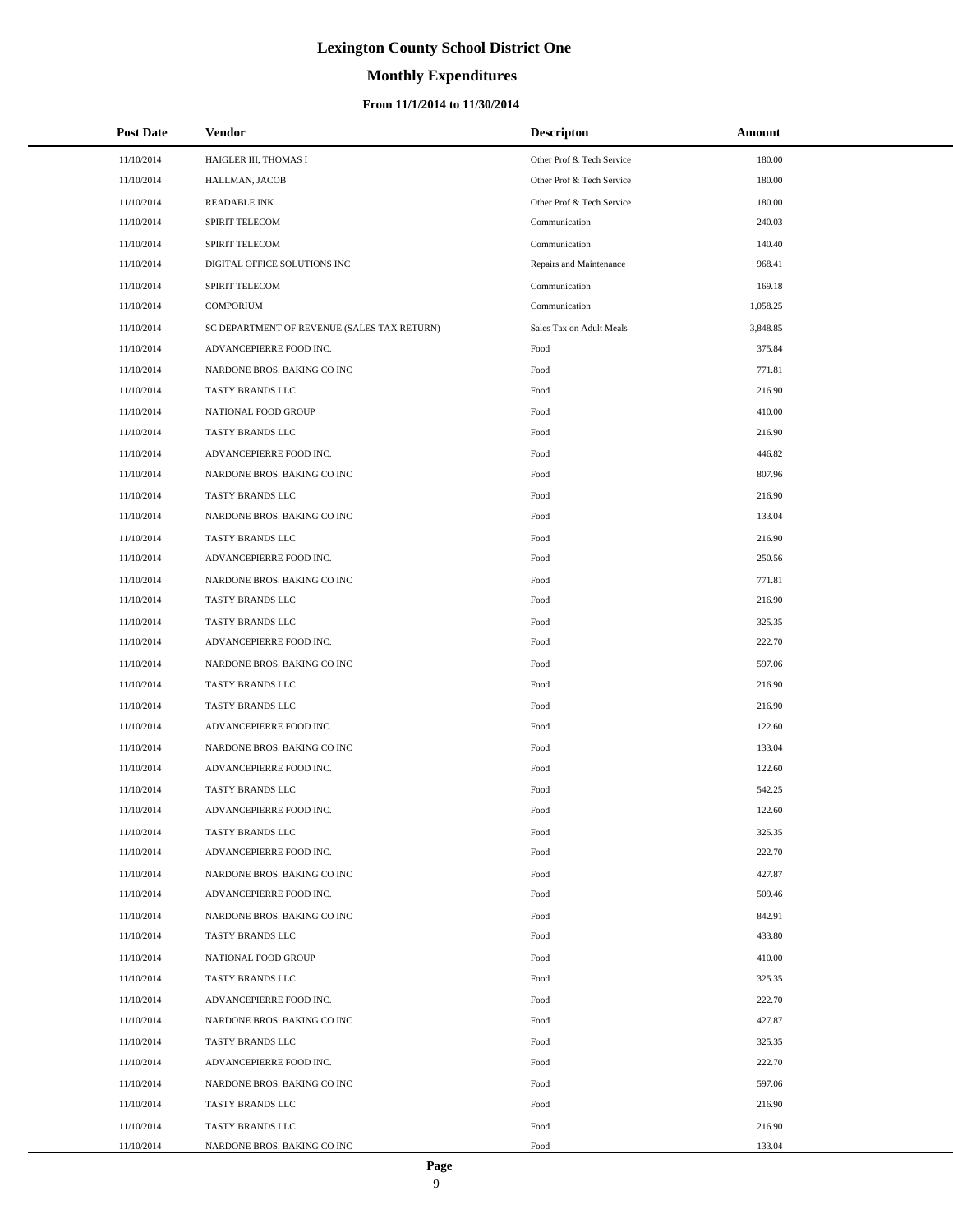# **Monthly Expenditures**

### **From 11/1/2014 to 11/30/2014**

| <b>Post Date</b> | <b>Vendor</b>                       | <b>Descripton</b> | Amount   |
|------------------|-------------------------------------|-------------------|----------|
| 11/10/2014       | TASTY BRANDS LLC                    | Food              | 325.35   |
| 11/10/2014       | ADVANCEPIERRE FOOD INC.             | Food              | 222.70   |
| 11/10/2014       | NARDONE BROS. BAKING CO INC         | Food              | 500.17   |
| 11/10/2014       | TASTY BRANDS LLC                    | Food              | 216.90   |
| 11/10/2014       | NATIONAL FOOD GROUP                 | Food              | 410.00   |
| 11/10/2014       | TASTY BRANDS LLC                    | Food              | 325.35   |
| 11/10/2014       | ADVANCEPIERRE FOOD INC.             | Food              | 222.70   |
| 11/10/2014       | NARDONE BROS. BAKING CO INC         | Food              | 500.17   |
| 11/10/2014       | NATIONAL FOOD GROUP                 | Food              | 410.00   |
| 11/10/2014       | NARDONE BROS. BAKING CO INC         | Food              | 133.04   |
| 11/10/2014       | TASTY BRANDS LLC                    | Food              | 325.35   |
| 11/10/2014       | TASTY BRANDS LLC                    | Food              | 325.35   |
| 11/10/2014       | TASTY BRANDS LLC                    | Food              | 325.35   |
| 11/10/2014       | TASTY BRANDS LLC                    | Food              | 325.35   |
| 11/10/2014       | ADVANCEPIERRE FOOD INC.             | Food              | 222.70   |
| 11/10/2014       | NARDONE BROS. BAKING CO INC         | Food              | 464.02   |
| 11/10/2014       | TASTY BRANDS LLC                    | Food              | 325.35   |
| 11/10/2014       | ADVANCEPIERRE FOOD INC.             | Food              | 250.56   |
| 11/10/2014       | NARDONE BROS. BAKING CO INC         | Food              | 842.91   |
| 11/10/2014       | TASTY BRANDS LLC                    | Food              | 216.90   |
| 11/10/2014       | NATIONAL FOOD GROUP                 | Food              | 410.00   |
| 11/10/2014       | MACTASTIC LLC DBA MACTASTIC IREPAIR | Pupil Activity    | 1,952.50 |
| 11/10/2014       | MACTASTIC LLC DBA MACTASTIC IREPAIR | Pupil Activity    | 8,464.70 |
| 11/10/2014       | MACTASTIC LLC DBA MACTASTIC IREPAIR | Pupil Activity    | 2,583.00 |
| 11/10/2014       | FRITH, JASON C                      | Pupil Activity    | 360.00   |
| 11/10/2014       | US INK AND TONER INC                | Pupil Activity    | 544.27   |
| 11/10/2014       | DELL COMPUTERS                      | Pupil Activity    | 4,814.80 |
| 11/10/2014       | FREY SCIENTIFIC                     | Pupil Activity    | 440.63   |
| 11/10/2014       | SCHOOL SPECIALTY INC                | Pupil Activity    | 178.40   |
| 11/10/2014       | ACE GLASS CO INC                    | Pupil Activity    | 125.00   |
| 11/10/2014       | ACE GLASS CO INC                    | Pupil Activity    | 545.69   |
| 11/10/2014       | SMITH, BRIAN                        | Pupil Activity    | 105.00   |
| 11/10/2014       | STOKES, JAMES LEE                   | Pupil Activity    | 105.00   |
| 11/10/2014       | <b>BARRETT, S LEE</b>               | Pupil Activity    | 120.00   |
| 11/10/2014       | BUSBY, LENNY                        | Pupil Activity    | 120.00   |
| 11/10/2014       | <b>GAMBLE, STEPHEN J</b>            | Pupil Activity    | 120.00   |
| 11/10/2014       | <b>GUNTER, JAIME L</b>              | Pupil Activity    | 120.00   |
| 11/10/2014       | HALLMAN, JACOB                      | Pupil Activity    | 120.00   |
| 11/10/2014       | LONGSHORE, MARTY                    | Pupil Activity    | 120.00   |
| 11/10/2014       | PADULA, JOHN MATTHEW                | Pupil Activity    | 120.00   |
| 11/10/2014       | RAWL, MILES                         | Pupil Activity    | 120.00   |
| 11/10/2014       | REED, JOHN                          | Pupil Activity    | 150.00   |
| 11/10/2014       | STOKES, JAMES LEE                   | Pupil Activity    | 120.00   |
| 11/10/2014       | JOHNSON, TODD A                     | Pupil Activity    | 145.40   |
| 11/10/2014       | SMITH, CARLTON                      | Pupil Activity    | 149.00   |
| 11/10/2014       | TALLENT, JAMES C                    | Pupil Activity    | 103.40   |
| 11/10/2014       | INDIAN LAND HIGH SCHOOL             | Pupil Activity    | 150.00   |
| 11/10/2014       | CULLER, DOUGLAS L                   | Pupil Activity    | 180.00   |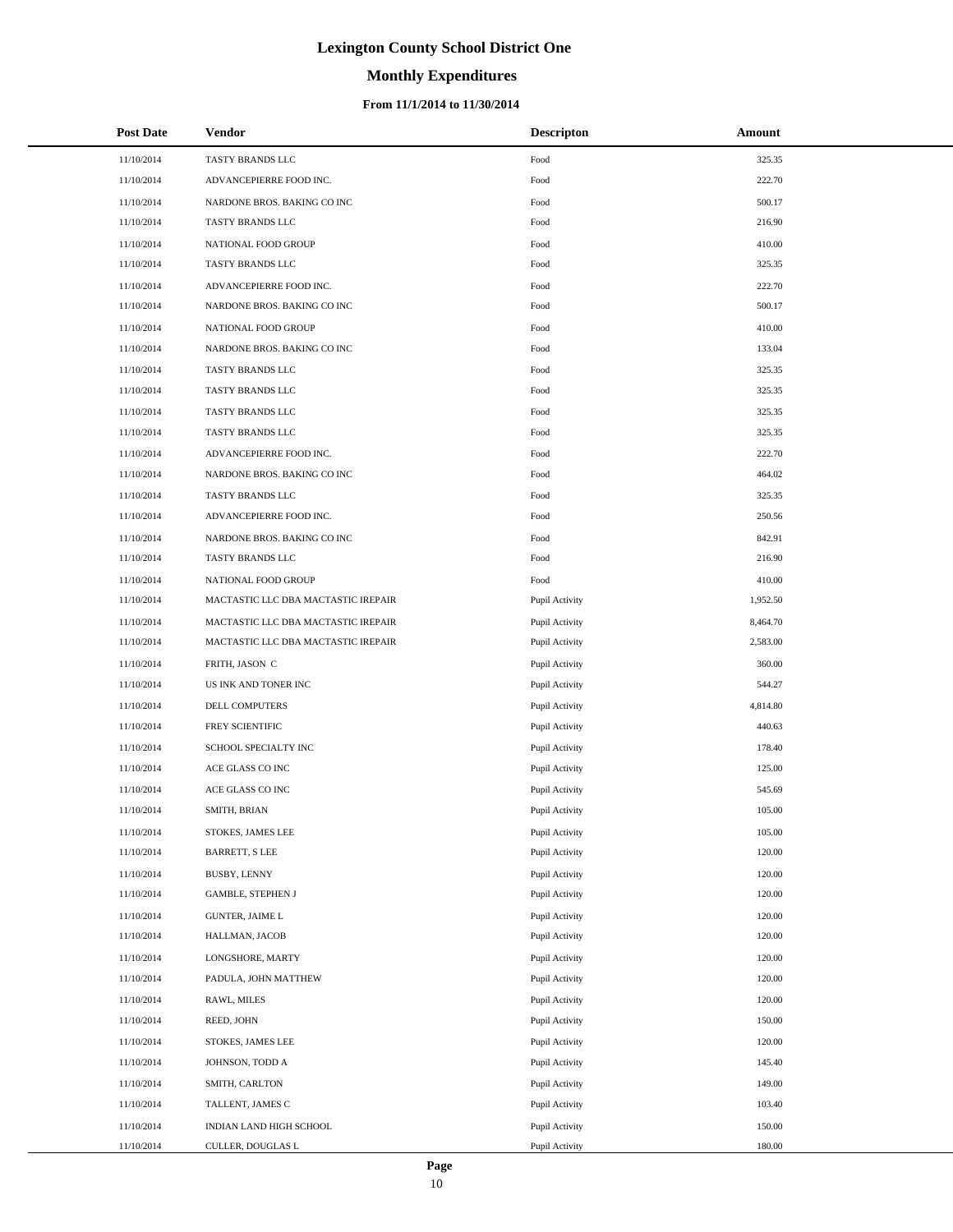# **Monthly Expenditures**

### **From 11/1/2014 to 11/30/2014**

| <b>Post Date</b> | <b>Vendor</b>                                     | <b>Descripton</b>          | Amount    |
|------------------|---------------------------------------------------|----------------------------|-----------|
| 11/10/2014       | DAHLGREN, JAY H                                   | Pupil Activity             | 180.00    |
| 11/10/2014       | WEEKS, LISA                                       | Pupil Activity             | 180.00    |
| 11/10/2014       | SPORTSDECALS INC                                  | Pupil Activity             | 594.83    |
| 11/11/2014       | <b>DELL COMPUTERS</b>                             | <b>Technology Supplies</b> | 1,000.00  |
| 11/11/2014       | HEWLETT PACKARD BUSINESS STORE                    | <b>Technology Supplies</b> | 544.90    |
| 11/11/2014       | SCHOOL SPECIALTY INC                              | Supplies                   | 74.90     |
| 11/11/2014       | FORMS AND SUPPLY INC (FSI)                        | <b>Supplies</b>            | 322.18    |
| 11/11/2014       | <b>DICK BLICK</b>                                 | Supplies                   | 535.10    |
| 11/11/2014       | <b>JW PEPPER</b>                                  | Supplies                   | 951.25    |
| 11/11/2014       | APPLE INC                                         | <b>Technology Supplies</b> | 620.60    |
| 11/11/2014       | <b>LEGO EDUCATION</b>                             | Supplies                   | 1,039.93  |
| 11/11/2014       | PITSCO EDUCATION                                  | <b>Supplies</b>            | 139.10    |
| 11/11/2014       | <b>CAMBIUM LEARNING</b>                           | Software Renewal/Agreemen  | 1,377.09  |
| 11/11/2014       | PINE PRESS OF LEXINGTON INC                       | Printing and Binding       | 106.05    |
| 11/11/2014       | FOLLETT SCHOOL SOLUTIONS INC                      | <b>Supplies</b>            | 145.40    |
| 11/11/2014       | <b>FEDEXOFFICE</b>                                | Printing and Binding       | 649.38    |
| 11/11/2014       | ENCORE TECHNOLOGY GROUP LLC                       | Supplies                   | 599.12    |
| 11/11/2014       | <b>CENTURY GLASS</b>                              | Repairs and Maintenance    | 248.60    |
| 11/11/2014       | <b>WW GRAINGER</b>                                | Supplies-Maintenace        | 350.75    |
| 11/11/2014       | <b>JANPAK COLUMBIA</b>                            | Supplies-Maintenace        | 647.99    |
| 11/11/2014       | <b>WW GRAINGER</b>                                | Supplies-Maintenace        | 379.68    |
| 11/11/2014       | <b>CULLUM SERVICES INC</b>                        | Repairs and Maintenance    | 633.15    |
| 11/11/2014       | <b>CULLUM SERVICES INC</b>                        | Repairs and Maintenance    | 582.80    |
| 11/11/2014       | SPARROW AND KENNEDY TRACTOR CO INC                | Supplies-Maintenace        | 836.74    |
| 11/11/2014       | P AND S CONSTRUCTION COMPANY INC                  | Repairs and Maintenance    | 128.00    |
| 11/11/2014       | CALICO INDUSTRIES INC                             | Supplies-Maintenace        | 439.56    |
| 11/11/2014       | SOUTHEASTERN PAPER                                | Supplies-Maintenace        | 508.14    |
| 11/11/2014       | <b>WW GRAINGER</b>                                | Supplies-Maintenace        | 694.21    |
| 11/11/2014       | CALICO INDUSTRIES INC                             | Supplies-Maintenace        | 659.33    |
| 11/11/2014       | CULLUM SERVICES INC                               | Repairs and Maintenance    | 633.15    |
| 11/11/2014       | <b>CULLUM SERVICES INC</b>                        | Repairs and Maintenance    | 951.84    |
| 11/11/2014       | <b>CULLUM SERVICES INC</b>                        | Repairs and Maintenance    | 951.84    |
| 11/11/2014       | <b>WW GRAINGER</b>                                | Supplies-Maintenace        | 690.70    |
| 11/11/2014       | <b>CULLUM SERVICES INC</b>                        | Repairs and Maintenance    | 504.71    |
| 11/11/2014       | MARTIN MARIETTA MATERIALS                         | Supplies-Maintenace        | 574.46    |
| 11/11/2014       | <b>WW GRAINGER</b>                                | Supplies-Maintenace        | 812.00    |
| 11/11/2014       | CALICO INDUSTRIES INC                             | Supplies-Maintenace        | 1,070.00  |
| 11/11/2014       | SMITH AND JONES JANITORIAL SUPPLIES AND EQUIP INC | Supplies-Maintenace        | 652.70    |
| 11/11/2014       | LEXINGTON PRINTING LLC                            | Printing and Binding       | 673.03    |
| 11/11/2014       | <b>SCHEIB, AIMEE J</b>                            | Travel                     | 130.48    |
| 11/11/2014       | LAKESHORE LEARNING MATERIALS                      | Supplies                   | 108.33    |
| 11/11/2014       | <b>GROVE MEDICAL</b>                              | <b>Supplies</b>            | 350.69    |
| 11/11/2014       | A Z LAWN MOWER PARTS                              | <b>Supplies</b>            | 5,632.74  |
| 11/11/2014       | DNB ELECTRIC INC                                  | Repairs and Maintenance    | 13,200.00 |
| 11/11/2014       | SCHOOL SPECIALTY INC                              | Supplies                   | 797.16    |
| 11/11/2014       | NATIONAL FOOD GROUP                               | Food                       | 307.50    |
| 11/11/2014       | RICH PRODUCTS CORP                                | Food                       | 121.28    |
| 11/11/2014       | NATIONAL FOOD GROUP                               | Food                       | 307.50    |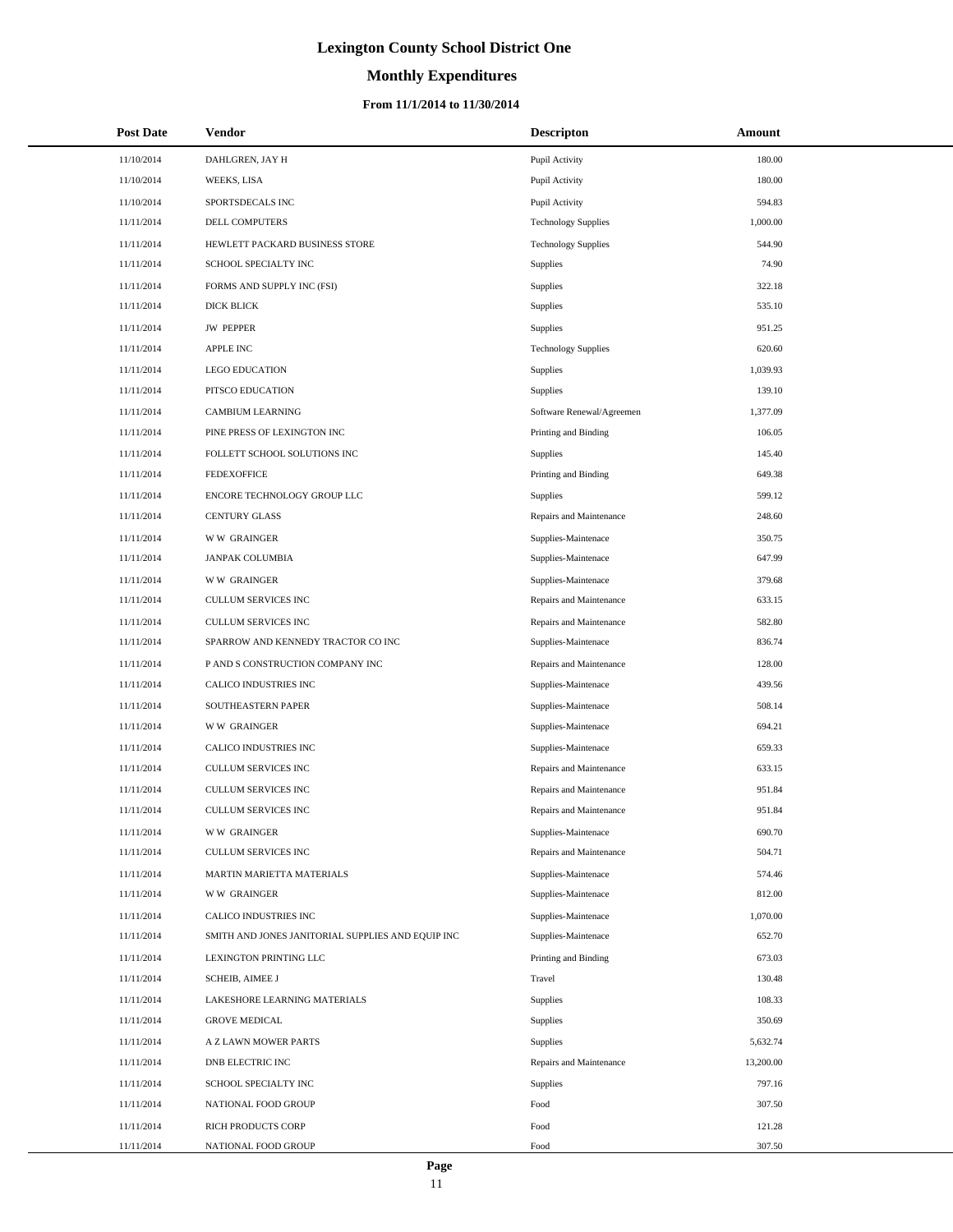# **Monthly Expenditures**

### **From 11/1/2014 to 11/30/2014**

| <b>Post Date</b> | <b>Vendor</b>                    | <b>Descripton</b>              | Amount   |
|------------------|----------------------------------|--------------------------------|----------|
| 11/11/2014       | RICH PRODUCTS CORP               | Food                           | 223.68   |
| 11/11/2014       | NATIONAL FOOD GROUP              | Food                           | 410.00   |
| 11/11/2014       | RICH PRODUCTS CORP               | Food                           | 151.60   |
| 11/11/2014       | RICH PRODUCTS CORP               | Food                           | 121.28   |
| 11/11/2014       | RICH PRODUCTS CORP               | Food                           | 151.60   |
| 11/11/2014       | RICH PRODUCTS CORP               | Food                           | 151.60   |
| 11/11/2014       | NATIONAL FOOD GROUP              | Food                           | 102.50   |
| 11/11/2014       | RICH PRODUCTS CORP               | Food                           | 151.60   |
| 11/11/2014       | RICH PRODUCTS CORP               | Food                           | 151.60   |
| 11/11/2014       | RICH PRODUCTS CORP               | Food                           | 121.28   |
| 11/11/2014       | RICH PRODUCTS CORP               | Food                           | 151.60   |
| 11/11/2014       | RICH PRODUCTS CORP               | Food                           | 151.60   |
| 11/11/2014       | NATIONAL FOOD GROUP              | Food                           | 205.00   |
| 11/11/2014       | RICH PRODUCTS CORP               | Food                           | 254.00   |
| 11/11/2014       | RICH PRODUCTS CORP               | Food                           | 121.28   |
| 11/11/2014       | RICH PRODUCTS CORP               | Food                           | 121.28   |
| 11/11/2014       | RICH PRODUCTS CORP               | Food                           | 151.60   |
| 11/11/2014       | NATIONAL FOOD GROUP              | Food                           | 410.00   |
| 11/11/2014       | RICH PRODUCTS CORP               | Food                           | 151.60   |
| 11/11/2014       | NATIONAL FOOD GROUP              | Food                           | 102.50   |
| 11/11/2014       | RICH PRODUCTS CORP               | Food                           | 151.60   |
| 11/11/2014       | RICH PRODUCTS CORP               | Food                           | 102.40   |
| 11/11/2014       | RICH PRODUCTS CORP               | Food                           | 121.28   |
| 11/11/2014       | NATIONAL FOOD GROUP              | Food                           | 410.00   |
| 11/11/2014       | RICH PRODUCTS CORP               | Food                           | 121.28   |
| 11/11/2014       | KENDALL/HUNT PUBLISHING CO       | Pupil Activity                 | 117.30   |
| 11/11/2014       | WHITE KNOLL HIGH SCHOOL          | Pupil Act-Fee/Collection Refnd | 231.00   |
| 11/11/2014       | PLEASANT HILL MIDDLE SCHOOL      | Pupil Act-Fee/Collection Refnd | 124.00   |
| 11/11/2014       | WARD'S NATURAL SCIENCE EST LLC   | Pupil Activity                 | 1,064.44 |
| 11/11/2014       | TODD AND MOORE                   | Pupil Activity                 | 593.85   |
| 11/11/2014       | TODD AND MOORE                   | Pupil Activity                 | 329.56   |
| 11/11/2014       | TODD AND MOORE                   | Pupil Activity                 | 1,505.49 |
| 11/11/2014       | NORTHWESTERN HIGH SCHOOL         | Pupil Activity                 | 295.00   |
| 11/11/2014       | NORTH MYRTLE BEACH HIGH SCHOOL   | Pupil Activity                 | 250.00   |
| 11/11/2014       | YORK COMPREHENSIVE HIGH SCHOOL   | Pupil Activity                 | 175.00   |
| 11/11/2014       | JAMES ISLAND CHARTER HIGH SCHOOL | Pupil Activity                 | 279.25   |
| 11/11/2014       | SC HIGH SCHOOL LEAGUE            | Pupil Activity                 | 776.00   |
| 11/11/2014       | SOCASTEE HIGH SCHOOL             | Pupil Activity                 | 244.95   |
| 11/11/2014       | WANDO HIGH SCHOOL                | Pupil Activity                 | 809.95   |
| 11/11/2014       | <b>BIGGER FASTER STRONGER</b>    | Pupil Activity                 | 930.15   |
| 11/11/2014       | VICTORY CHEERLEADING OMNI CHEER  | Pupil Activity                 | 150.00   |
| 11/11/2014       | TODD AND MOORE                   | Pupil Activity                 | 111.28   |
| 11/11/2014       | TODD AND MOORE                   | Pupil Activity                 | 374.50   |
| 11/11/2014       | WHITE KNOLL HIGH SCHOOL          | Pupil Act-Fee/Collection Refnd | 275.00   |
| 11/11/2014       | <b>BIGGER FASTER STRONGER</b>    | Pupil Activity                 | 238.80   |
| 11/11/2014       | SOUTHEASTERN PERFORMANCE APPAREL | Pupil Activity                 | 672.00   |
| 11/11/2014       | ANNE FRANK CENTER USA            | <b>Instructional Services</b>  | 500.00   |
| 11/12/2014       | PSAT/NMSQT                       | Other Prof & Tech Service      | 1,610.00 |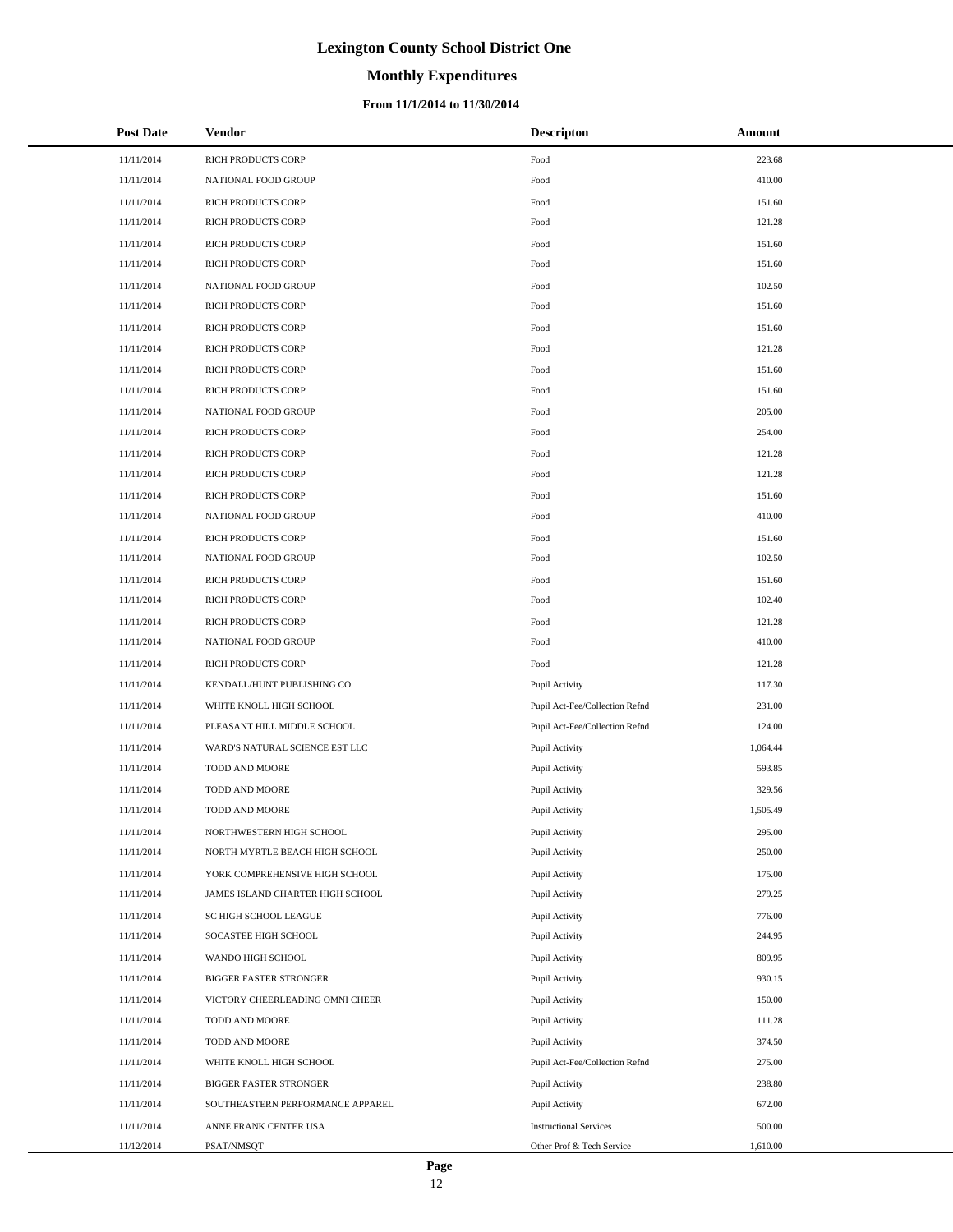# **Monthly Expenditures**

### **From 11/1/2014 to 11/30/2014**

| <b>Post Date</b> | Vendor                                             | <b>Descripton</b>         | Amount    |
|------------------|----------------------------------------------------|---------------------------|-----------|
| 11/12/2014       | PSAT/NMSQT                                         | Other Prof & Tech Service | 434.00    |
| 11/12/2014       | PSAT/NMSQT                                         | Other Prof & Tech Service | 476.00    |
| 11/12/2014       | PSAT/NMSOT                                         | Other Prof & Tech Service | 2,240.00  |
| 11/12/2014       | PSAT/NMSQT                                         | Other Prof & Tech Service | 1,036.00  |
| 11/12/2014       | PSAT/NMSQT                                         | Other Prof & Tech Service | 1,372.00  |
| 11/12/2014       | SCHOOL SPECIALTY INC                               | Supplies                  | 692.56    |
| 11/12/2014       | PSAT/NMSQT                                         | Other Prof & Tech Service | 22,820.00 |
| 11/12/2014       | EDUCATIONAL PARTNERS INTERNATIONAL LLC             | <b>Staff Services</b>     | 17,800.00 |
| 11/12/2014       | SCHOOL SPECIALTY INC                               | Supplies                  | 217.48    |
| 11/12/2014       | SCHOLASTIC LIBRARY PUBLISHING (SCHOOL AND LIBRARY  | Software Renewal/Agreemen | 513.00    |
| 11/12/2014       | SIMPLEXGRINNELL                                    | Repairs and Maintenance   | 490.00    |
| 11/12/2014       | MANSFIELD OIL CO                                   | Supplies-Maintenace       | 6,143.27  |
| 11/12/2014       | JANEICE PRODUCTS CO INC                            | Supplies-Maintenace       | 1,287.08  |
| 11/12/2014       | SOUTHLAND FISHERIES CORPORATION                    | Supplies-Maintenace       | 600.00    |
| 11/12/2014       | <b>WW GRAINGER</b>                                 | Supplies-Maintenace       | 1,702.96  |
| 11/12/2014       | SIMPLEXGRINNELL                                    | Repairs and Maintenance   | 490.00    |
| 11/12/2014       | TRITEK FIRE AND SECURITY LLC                       | Repairs and Maintenance   | 1,775.96  |
| 11/12/2014       | TMS TOTAL MAINTENANCE SOLUTIONS                    | Supplies-Maintenace       | 456.02    |
| 11/12/2014       | TMS TOTAL MAINTENANCE SOLUTIONS                    | Supplies-Maintenace       | 129.47    |
| 11/12/2014       | KMB ELECTRIC CO INC                                | Repairs and Maintenance   | 1,350.00  |
| 11/12/2014       | SIMPLEXGRINNELL                                    | Repairs and Maintenance   | 490.00    |
| 11/12/2014       | SIMPLEXGRINNELL                                    | Repairs and Maintenance   | 490.00    |
| 11/12/2014       | TERMINIX COMMERCIAL                                | Repairs and Maintenance   | 830.00    |
| 11/12/2014       | SIMPLEXGRINNELL                                    | Repairs and Maintenance   | 490.00    |
| 11/12/2014       | PROVIDENCE ENVIRONMENTAL CONCEPTS/SERVICES         | Repairs and Maintenance   | 220.00    |
| 11/12/2014       | <b>BELCO</b>                                       | Supplies-Maintenace       | 214.00    |
| 11/12/2014       | TMS TOTAL MAINTENANCE SOLUTIONS                    | Supplies-Maintenace       | 136.87    |
| 11/12/2014       | SHERWINWILLIAMS                                    | Supplies-Maintenace       | 428.21    |
| 11/12/2014       | TERMINIX COMMERCIAL                                | Repairs and Maintenance   | 770.00    |
| 11/12/2014       | CALICO INDUSTRIES INC                              | Supplies-Maintenace       | 274.72    |
| 11/12/2014       | CALICO INDUSTRIES INC                              | Supplies-Maintenace       | 769.22    |
| 11/12/2014       | TMS TOTAL MAINTENANCE SOLUTIONS                    | Supplies-Maintenace       | 102.66    |
| 11/12/2014       | SIMPLEXGRINNELL                                    | Repairs and Maintenance   | 490.00    |
| 11/12/2014       | CALICO INDUSTRIES INC                              | Supplies-Maintenace       | 549.45    |
| 11/12/2014       | TMS TOTAL MAINTENANCE SOLUTIONS                    | Supplies-Maintenace       | 128.08    |
| 11/12/2014       | SC DEPARTMENT OF EDUCATION OFFICE OF TRANSPORTATIO | Repairs and Maintenance   | 1,500.00  |
| 11/12/2014       | STATE DEPARTMENT OF EDUCATION LEX DIST ONEBUS SHOP | Repairs and Maintenance   | 2,700.00  |
| 11/12/2014       | SPIVEY, STEPHEN J                                  | Other Prof & Tech Service | 180.00    |
| 11/12/2014       | WISEMAN, DARREN MARK                               | Other Prof & Tech Service | 180.00    |
| 11/12/2014       | SNUFFER, ROBERT                                    | Other Prof & Tech Service | 120.00    |
| 11/12/2014       | FREUND, WILLIAM                                    | Other Prof & Tech Service | 180.00    |
| 11/12/2014       | HAIGLER III, THOMAS I                              | Other Prof & Tech Service | 120.00    |
| 11/12/2014       | HALL, ROY LEE                                      | Other Prof & Tech Service | 180.00    |
| 11/12/2014       | HALLMAN, JACOB                                     | Other Prof & Tech Service | 180.00    |
| 11/12/2014       | <b>BURNS, JENNIFER L</b>                           | Other Prof & Tech Service | 180.00    |
| 11/12/2014       | SCHOOL SPECIALTY INC                               | Supplies                  | 265.42    |
| 11/12/2014       | <b>SCHEIB, AIMEE J</b>                             | Travel                    | 122.64    |
| 11/12/2014       | LOPEZ ROBERTSON, JULIA                             | Inst Prog Improvement     | 1,000.00  |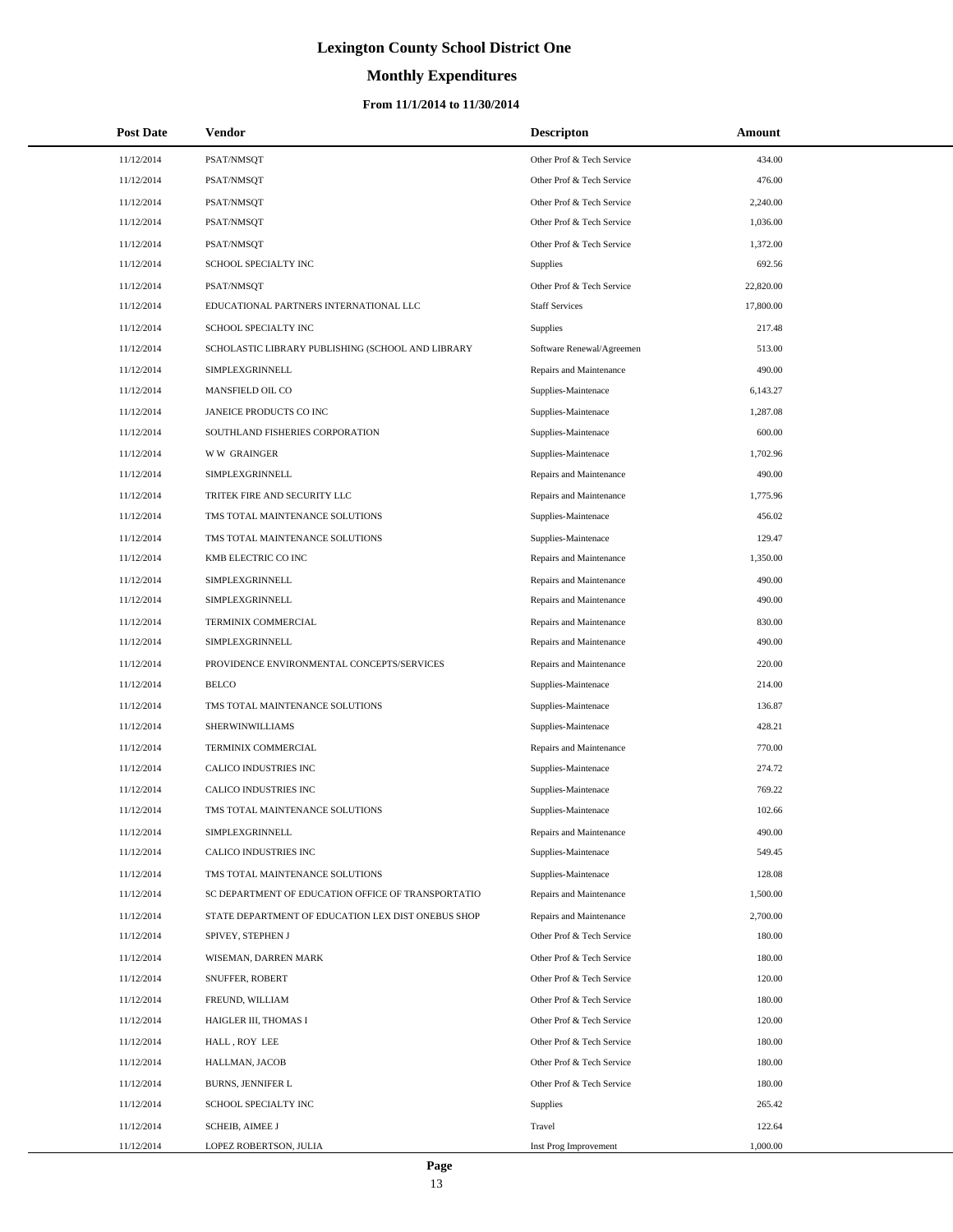# **Monthly Expenditures**

| <b>Post Date</b> | Vendor                                            | <b>Descripton</b>           | Amount     |
|------------------|---------------------------------------------------|-----------------------------|------------|
| 11/12/2014       | OWL BRAND DISCOVERY KITS                          | Supplies                    | 267.68     |
| 11/12/2014       | LITERACY IN FOCUS INC                             | Inst Prog Improvement       | 2,400.00   |
| 11/12/2014       | PURCHASED SERVICE                                 | Travel                      | 674.60     |
| 11/12/2014       | ALFRED WILLIAMS AND CO                            | Supplies                    | 13,636.08  |
| 11/12/2014       | MCWATERS INC (OFFICE FURNITURE ONLY)              | Supplies                    | 48,964.81  |
| 11/12/2014       | MONROE CONSTRUCTION CO LLC                        | Improv Other Than Bldg      | 484,129.03 |
| 11/12/2014       | CJMW ARCHITECTURE                                 | Building                    | 2,955.93   |
| 11/12/2014       | CHINA CONSTRUCTION AMER OF SC                     | <b>Building</b>             | 509,132.00 |
| 11/12/2014       | JENKINS HANCOCK AND SIDES                         | <b>Building</b>             | 3,972.22   |
| 11/12/2014       | FBI CONSTRUCTION INC                              | <b>Building</b>             | 12,200.00  |
| 11/12/2014       | PSAT/NMSQT                                        | Pupil Activity              | 126.00     |
| 11/12/2014       | SC DEPARTMENT OF EDUCATION                        | Pupil Activity              | 181.76     |
| 11/12/2014       | AG & TURF CBD AND GOVERNMENTAL SALES DEERE AND CO | Pupil Act-Equip over \$5000 | 8,000.30   |
| 11/12/2014       | ETHERIDGE, CHARLES                                | Pupil Activity              | 180.00     |
| 11/12/2014       | <b>IRMO HIGH SCHOOL</b>                           | Pupil Activity              | 225.00     |
| 11/13/2014       | THE NATIONAL PAIDEIA CENTER                       | Inst Prog Improvement       | 2,500.00   |
| 11/13/2014       | PURCHASED SERVICE                                 | Travel                      | 289.80     |
| 11/13/2014       | PURCHASED SERVICE                                 | Travel                      | 132.16     |
| 11/13/2014       | PURCHASED SERVICE                                 | Travel                      | 171.92     |
| 11/13/2014       | PURCHASED SERVICE                                 | Travel                      | 438.76     |
| 11/13/2014       | SC HEALTH SCIENCE EDUCATORS                       | Travel                      | 175.00     |
| 11/13/2014       | FISHER SCIENTIFIC COMPANY LLC                     | Supplies-Instruction        | 253.59     |
| 11/13/2014       | PURCHASED SERVICE                                 | Travel                      | 327.46     |
| 11/13/2014       | FOLLETT SCHOOL SOLUTIONS INC                      | <b>Library Books</b>        | 183.21     |
| 11/13/2014       | PURCHASED SERVICE                                 | Travel                      | 112.00     |
| 11/13/2014       | PURCHASED SERVICE                                 | Travel                      | 323.12     |
| 11/13/2014       | PURCHASED SERVICE                                 | Travel                      | 108.25     |
| 11/13/2014       | PURCHASED SERVICE                                 | Travel                      | 168.56     |
| 11/13/2014       | PURCHASED SERVICE                                 | Travel                      | 142.52     |
| 11/13/2014       | SC HEALTH SCIENCE EDUCATORS                       | Travel                      | 150.00     |
| 11/13/2014       | PURCHASED SERVICE                                 | Travel                      | 153.50     |
| 11/13/2014       | PURCHASED SERVICE                                 | Travel                      | 119.00     |
| 11/13/2014       | PURCHASED SERVICE                                 | Travel                      | 131.26     |
| 11/13/2014       | PURCHASED SERVICE                                 | Travel                      | 185.64     |
| 11/13/2014       | PURCHASED SERVICE                                 | Travel                      | 114.80     |
| 11/13/2014       | PURCHASED SERVICE                                 | Travel                      | 267.68     |
| 11/13/2014       | PURCHASED SERVICE                                 | Travel                      | 134.40     |
| 11/13/2014       | PURCHASED SERVICE                                 | Travel                      | 103.60     |
| 11/13/2014       | AMTEC                                             | Other Prof & Tech Service   | 800.00     |
| 11/13/2014       | <b>BATTERIES PLUS</b>                             | Supplies-Maintenace         | 132.68     |
| 11/13/2014       | <b>BATTERIES PLUS</b>                             | Supplies-Maintenace         | 453.68     |
| 11/13/2014       | SUBURBAN PROPANE                                  | Energy                      | 1,238.64   |
| 11/13/2014       | <b>BATTERIES PLUS</b>                             | Supplies-Maintenace         | 132.68     |
| 11/13/2014       | CALICO INDUSTRIES INC                             | Supplies-Maintenace         | 824.17     |
| 11/13/2014       | <b>GRAYBAR ELECTRIC CO INC</b>                    | Supplies-Maintenace         | 305.27     |
| 11/13/2014       | GRAYBAR ELECTRIC CO INC                           | Supplies-Maintenace         | 305.27     |
| 11/13/2014       | <b>GRAYBAR ELECTRIC CO INC</b>                    | Supplies-Maintenace         | 305.27     |
| 11/13/2014       | <b>BATTERIES PLUS</b>                             | Supplies-Maintenace         | 132.68     |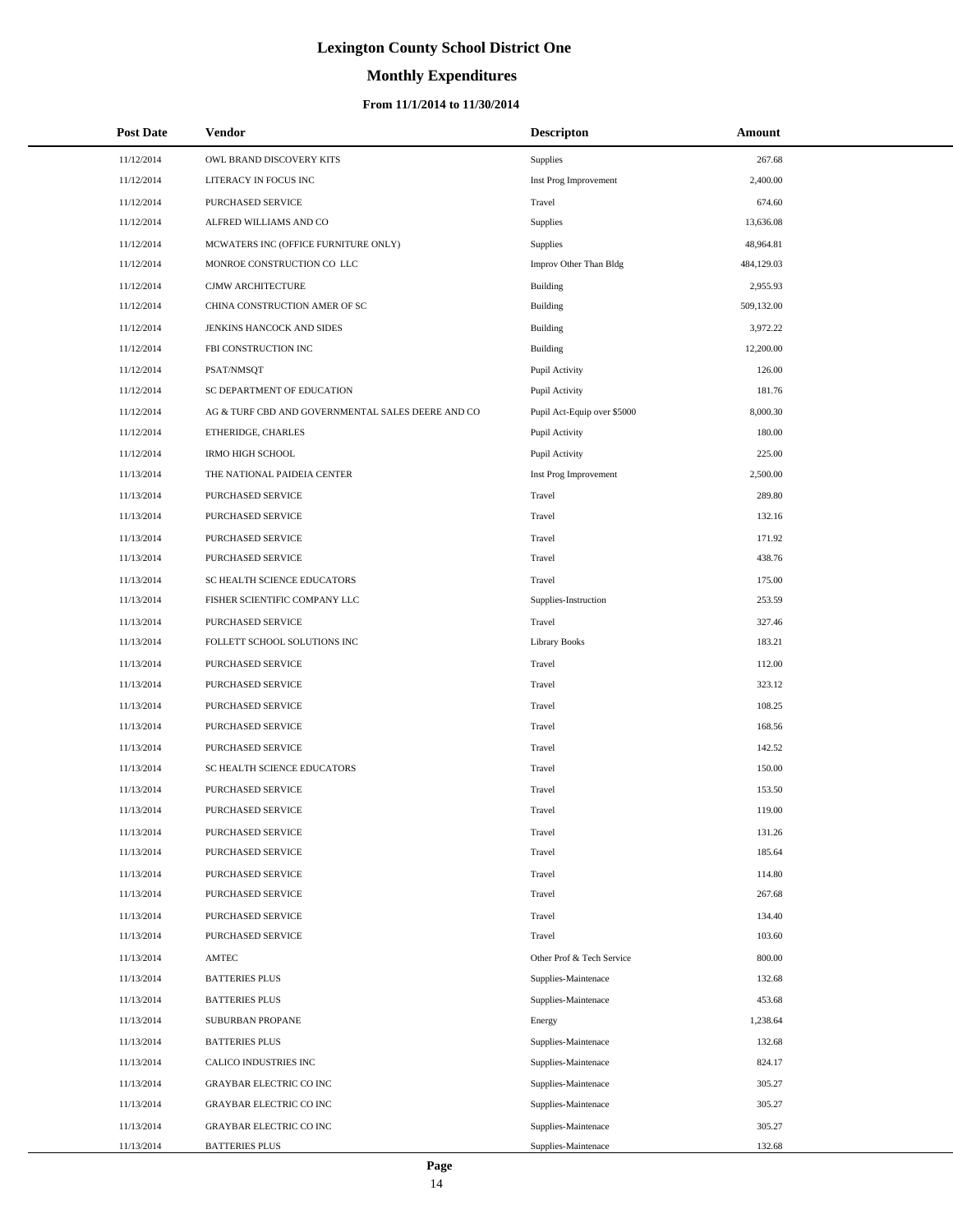# **Monthly Expenditures**

### **From 11/1/2014 to 11/30/2014**

| <b>Post Date</b> | <b>Vendor</b>                                | <b>Descripton</b>          | Amount     |
|------------------|----------------------------------------------|----------------------------|------------|
| 11/13/2014       | PALMETTO PROPANE                             | Energy                     | 778.23     |
| 11/13/2014       | <b>GRAYBAR ELECTRIC CO INC</b>               | Supplies-Maintenace        | 305.27     |
| 11/13/2014       | <b>BATTERIES PLUS</b>                        | Supplies-Maintenace        | 132.68     |
| 11/13/2014       | <b>BATTERIES PLUS</b>                        | Supplies-Maintenace        | 493.06     |
| 11/13/2014       | <b>BATTERIES PLUS</b>                        | Supplies-Maintenace        | 126.26     |
| 11/13/2014       | JANEICE PRODUCTS CO INC                      | Supplies-Maintenace        | 701.67     |
| 11/13/2014       | PURCHASED SERVICE                            | Travel                     | 340.48     |
| 11/13/2014       | PURCHASED SERVICE                            | Travel                     | 481.04     |
| 11/13/2014       | PURCHASED SERVICE                            | Travel                     | 635.04     |
| 11/13/2014       | PURCHASED SERVICE                            | Travel                     | 151.20     |
| 11/13/2014       | PURCHASED SERVICE                            | Travel                     | 766.64     |
| 11/13/2014       | PURCHASED SERVICE                            | Travel                     | 112.84     |
| 11/13/2014       | PURCHASED SERVICE                            | Travel                     | 104.46     |
| 11/13/2014       | PURCHASED SERVICE                            | Travel                     | 180.88     |
| 11/13/2014       | CDWG ACCT 305089                             | <b>Technology Supplies</b> | 1,533.50   |
| 11/13/2014       | SCHOOL SPECIALTY INC                         | Supplies                   | 1,198.98   |
| 11/13/2014       | PURCHASED SERVICE                            | Travel                     | 338.24     |
| 11/13/2014       | PURCHASED SERVICE                            | Travel                     | 302.96     |
| 11/13/2014       | PURCHASED SERVICE                            | Travel                     | 125.44     |
| 11/13/2014       | PURCHASED SERVICE                            | Travel                     | 214.20     |
| 11/13/2014       | PURCHASED SERVICE                            | Travel                     | 138.04     |
| 11/13/2014       | PURCHASED SERVICE                            | Travel                     | 160.90     |
| 11/13/2014       | PURCHASED SERVICE                            | Travel                     | 104.72     |
| 11/13/2014       | PURCHASED SERVICE                            | Travel                     | 104.72     |
| 11/13/2014       | PURCHASED SERVICE                            | Travel                     | 134.96     |
| 11/13/2014       | PURCHASED SERVICE                            | Travel                     | 109.76     |
| 11/13/2014       | PURCHASED SERVICE                            | Travel                     | 145.88     |
| 11/13/2014       | PURCHASED SERVICE                            | Travel                     | 246.04     |
| 11/13/2014       | HILTON MYRTLE BEACH RESORT                   | Travel                     | 158.00     |
| 11/13/2014       | SC HEALTH SCIENCE EDUCATORS                  | Travel                     | 300.00     |
| 11/13/2014       | PURCHASED SERVICE                            | Travel                     | 128.80     |
| 11/13/2014       | PURCHASED SERVICE                            | Travel                     | 280.43     |
| 11/13/2014       | PURCHASED SERVICE                            | Travel                     | 213.05     |
| 11/13/2014       | PURCHASED SERVICE                            | Travel                     | 137.20     |
| 11/13/2014       | SC CAREER GUIDANCE AND PLACEMENT ASSOCIATION | Travel                     | 150.00     |
| 11/13/2014       | SC DEPARTMENT OF REVENUE (SALES TAX RETURN)  | Supplies                   | 244.65     |
| 11/13/2014       | SCHOOL OUTFITTERS LLC                        | Supplies                   | 3,495.00   |
| 11/13/2014       | <b>EDCON INC</b>                             | <b>Building</b>            | 246,097.00 |
| 11/13/2014       | F&D ELECTRICAL CONTRACTORS INC               | <b>Building</b>            | 148,216.36 |
| 11/13/2014       | W B GUIMARIN AND COMPANY INC                 | <b>Building</b>            | 201,997.00 |
| 11/13/2014       | WALKER WHITE INC                             | <b>Building</b>            | 23,003.19  |
| 11/13/2014       | ADVANCEPIERRE FOOD INC.                      | Food                       | 643.96     |
| 11/13/2014       | JTM PROVISIONS CO                            | Food                       | 175.00     |
| 11/13/2014       | ADVANCEPIERRE FOOD INC.                      | Food                       | 643.96     |
| 11/13/2014       | JTM PROVISIONS CO                            | Food                       | 175.00     |
| 11/13/2014       | ADVANCEPIERRE FOOD INC.                      | Food                       | 599.42     |
| 11/13/2014       | JTM PROVISIONS CO                            | Food                       | 140.00     |
| 11/13/2014       | ADVANCEPIERRE FOOD INC.                      | Food                       | 178.16     |

÷.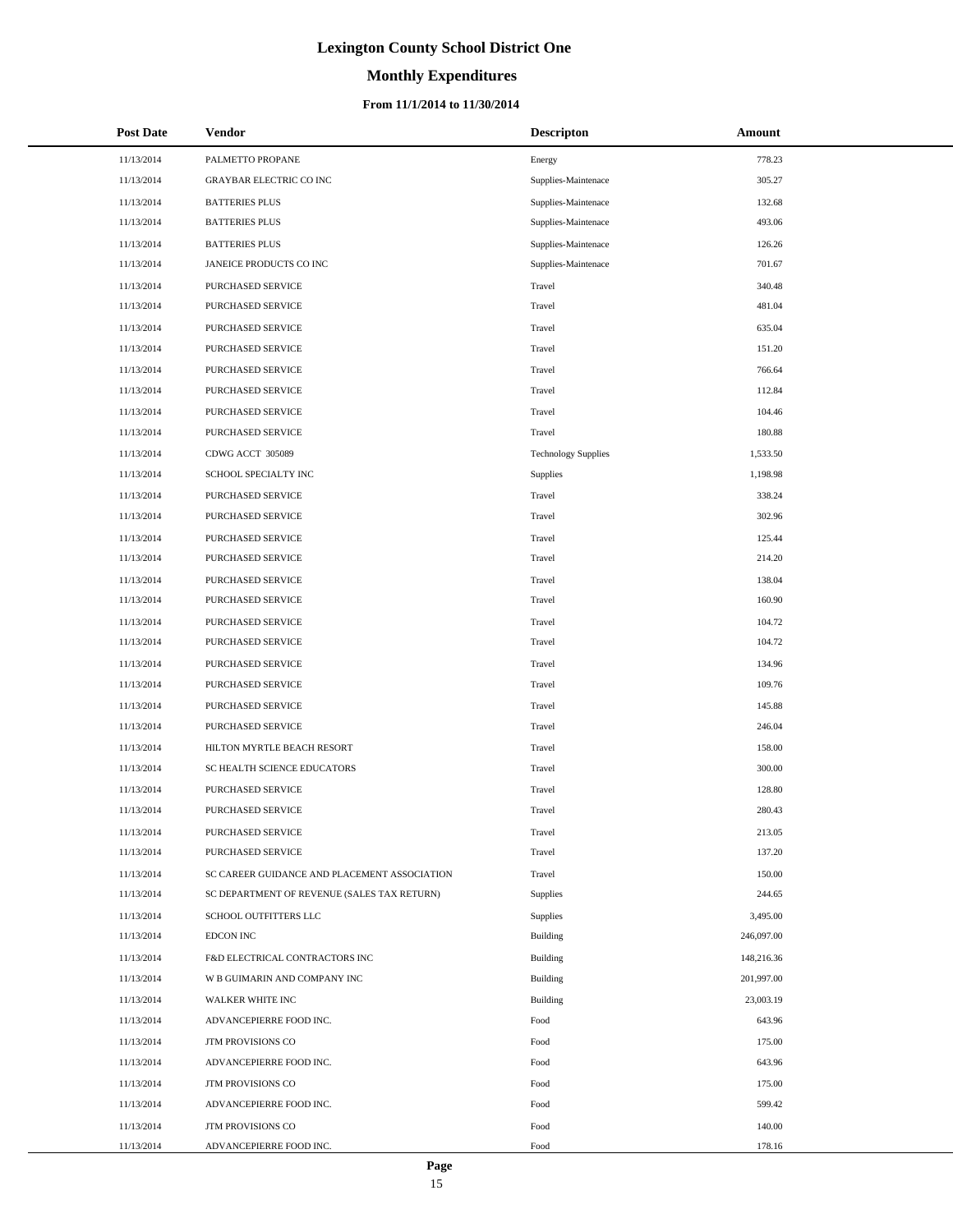# **Monthly Expenditures**

### **From 11/1/2014 to 11/30/2014**

| <b>Post Date</b> | Vendor                          | <b>Descripton</b>       | Amount    |
|------------------|---------------------------------|-------------------------|-----------|
| 11/13/2014       | ADVANCEPIERRE FOOD INC.         | Food                    | 222.70    |
| 11/13/2014       | JTM PROVISIONS CO               | Food                    | 105.00    |
| 11/13/2014       | ADVANCEPIERRE FOOD INC.         | Food                    | 178.16    |
| 11/13/2014       | ADVANCEPIERRE FOOD INC.         | Food                    | 421.26    |
| 11/13/2014       | ADVANCEPIERRE FOOD INC.         | Food                    | 178.16    |
| 11/13/2014       | ADVANCEPIERRE FOOD INC.         | Food                    | 178.16    |
| 11/13/2014       | ADVANCEPIERRE FOOD INC.         | Food                    | 178.16    |
| 11/13/2014       | ADVANCEPIERRE FOOD INC.         | Food                    | 178.16    |
| 11/13/2014       | JTM PROVISIONS CO               | Food                    | 140.00    |
| 11/13/2014       | ADVANCEPIERRE FOOD INC.         | Food                    | 178.16    |
| 11/13/2014       | ADVANCEPIERRE FOOD INC.         | Food                    | 421.26    |
| 11/13/2014       | <b>PURCHASE POWER</b>           | Pupil Activity          | 520.99    |
| 11/13/2014       | CUSTOM TROPHIES AND AWARDS LLC  | Pupil Activity          | 353.10    |
| 11/14/2014       | <b>GOPHER</b>                   | Supplies                | 199.00    |
| 11/14/2014       | <b>GOPHER</b>                   | Supplies                | 510.72    |
| 11/14/2014       | PURCHASED SERVICE               | Travel                  | 294.90    |
| 11/14/2014       | DIGITAL OFFICE SOLUTIONS INC    | Supplies                | 264.83    |
| 11/14/2014       | RAPTOR TECHNOLOGIES INC         | Supplies                | 300.00    |
| 11/14/2014       | TRIUNE MARKETING CO             | Supplies                | 891.31    |
| 11/14/2014       | PURCHASED SERVICE               | Travel                  | 320.14    |
| 11/14/2014       | PURCHASED SERVICE               | Travel                  | 127.50    |
| 11/14/2014       | PECKNEL MUSIC CO INC            | Supplies                | 256.80    |
| 11/14/2014       | LEXINGTON PRINTING LLC          | Printing and Binding    | 227.91    |
| 11/14/2014       | SWEETWATER EDUCA TECH DIVISION  | Supplies                | 1,415.00  |
| 11/14/2014       | PURCHASED SERVICE               | Travel                  | 196.00    |
| 11/14/2014       | PURCHASED SERVICE               | Travel                  | 196.00    |
| 11/14/2014       | PURCHASED SERVICE               | Travel                  | 196.00    |
| 11/14/2014       | SUPER 8 ROCK HILL               | Pupil Transportation    | 392.94    |
| 11/14/2014       | PURCHASED SERVICE               | Travel                  | 308.94    |
| 11/14/2014       | PURCHASED SERVICE               | Travel                  | 222.01    |
| 11/14/2014       | PURCHASED SERVICE               | Travel                  | 125.44    |
| 11/14/2014       | AMERICAN WELDING SOCIETY        | Dues and Fees           | 252.00    |
| 11/14/2014       | PURCHASED SERVICE               | Travel                  | 741.86    |
| 11/14/2014       | PURCHASED SERVICE               | Travel                  | 331.08    |
| 11/14/2014       | PURCHASED SERVICE               | Travel                  | 435.54    |
| 11/14/2014       | PURCHASED SERVICE               | Travel                  | 559.68    |
| 11/14/2014       | <b>SCE&amp;G</b>                | <b>Public Utilities</b> | 1,054.23  |
| 11/14/2014       | PALMETTO WINNELSON              | Supplies-Maintenace     | 333.35    |
| 11/14/2014       | SCE&G                           | <b>Public Utilities</b> | 14,229.72 |
| 11/14/2014       | SCE&G                           | <b>Public Utilities</b> | 11,201.52 |
| 11/14/2014       | EA SERVICES INC                 | Supplies-Maintenace     | 207.05    |
| 11/14/2014       | SCE&G                           | <b>Public Utilities</b> | 28,451.51 |
| 11/14/2014       | PALMETTO WINNELSON              | Supplies-Maintenace     | 841.01    |
| 11/14/2014       | SCE&G                           | <b>Public Utilities</b> | 15,535.90 |
| 11/14/2014       | CALICO INDUSTRIES INC           | Supplies-Maintenace     | 659.33    |
| 11/14/2014       | JANEICE PRODUCTS CO INC         | Supplies-Maintenace     | 126.35    |
| 11/14/2014       | SCE&G                           | <b>Public Utilities</b> | 10,180.57 |
| 11/14/2014       | TMS TOTAL MAINTENANCE SOLUTIONS | Supplies-Maintenace     | 100.05    |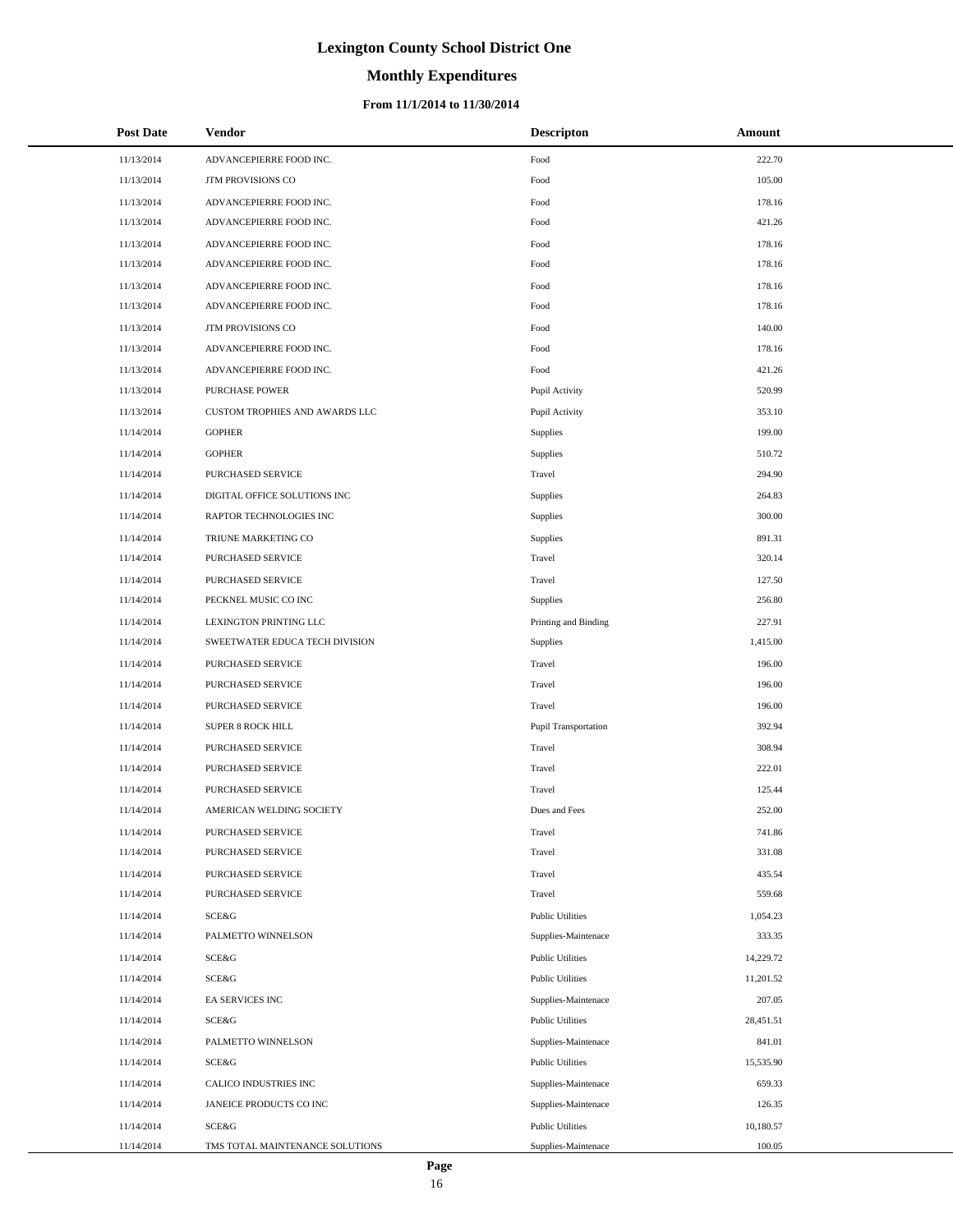# **Monthly Expenditures**

### **From 11/1/2014 to 11/30/2014**

| <b>Post Date</b> | Vendor                                            | Descripton                | Amount    |
|------------------|---------------------------------------------------|---------------------------|-----------|
| 11/14/2014       | SCE&G                                             | <b>Public Utilities</b>   | 10,884.80 |
| 11/14/2014       | CALICO INDUSTRIES INC                             | Supplies-Maintenace       | 439.56    |
| 11/14/2014       | SCE&G                                             | <b>Public Utilities</b>   | 51,743.13 |
| 11/14/2014       | CALICO INDUSTRIES INC                             | Supplies-Maintenace       | 2,197.78  |
| 11/14/2014       | SCE&G                                             | <b>Public Utilities</b>   | 12,425.62 |
| 11/14/2014       | SCE&G                                             | <b>Public Utilities</b>   | 14,506.23 |
| 11/14/2014       | SCE&G                                             | <b>Public Utilities</b>   | 15,209.98 |
| 11/14/2014       | SCE&G                                             | <b>Public Utilities</b>   | 10,100.03 |
| 11/14/2014       | SCE&G                                             | <b>Public Utilities</b>   | 3,174.03  |
| 11/14/2014       | SMITH AND JONES JANITORIAL SUPPLIES AND EQUIP INC | Supplies-Maintenace       | 1,334.53  |
| 11/14/2014       | SCE&G                                             | <b>Public Utilities</b>   | 20,773.60 |
| 11/14/2014       | SCE&G                                             | <b>Public Utilities</b>   | 13,248.06 |
| 11/14/2014       | SCE&G                                             | <b>Public Utilities</b>   | 10,297.36 |
| 11/14/2014       | SCE&G                                             | <b>Public Utilities</b>   | 15,742.78 |
| 11/14/2014       | SCE&G                                             | <b>Public Utilities</b>   | 23,151.36 |
| 11/14/2014       | SMITH AND JONES JANITORIAL SUPPLIES AND EQUIP INC | Supplies-Maintenace       | 667.28    |
| 11/14/2014       | SCE&G                                             | <b>Public Utilities</b>   | 71,018.78 |
| 11/14/2014       | CALICO INDUSTRIES INC                             | Supplies-Maintenace       | 659.33    |
| 11/14/2014       | <b>INTERSTATE SOLUTIONS</b>                       | Supplies-Maintenace       | 191.07    |
| 11/14/2014       | SCE&G                                             | <b>Public Utilities</b>   | 9,885.66  |
| 11/14/2014       | SCE&G                                             | <b>Public Utilities</b>   | 166.35    |
| 11/14/2014       | CRISIS PREVENTION INSTITUTE                       | Dues and Fees             | 150.00    |
| 11/14/2014       | HALL, ROY LEE                                     | Other Prof & Tech Service | 180.00    |
| 11/14/2014       | PADULA, JOHN MATTHEW                              | Other Prof & Tech Service | 180.00    |
| 11/14/2014       | FREUND, WILLIAM                                   | Other Prof & Tech Service | 180.00    |
| 11/14/2014       | MARTHERS, BRANNON W                               | Other Prof & Tech Service | 180.00    |
| 11/14/2014       | DABKOWSKI, MEGHAN                                 | Other Prof & Tech Service | 120.00    |
| 11/14/2014       | ONTARIO INVESTMENTS INC.                          | Rentals                   | 2,170.77  |
| 11/14/2014       | PURCHASED SERVICE                                 | Travel                    | 223.08    |
| 11/14/2014       | PURCHASED SERVICE                                 | Travel                    | 989.00    |
| 11/14/2014       | PURCHASED SERVICE                                 | Travel                    | 579.80    |
| 11/14/2014       | PURCHASED SERVICE                                 | Travel                    | 115.00    |
| 11/14/2014       | PURCHASED SERVICE                                 | Travel                    | 210.20    |
| 11/14/2014       | <b>IRON MOUNTAIN</b>                              | Software Renewal/Agreemen | 135.20    |
| 11/14/2014       | FORMS AND SUPPLY INC (FSI)                        | Supplies                  | 133.11    |
| 11/14/2014       | PURCHASED SERVICE                                 | Travel                    | 468.74    |
| 11/14/2014       | PURCHASED SERVICE                                 | Travel                    | 348.46    |
| 11/14/2014       | PURCHASED SERVICE                                 | Travel                    | 376.74    |
| 11/14/2014       | PURCHASED SERVICE                                 | Travel                    | 319.50    |
| 11/14/2014       | PURCHASED SERVICE                                 | Travel                    | 319.50    |
| 11/14/2014       | NUIDEA SCHOOL SUPPLY CO                           | <b>Supplies</b>           | 16,220.90 |
| 11/14/2014       | NUIDEA SCHOOL SUPPLY CO                           | Supplies                  | 3,006.36  |
| 11/14/2014       | FORMS AND SUPPLY INC (FSI)                        | Supplies                  | 987.08    |
| 11/14/2014       | US FOODS                                          | Supplies                  | 365.62    |
| 11/14/2014       | US FOODS                                          | Food                      | 6,601.54  |
| 11/14/2014       | EARTHGRAINS BAKING COMPANIES INC                  | <b>Bread</b>              | 692.00    |
| 11/14/2014       | BORDEN DAIRY CO OF SC LLC                         | Milk                      | 693.68    |
| 11/14/2014       | HERSHEYS ICE CREAM                                | Milk                      | 486.76    |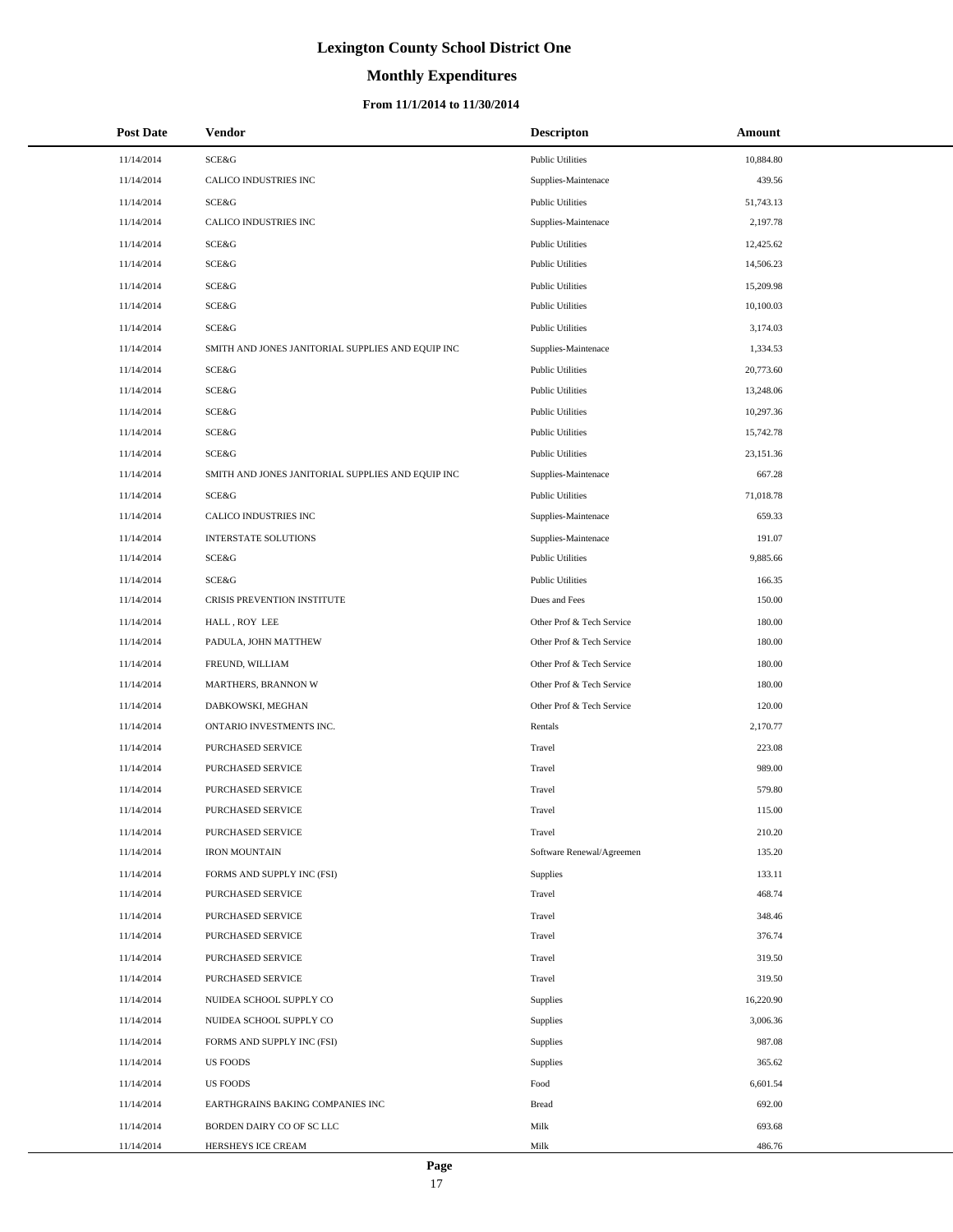# **Monthly Expenditures**

### **From 11/1/2014 to 11/30/2014**

| <b>Post Date</b> | <b>Vendor</b>                    | <b>Descripton</b> | Amount   |
|------------------|----------------------------------|-------------------|----------|
| 11/14/2014       | SENN BROTHERS INC                | Produce           | 2,045.40 |
| 11/14/2014       | <b>US FOODS</b>                  | Supplies          | 335.18   |
| 11/14/2014       | RICH PRODUCTS CORP               | Food              | 254.00   |
| 11/14/2014       | <b>US FOODS</b>                  | Food              | 1,825.80 |
| 11/14/2014       | BORDEN DAIRY CO OF SC LLC        | Milk              | 1,151.20 |
| 11/14/2014       | HERSHEYS ICE CREAM               | Milk              | 158.82   |
| 11/14/2014       | SENN BROTHERS INC                | Produce           | 1,583.42 |
| 11/14/2014       | <b>US FOODS</b>                  | Supplies          | 923.86   |
| 11/14/2014       | <b>US FOODS</b>                  | Food              | 3,479.47 |
| 11/14/2014       | EARTHGRAINS BAKING COMPANIES INC | <b>Bread</b>      | 115.00   |
| 11/14/2014       | BORDEN DAIRY CO OF SC LLC        | Milk              | 396.53   |
| 11/14/2014       | HERSHEYS ICE CREAM               | Milk              | 216.32   |
| 11/14/2014       | SENN BROTHERS INC                | Produce           | 2,604.66 |
| 11/14/2014       | <b>US FOODS</b>                  | Supplies          | 295.34   |
| 11/14/2014       | RICH PRODUCTS CORP               | Food              | 223.68   |
| 11/14/2014       | <b>US FOODS</b>                  | Food              | 2,269.02 |
| 11/14/2014       | EARTHGRAINS BAKING COMPANIES INC | <b>Bread</b>      | 275.00   |
| 11/14/2014       | BORDEN DAIRY CO OF SC LLC        | Milk              | 971.90   |
| 11/14/2014       | SENN BROTHERS INC                | Produce           | 2,060.61 |
| 11/14/2014       | <b>US FOODS</b>                  | Supplies          | 585.47   |
| 11/14/2014       | <b>US FOODS</b>                  | Food              | 2,736.56 |
| 11/14/2014       | EARTHGRAINS BAKING COMPANIES INC | <b>Bread</b>      | 251.25   |
| 11/14/2014       | BORDEN DAIRY CO OF SC LLC        | Milk              | 1,017.36 |
| 11/14/2014       | SENN BROTHERS INC                | Produce           | 1,652.82 |
| 11/14/2014       | US FOODS                         | Supplies          | 516.52   |
| 11/14/2014       | RICH PRODUCTS CORP               | Food              | 223.68   |
| 11/14/2014       | <b>US FOODS</b>                  | Food              | 3,851.23 |
| 11/14/2014       | EARTHGRAINS BAKING COMPANIES INC | <b>Bread</b>      | 124.50   |
| 11/14/2014       | BORDEN DAIRY CO OF SC LLC        | Milk              | 1,904.70 |
| 11/14/2014       | HERSHEYS ICE CREAM               | Milk              | 180.00   |
| 11/14/2014       | SENN BROTHERS INC                | Produce           | 3,677.96 |
| 11/14/2014       | <b>US FOODS</b>                  | Supplies          | 112.25   |
| 11/14/2014       | RICH PRODUCTS CORP               | Food              | 121.28   |
| 11/14/2014       | <b>US FOODS</b>                  | Food              | 611.93   |
| 11/14/2014       | BORDEN DAIRY CO OF SC LLC        | Milk              | 233.63   |
| 11/14/2014       | SENN BROTHERS INC                | Produce           | 705.19   |
| 11/14/2014       | US FOODS                         | Supplies          | 310.54   |
| 11/14/2014       | WHALEY FOODSERVICE REPAIRS       | Supplies          | 635.15   |
| 11/14/2014       | RICH PRODUCTS CORP               | Food              | 254.00   |
| 11/14/2014       | <b>US FOODS</b>                  | Food              | 3,108.53 |
| 11/14/2014       | BORDEN DAIRY CO OF SC LLC        | Milk              | 628.84   |
| 11/14/2014       | HERSHEYS ICE CREAM               | Milk              | 602.62   |
| 11/14/2014       | SENN BROTHERS INC                | Produce           | 2,455.80 |
| 11/14/2014       | <b>US FOODS</b>                  | Supplies          | 688.93   |
| 11/14/2014       | RICH PRODUCTS CORP               | Food              | 223.68   |
| 11/14/2014       | <b>US FOODS</b>                  | Food              | 1,967.08 |
| 11/14/2014       | EARTHGRAINS BAKING COMPANIES INC | <b>Bread</b>      | 420.25   |
| 11/14/2014       | BORDEN DAIRY CO OF SC LLC        | Milk              | 1,251.08 |

÷.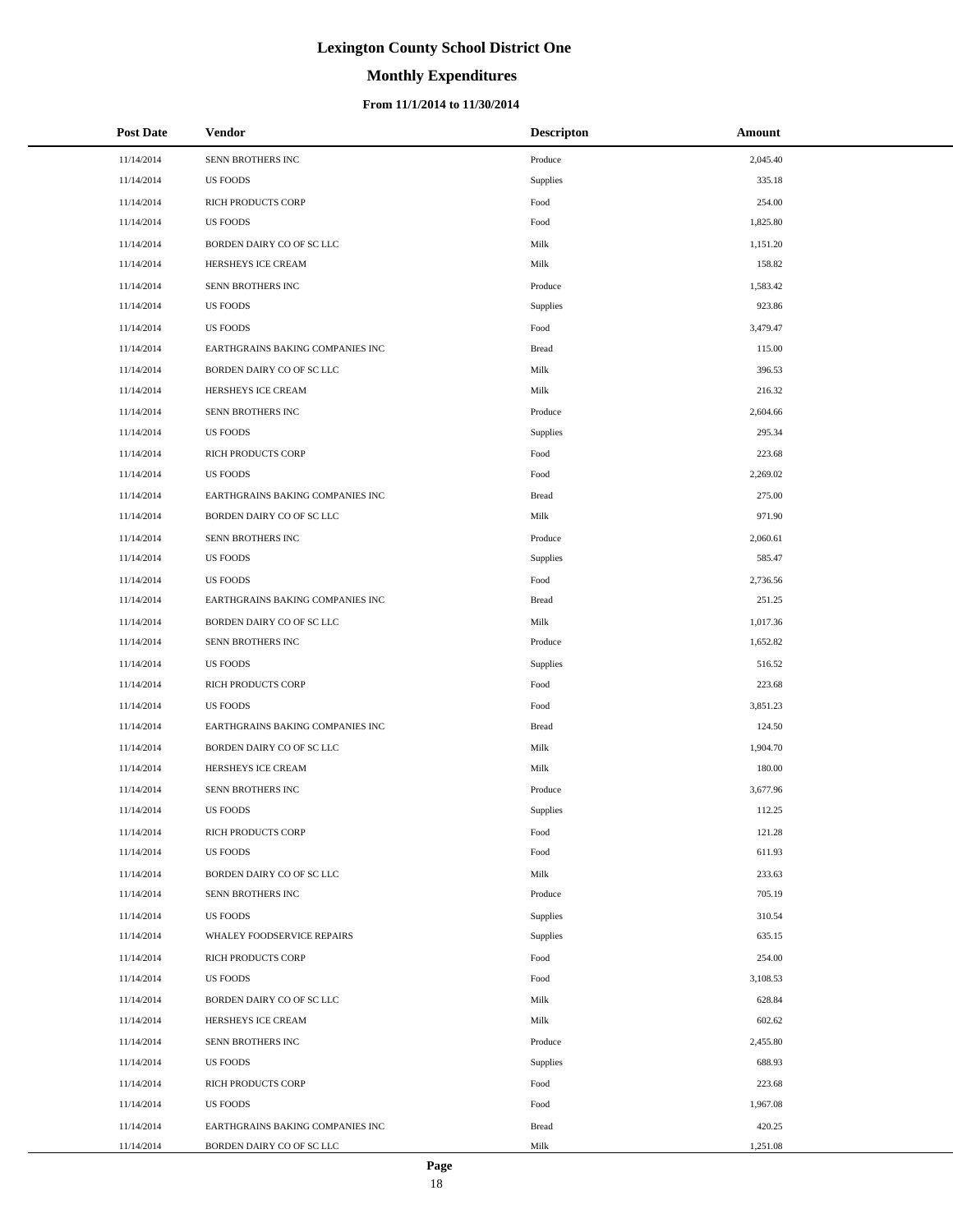# **Monthly Expenditures**

### **From 11/1/2014 to 11/30/2014**

| <b>Post Date</b> | Vendor                           | <b>Descripton</b> | Amount    |
|------------------|----------------------------------|-------------------|-----------|
| 11/14/2014       | HERSHEYS ICE CREAM               | Milk              | 291.48    |
| 11/14/2014       | SENN BROTHERS INC                | Produce           | 1,451.84  |
| 11/14/2014       | <b>US FOODS</b>                  | Supplies          | 699.98    |
| 11/14/2014       | <b>RICH PRODUCTS CORP</b>        | Food              | 223.68    |
| 11/14/2014       | <b>US FOODS</b>                  | Food              | 3,064.30  |
| 11/14/2014       | EARTHGRAINS BAKING COMPANIES INC | <b>Bread</b>      | 270.00    |
| 11/14/2014       | BORDEN DAIRY CO OF SC LLC        | Milk              | 1,577.28  |
| 11/14/2014       | HERSHEYS ICE CREAM               | Milk              | 378.28    |
| 11/14/2014       | SENN BROTHERS INC                | Produce           | 2,838.36  |
| 11/14/2014       | <b>US FOODS</b>                  | Supplies          | 478.33    |
| 11/14/2014       | RICH PRODUCTS CORP               | Food              | 223.68    |
| 11/14/2014       | <b>US FOODS</b>                  | Food              | 1,714.05  |
| 11/14/2014       | BORDEN DAIRY CO OF SC LLC        | Milk              | 1,045.95  |
| 11/14/2014       | HERSHEYS ICE CREAM               | Milk              | 212.82    |
| 11/14/2014       | SENN BROTHERS INC                | Produce           | 2,277.69  |
| 11/14/2014       | <b>US FOODS</b>                  | Supplies          | 511.93    |
| 11/14/2014       | <b>RICH PRODUCTS CORP</b>        | Food              | 254.00    |
| 11/14/2014       | <b>US FOODS</b>                  | Food              | 2,219.70  |
| 11/14/2014       | EARTHGRAINS BAKING COMPANIES INC | <b>Bread</b>      | 151.25    |
| 11/14/2014       | BORDEN DAIRY CO OF SC LLC        | Milk              | 1,024.58  |
| 11/14/2014       | HERSHEYS ICE CREAM               | Milk              | 461.28    |
| 11/14/2014       | SENN BROTHERS INC                | Produce           | 3,125.86  |
| 11/14/2014       | RICH PRODUCTS CORP               | Food              | 254.00    |
| 11/14/2014       | <b>US FOODS</b>                  | Food              | 2,232.83  |
| 11/14/2014       | BORDEN DAIRY CO OF SC LLC        | Milk              | 1,004.75  |
| 11/14/2014       | HERSHEYS ICE CREAM               | Milk              | 278.80    |
| 11/14/2014       | SENN BROTHERS INC                | Produce           | 1,165.31  |
| 11/14/2014       | <b>US FOODS</b>                  | Supplies          | 1,260.52  |
| 11/14/2014       | <b>US FOODS</b>                  | Food              | 13,126.10 |
| 11/14/2014       | EARTHGRAINS BAKING COMPANIES INC | <b>Bread</b>      | 323.75    |
| 11/14/2014       | BORDEN DAIRY CO OF SC LLC        | Milk              | 1,521.25  |
| 11/14/2014       | SENN BROTHERS INC                | Produce           | 3,221.87  |
| 11/14/2014       | <b>US FOODS</b>                  | Supplies          | 467.54    |
| 11/14/2014       | RICH PRODUCTS CORP               | Food              | 223.68    |
| 11/14/2014       | <b>US FOODS</b>                  | Food              | 1,619.51  |
| 11/14/2014       | BORDEN DAIRY CO OF SC LLC        | Milk              | 836.04    |
| 11/14/2014       | HERSHEYS ICE CREAM               | Milk              | 583.38    |
| 11/14/2014       | SENN BROTHERS INC                | Produce           | 1,737.81  |
| 11/14/2014       | <b>US FOODS</b>                  | Supplies          | 443.41    |
| 11/14/2014       | WHALEY FOODSERVICE REPAIRS       | Supplies          | 358.96    |
| 11/14/2014       | RICH PRODUCTS CORP               | Food              | 223.68    |
| 11/14/2014       | <b>US FOODS</b>                  | Food              | 4,284.49  |
| 11/14/2014       | EARTHGRAINS BAKING COMPANIES INC | <b>Bread</b>      | 126.50    |
| 11/14/2014       | BORDEN DAIRY CO OF SC LLC        | Milk              | 594.31    |
| 11/14/2014       | HERSHEYS ICE CREAM               | Milk              | 508.48    |
| 11/14/2014       | SENN BROTHERS INC                | Produce           | 2,096.99  |
| 11/14/2014       | <b>US FOODS</b>                  | Supplies          | 448.10    |
| 11/14/2014       | RICH PRODUCTS CORP               | Food              | 223.68    |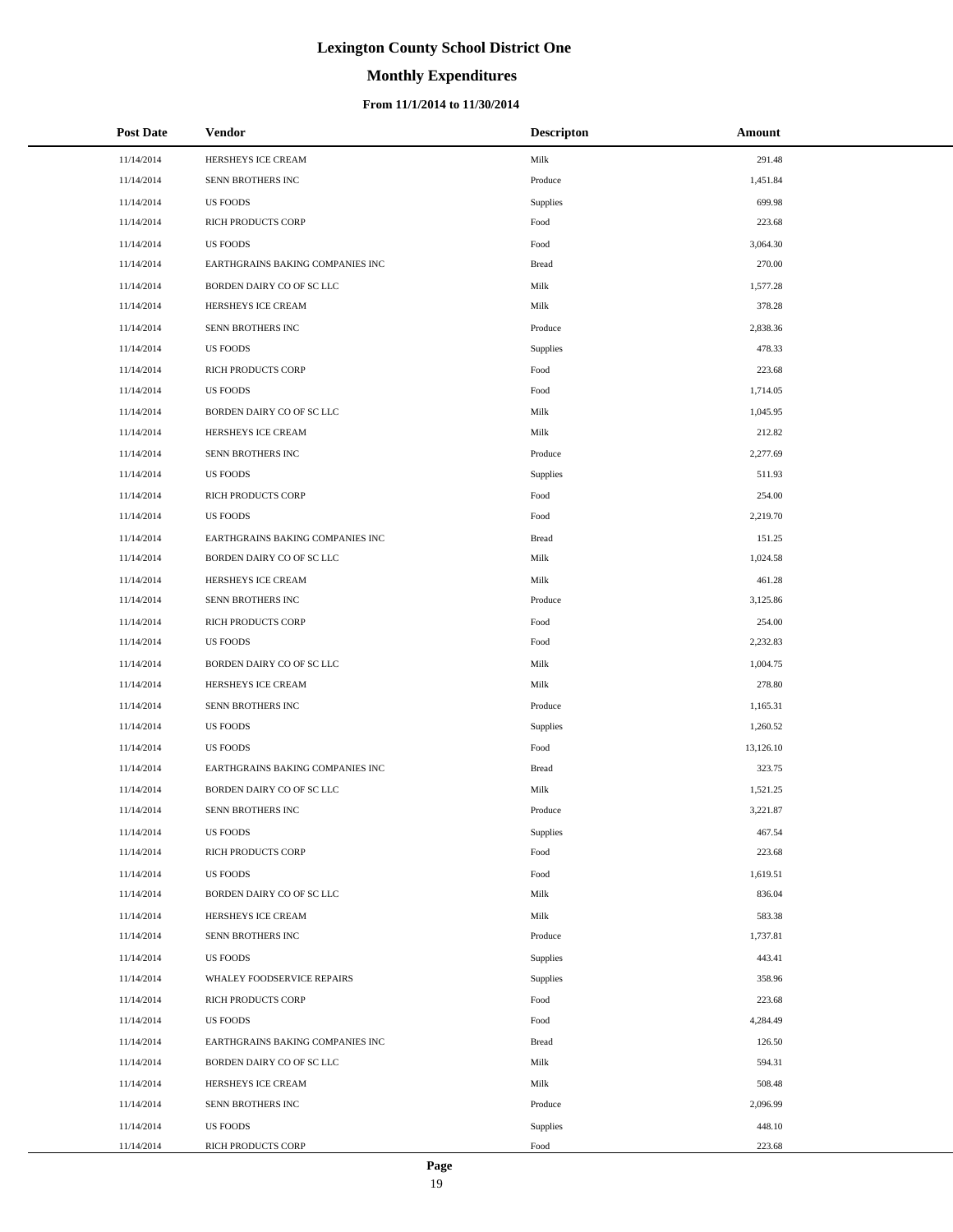# **Monthly Expenditures**

### **From 11/1/2014 to 11/30/2014**

| <b>Post Date</b> | Vendor                           | <b>Descripton</b> | Amount   |
|------------------|----------------------------------|-------------------|----------|
| 11/14/2014       | <b>US FOODS</b>                  | Food              | 2,245.24 |
| 11/14/2014       | BORDEN DAIRY CO OF SC LLC        | Milk              | 915.12   |
| 11/14/2014       | HERSHEYS ICE CREAM               | Milk              | 170.76   |
| 11/14/2014       | SENN BROTHERS INC                | Produce           | 1,637.66 |
| 11/14/2014       | <b>US FOODS</b>                  | Supplies          | 395.96   |
| 11/14/2014       | RICH PRODUCTS CORP               | Food              | 223.68   |
| 11/14/2014       | <b>US FOODS</b>                  | Food              | 1,996.34 |
| 11/14/2014       | BORDEN DAIRY CO OF SC LLC        | Milk              | 610.61   |
| 11/14/2014       | HERSHEYS ICE CREAM               | Milk              | 599.16   |
| 11/14/2014       | SENN BROTHERS INC                | Produce           | 1,547.52 |
| 11/14/2014       | <b>US FOODS</b>                  | Supplies          | 362.91   |
| 11/14/2014       | WHALEY FOODSERVICE REPAIRS       | Supplies          | 501.78   |
| 11/14/2014       | RICH PRODUCTS CORP               | Food              | 223.68   |
| 11/14/2014       | <b>US FOODS</b>                  | Food              | 2,383.12 |
| 11/14/2014       | BORDEN DAIRY CO OF SC LLC        | Milk              | 1,605.79 |
| 11/14/2014       | HERSHEYS ICE CREAM               | Milk              | 1,053.08 |
| 11/14/2014       | SENN BROTHERS INC                | Produce           | 2,616.92 |
| 11/14/2014       | <b>US FOODS</b>                  | Supplies          | 711.32   |
| 11/14/2014       | WHALEY FOODSERVICE REPAIRS       | Supplies          | 114.95   |
| 11/14/2014       | RICH PRODUCTS CORP               | Food              | 254.00   |
| 11/14/2014       | <b>US FOODS</b>                  | Food              | 3,594.54 |
| 11/14/2014       | BORDEN DAIRY CO OF SC LLC        | Milk              | 478.07   |
| 11/14/2014       | HERSHEYS ICE CREAM               | Milk              | 755.40   |
| 11/14/2014       | SENN BROTHERS INC                | Produce           | 2,396.84 |
| 11/14/2014       | <b>US FOODS</b>                  | Supplies          | 772.68   |
| 11/14/2014       | RICH PRODUCTS CORP               | Food              | 254.00   |
| 11/14/2014       | <b>US FOODS</b>                  | Food              | 1,555.82 |
| 11/14/2014       | BORDEN DAIRY CO OF SC LLC        | Milk              | 992.75   |
| 11/14/2014       | HERSHEYS ICE CREAM               | Milk              | 335.12   |
| 11/14/2014       | SENN BROTHERS INC                | Produce           | 1,755.90 |
| 11/14/2014       | <b>US FOODS</b>                  | Supplies          | 376.45   |
| 11/14/2014       | <b>RICH PRODUCTS CORP</b>        | Food              | 254.00   |
| 11/14/2014       | US FOODS                         | Food              | 3,728.00 |
| 11/14/2014       | EARTHGRAINS BAKING COMPANIES INC | <b>Bread</b>      | 136.25   |
| 11/14/2014       | BORDEN DAIRY CO OF SC LLC        | Milk              | 787.31   |
| 11/14/2014       | HERSHEYS ICE CREAM               | Milk              | 433.78   |
| 11/14/2014       | SENN BROTHERS INC                | Produce           | 2,623.46 |
| 11/14/2014       | <b>US FOODS</b>                  | Supplies          | 634.53   |
| 11/14/2014       | RICH PRODUCTS CORP               | Food              | 254.00   |
| 11/14/2014       | <b>US FOODS</b>                  | Food              | 2,441.00 |
| 11/14/2014       | EARTHGRAINS BAKING COMPANIES INC | <b>Bread</b>      | 120.00   |
| 11/14/2014       | BORDEN DAIRY CO OF SC LLC        | Milk              | 1,271.01 |
| 11/14/2014       | HERSHEYS ICE CREAM               | Milk              | 274.16   |
| 11/14/2014       | SENN BROTHERS INC                | Produce           | 2,984.69 |
| 11/14/2014       | US FOODS                         | Supplies          | 532.57   |
| 11/14/2014       | RICH PRODUCTS CORP               | Food              | 121.28   |
| 11/14/2014       | US FOODS                         | Food              | 3,309.20 |
| 11/14/2014       | BORDEN DAIRY CO OF SC LLC        | Milk              | 1,807.08 |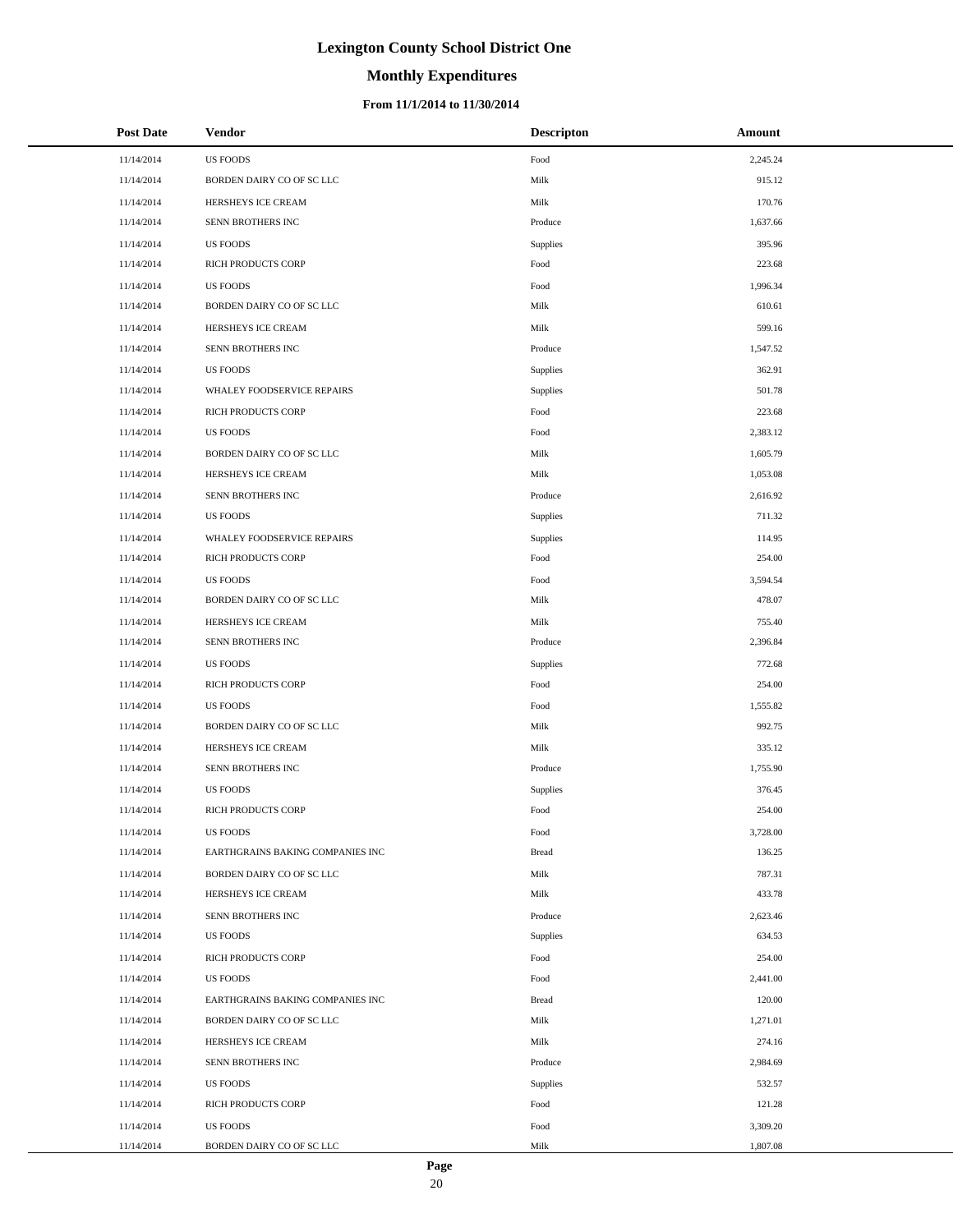# **Monthly Expenditures**

### **From 11/1/2014 to 11/30/2014**

| <b>Post Date</b> | Vendor                              | <b>Descripton</b>              | Amount    |
|------------------|-------------------------------------|--------------------------------|-----------|
| 11/14/2014       | HERSHEYS ICE CREAM                  | Milk                           | 322.44    |
| 11/14/2014       | SENN BROTHERS INC                   | Produce                        | 2,562.58  |
| 11/14/2014       | <b>US FOODS</b>                     | Supplies                       | 660.10    |
| 11/14/2014       | RICH PRODUCTS CORP                  | Food                           | 151.60    |
| 11/14/2014       | <b>US FOODS</b>                     | Food                           | 1,754.09  |
| 11/14/2014       | BORDEN DAIRY CO OF SC LLC           | Milk                           | 797.51    |
| 11/14/2014       | HERSHEYS ICE CREAM                  | Milk                           | 664.36    |
| 11/14/2014       | SENN BROTHERS INC                   | Produce                        | 2,376.21  |
| 11/14/2014       | US FOODS                            | Supplies                       | 363.87    |
| 11/14/2014       | <b>RICH PRODUCTS CORP</b>           | Food                           | 121.28    |
| 11/14/2014       | <b>US FOODS</b>                     | Food                           | 1,681.97  |
| 11/14/2014       | BORDEN DAIRY CO OF SC LLC           | Milk                           | 812.99    |
| 11/14/2014       | HERSHEYS ICE CREAM                  | Milk                           | 422.36    |
| 11/14/2014       | SENN BROTHERS INC                   | Produce                        | 2,421.87  |
| 11/14/2014       | <b>US FOODS</b>                     | Supplies                       | 843.64    |
| 11/14/2014       | <b>RICH PRODUCTS CORP</b>           | Food                           | 254.00    |
| 11/14/2014       | <b>US FOODS</b>                     | Food                           | 2,392.04  |
| 11/14/2014       | EARTHGRAINS BAKING COMPANIES INC    | <b>Bread</b>                   | 125.00    |
| 11/14/2014       | BORDEN DAIRY CO OF SC LLC           | Milk                           | 1,392.07  |
| 11/14/2014       | HERSHEYS ICE CREAM                  | Milk                           | 136.60    |
| 11/14/2014       | SENN BROTHERS INC                   | Produce                        | 1,918.26  |
| 11/14/2014       | <b>US FOODS</b>                     | Supplies                       | 669.03    |
| 11/14/2014       | <b>RICH PRODUCTS CORP</b>           | Food                           | 223.68    |
| 11/14/2014       | <b>US FOODS</b>                     | Food                           | 3,400.25  |
| 11/14/2014       | EARTHGRAINS BAKING COMPANIES INC    | <b>Bread</b>                   | 141.25    |
| 11/14/2014       | BORDEN DAIRY CO OF SC LLC           | Milk                           | 688.39    |
| 11/14/2014       | HERSHEYS ICE CREAM                  | Milk                           | 1,444.66  |
| 11/14/2014       | SENN BROTHERS INC                   | Produce                        | 2,423.31  |
| 11/14/2014       | <b>US FOODS</b>                     | Supplies                       | 1,314.69  |
| 11/14/2014       | <b>US FOODS</b>                     | Food                           | 12,436.37 |
| 11/14/2014       | EARTHGRAINS BAKING COMPANIES INC    | <b>Bread</b>                   | 599.75    |
| 11/14/2014       | BORDEN DAIRY CO OF SC LLC           | Milk                           | 1,097.88  |
| 11/14/2014       | HERSHEYS ICE CREAM                  | Milk                           | 1,758.60  |
| 11/14/2014       | SENN BROTHERS INC                   | Produce                        | 4,934.91  |
| 11/14/2014       | <b>US FOODS</b>                     | Supplies                       | 654.34    |
| 11/14/2014       | RICH PRODUCTS CORP                  | Food                           | 121.28    |
| 11/14/2014       | US FOODS                            | Food                           | 1,397.58  |
| 11/14/2014       | BORDEN DAIRY CO OF SC LLC           | Milk                           | 906.59    |
| 11/14/2014       | HERSHEYS ICE CREAM                  | Milk                           | 147.66    |
| 11/14/2014       | SENN BROTHERS INC                   | Produce                        | 2,224.52  |
| 11/14/2014       | PURCHASED SERVICE                   | Travel                         | 166.04    |
| 11/14/2014       | MACTASTIC LLC DBA MACTASTIC IREPAIR | Pupil Activity                 | 11,074.12 |
| 11/14/2014       | <b>BLACK SHEEP PROMOTIONS</b>       | Pupil Activity                 | 203.30    |
| 11/14/2014       | LEXINGTON TECHNOLOGY CENTER         | Pupil Act-Fee/Collection Refnd | 1,080.00  |
| 11/14/2014       | TIME FOR KIDS                       | Pupil Activity                 | 360.40    |
| 11/14/2014       | T & T                               | Pupil Activity                 | 2,473.84  |
| 11/14/2014       | T AND T SPORTS                      | Pupil Activity                 | 224.70    |
| 11/14/2014       | NORTHSIDE MIDDLE SCHOOL             | Pupil Activity                 | 522.50    |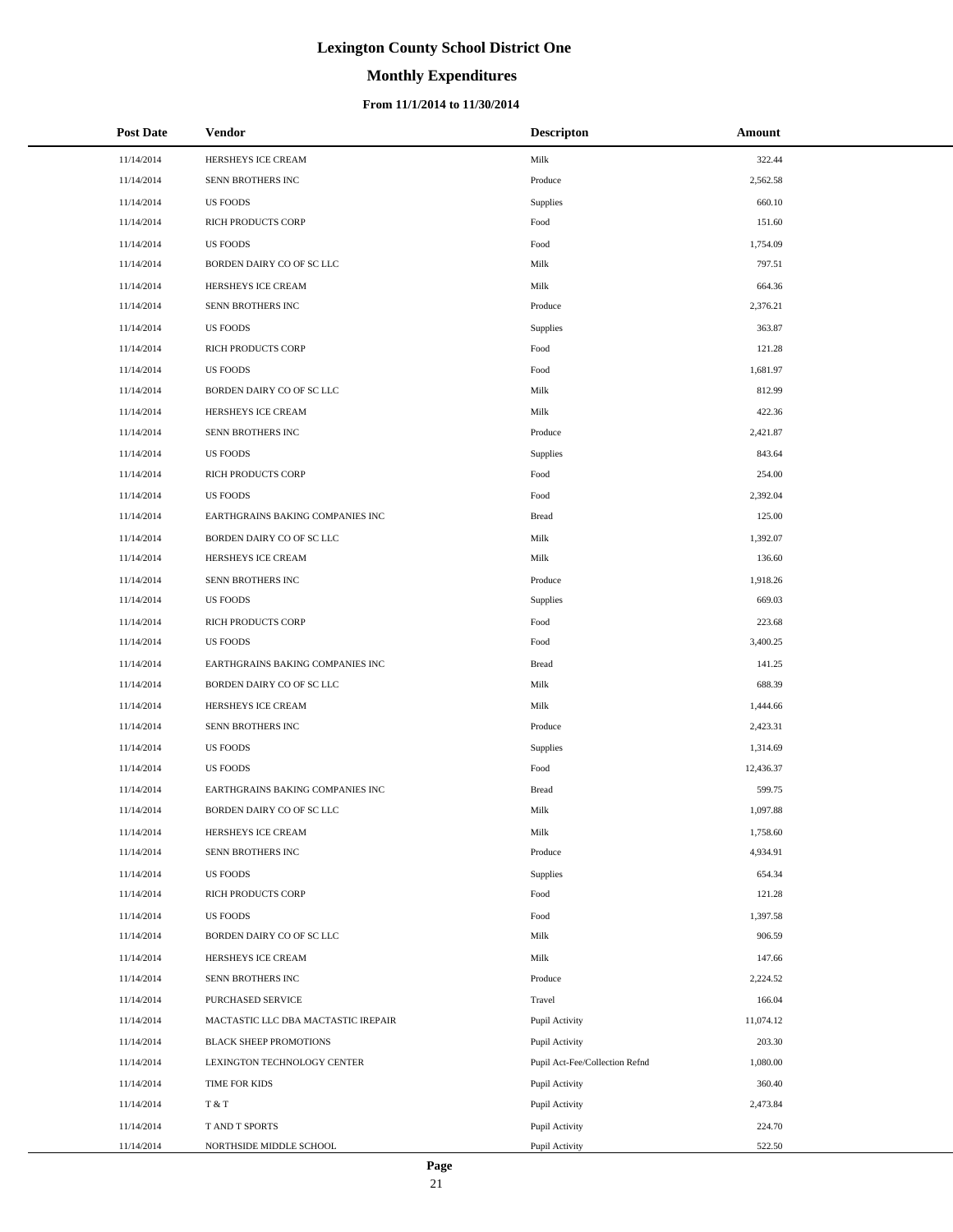# **Monthly Expenditures**

| <b>Post Date</b> | Vendor                                             | <b>Descripton</b>              | Amount    |
|------------------|----------------------------------------------------|--------------------------------|-----------|
| 11/14/2014       | PURCHASED SERVICE                                  | Dues and Fees                  | 435.00    |
| 11/17/2014       | MCGARVEY, BEATRICE                                 | Inst Prog Improvement          | 9,794.04  |
| 11/17/2014       | SCHOOL SPECIALTY INC                               | Supplies                       | 107.82    |
| 11/17/2014       | SC ART EDUCATION ASSOCIATION                       | Travel                         | 303.00    |
| 11/17/2014       | US INK AND TONER INC                               | Supplies                       | 101.50    |
| 11/17/2014       | WARD'S NATURAL SCIENCE EST LLC                     | Supplies                       | 188.31    |
| 11/17/2014       | MOTOROLA SOLUTIONS                                 | Supplies                       | 250.11    |
| 11/17/2014       | DICK BLICK                                         | Supplies                       | 1,125.28  |
| 11/17/2014       | LEXIA LEARNING SYSTEMS INC                         | Software Renewal/Agreemen      | 600.00    |
| 11/17/2014       | <b>LEARNING AZ</b>                                 | Software Renewal/Agreemen      | 299.85    |
| 11/17/2014       | PURCHASED SERVICE                                  | Travel                         | 127.50    |
| 11/17/2014       | SCHOOL SPECIALTY INC                               | Supplies                       | 130.49    |
| 11/17/2014       | BURKETT BURKETT AND BURKETT                        | Other Prof & Tech Service      | 19,825.20 |
| 11/17/2014       | <b>SHRED WITH US</b>                               | Other Prof & Tech Service      | 112.50    |
| 11/17/2014       | <b>CRANDALL CORP</b>                               | <b>Other Property Services</b> | 235.11    |
| 11/17/2014       | COMPASS GROUP USA INC DBA CANTEEN REFRESHMENT SERV | Supplies-Maintenace            | 134.23    |
| 11/17/2014       | <b>DELL COMPUTERS</b>                              | Supplies-Maintenace            | 337.02    |
| 11/17/2014       | SMITH AND JONES JANITORIAL SUPPLIES AND EQUIP INC  | Supplies-Maintenace            | 582.40    |
| 11/17/2014       | <b>BARNES PROPANE</b>                              | Energy                         | 1,072.80  |
| 11/17/2014       | CALICO INDUSTRIES INC                              | Supplies-Maintenace            | 274.72    |
| 11/17/2014       | CITY ELECTRIC SUPPLY CO                            | Supplies-Maintenace            | 123.81    |
| 11/17/2014       | RONCO SPECIALIZED SYSTEMS INC                      | Repairs and Maintenance        | 385.00    |
| 11/17/2014       | HD SUPPLY POWER SOLUTIONS LTD                      | Supplies-Maintenace            | 819.37    |
| 11/17/2014       | CITY ELECTRIC SUPPLY CO                            | Supplies-Maintenace            | 115.05    |
| 11/17/2014       | <b>INTERSTATE SOLUTIONS</b>                        | Supplies-Maintenace            | 163.77    |
| 11/17/2014       | PADULA, JOHN MATTHEW                               | Other Prof & Tech Service      | 180.00    |
| 11/17/2014       | HOWARD, KEVIN BRIAN                                | Other Prof & Tech Service      | 120.00    |
| 11/17/2014       | DABKOWSKI, MEGHAN                                  | Other Prof & Tech Service      | 180.00    |
| 11/17/2014       | HALL, ROY LEE                                      | Other Prof & Tech Service      | 180.00    |
| 11/17/2014       | <b>BLACK, CALEB JAMES</b>                          | Other Prof & Tech Service      | 180.00    |
| 11/17/2014       | MEFFORD, ROY EARL                                  | Other Prof & Tech Service      | 180.00    |
| 11/17/2014       | <b>INTERNETWORK ENGINEERING</b>                    | Software Renewal/Agreemen      | 9,457.43  |
| 11/17/2014       | STATE DEPARTMENT OF EDUCATION LEX DIST ONEBUS SHOP | Pupil Transportation           | 2,438.46  |
| 11/17/2014       | STATE DEPARTMENT OF EDUCATION LEX DIST ONEBUS SHOP | <b>Pupil Transportation</b>    | 855.60    |
| 11/17/2014       | IBM NATIONAL PARTS CENTER                          | Supplies                       | 1,774.07  |
| 11/17/2014       | MACHINE AND WELDING SUPPLY                         | Supplies                       | 2,047.34  |
| 11/17/2014       | LITERACY FOR LEARNING                              | Inst Prog Improvement          | 3,000.00  |
| 11/17/2014       | PURCHASED SERVICE                                  | Supplies                       | 250.00    |
| 11/17/2014       | PURCHASED SERVICE                                  | Supplies                       | 250.00    |
| 11/17/2014       | PURCHASED SERVICE                                  | Supplies                       | 250.00    |
| 11/17/2014       | COMMUNICATION MANAGEMENT INC                       | <b>Technology Supplies</b>     | 1,415.41  |
| 11/17/2014       | ASIAN FOOD SOLUTIONS                               | Food                           | 391.92    |
| 11/17/2014       | ASIAN FOOD SOLUTIONS                               | Food                           | 391.92    |
| 11/17/2014       | ASIAN FOOD SOLUTIONS                               | Food                           | 391.92    |
| 11/17/2014       | ASIAN FOOD SOLUTIONS                               | Food                           | 195.96    |
| 11/17/2014       | ASIAN FOOD SOLUTIONS                               | Food                           | 195.96    |
| 11/17/2014       | ASIAN FOOD SOLUTIONS                               | Food                           | 391.92    |
| 11/17/2014       | ASIAN FOOD SOLUTIONS                               | Food                           | 195.96    |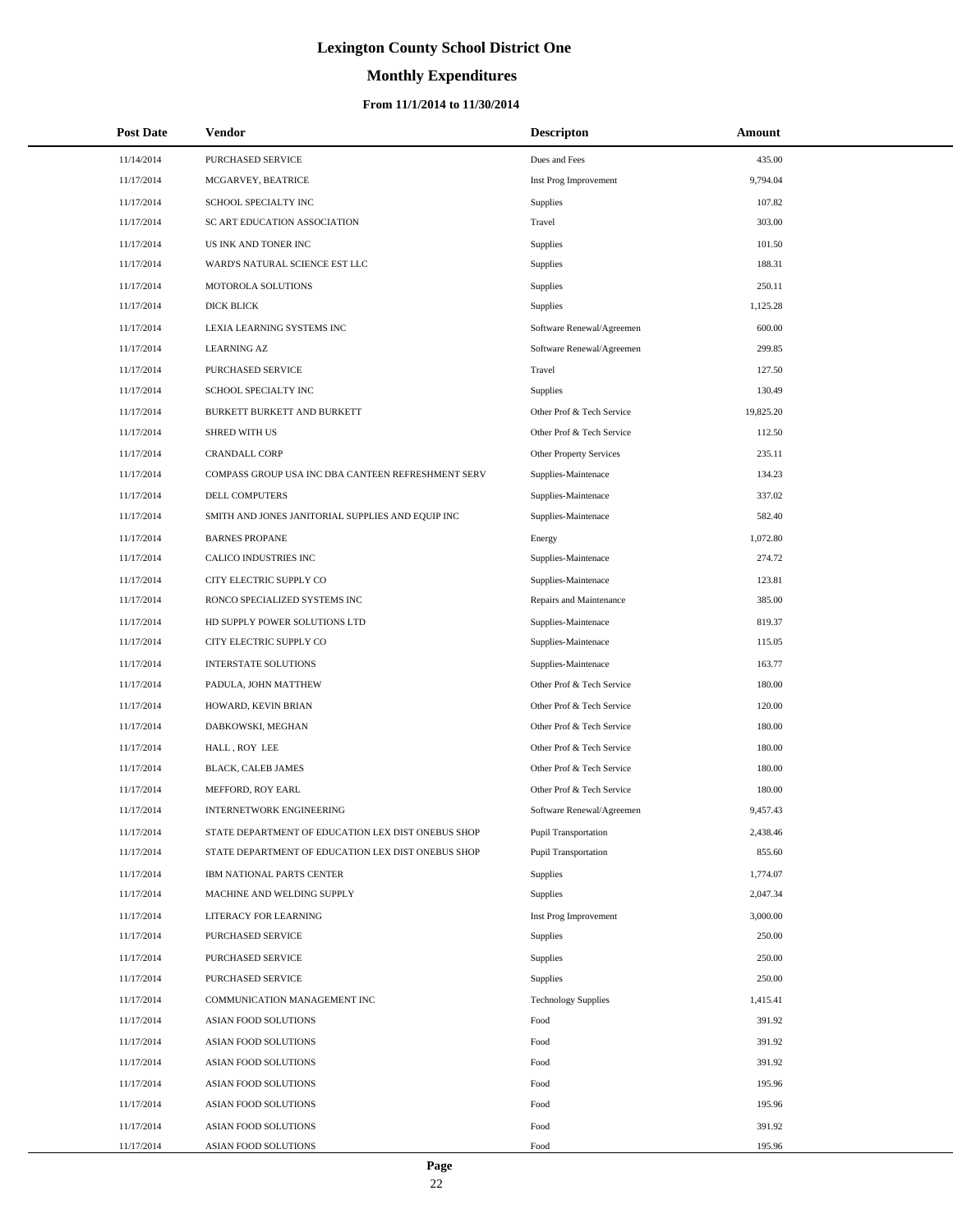# **Monthly Expenditures**

### **From 11/1/2014 to 11/30/2014**

| <b>Post Date</b> | Vendor                                 | <b>Descripton</b>          | Amount    |
|------------------|----------------------------------------|----------------------------|-----------|
| 11/17/2014       | ASIAN FOOD SOLUTIONS                   | Food                       | 195.96    |
| 11/17/2014       | ASIAN FOOD SOLUTIONS                   | Food                       | 195.96    |
| 11/17/2014       | ASIAN FOOD SOLUTIONS                   | Food                       | 195.96    |
| 11/17/2014       | ASIAN FOOD SOLUTIONS                   | Food                       | 391.92    |
| 11/17/2014       | MACTASTIC LLC DBA MACTASTIC IREPAIR    | Pupil Activity             | 931.50    |
| 11/17/2014       | MACTASTIC LLC DBA MACTASTIC IREPAIR    | Pupil Activity             | 1,685.50  |
| 11/17/2014       | MACTASTIC LLC DBA MACTASTIC IREPAIR    | Pupil Activity             | 1,865.50  |
| 11/17/2014       | MACTASTIC LLC DBA MACTASTIC IREPAIR    | Pupil Activity             | 287.00    |
| 11/17/2014       | MACTASTIC LLC DBA MACTASTIC IREPAIR    | Pupil Activity             | 287.00    |
| 11/17/2014       | MACTASTIC LLC DBA MACTASTIC IREPAIR    | Pupil Activity             | 861.00    |
| 11/17/2014       | MACTASTIC LLC DBA MACTASTIC IREPAIR    | Pupil Activity             | 394.00    |
| 11/17/2014       | <b>INTER STATE &amp; PUBLISHING CO</b> | Pupil Activity             | 823.37    |
| 11/17/2014       | SCHOOL SPECIALTY INC                   | Pupil Activity             | 648.20    |
| 11/17/2014       | THE ATHLETIC SHOP INC                  | Pupil Activity             | 2,311.20  |
| 11/17/2014       | SC DEPARTMENT OF EDUCATION             | Pupil Activity             | 1,003.18  |
| 11/17/2014       | BARRETT, RAYMOND                       | Pupil Activity             | 127.50    |
| 11/17/2014       | <b>BARRETT, S LEE</b>                  | Pupil Activity             | 127.50    |
| 11/17/2014       | <b>GUNTER, JAIME L</b>                 | Pupil Activity             | 127.50    |
| 11/17/2014       | HART, MICHAEL JOSEPH                   | Pupil Activity             | 127.50    |
| 11/17/2014       | HOWARD, KEVIN BRIAN                    | Pupil Activity             | 127.50    |
| 11/17/2014       | MARTHERS, BRANNON W                    | Pupil Activity             | 127.50    |
| 11/17/2014       | REED, JOHN                             | Pupil Activity             | 127.50    |
| 11/17/2014       | SENN, ANDREW                           | Pupil Activity             | 127.50    |
| 11/17/2014       | STOKES, JAMES LEE                      | Pupil Activity             | 127.50    |
| 11/17/2014       | BOSTIC, D LYNN                         | Pupil Activity             | 105.80    |
| 11/17/2014       | HUNTER, WILSON G                       | Pupil Activity             | 149.90    |
| 11/17/2014       | MILLER, GLENN R                        | Pupil Activity             | 152.50    |
| 11/17/2014       | <b>SANFORD, BERT H</b>                 | Pupil Activity             | 131.00    |
| 11/17/2014       | ANDALORO, JOSEPH MICHAEL               | Pupil Activity             | 105.00    |
| 11/17/2014       | BUSBY, LENNY                           | Pupil Activity             | 105.00    |
| 11/17/2014       | <b>GAMBLE, STEPHEN J</b>               | Pupil Activity             | 105.00    |
| 11/17/2014       | HALLMAN, JACOB                         | Pupil Activity             | 105.00    |
| 11/17/2014       | MARTHERS, BRANNON W                    | Pupil Activity             | 105.00    |
| 11/17/2014       | REED, JOHN                             | Pupil Activity             | 135.00    |
| 11/17/2014       | STEIN, DAVID B                         | Pupil Activity             | 105.00    |
| 11/17/2014       | GALLEGOS, DOUGLAS                      | Pupil Activity             | 118.80    |
| 11/17/2014       | SENN, ANDREW                           | Pupil Activity             | 120.00    |
| 11/17/2014       | RAE CROWTHER FOOTBALL/STRENGTH         | Pupil Activity             | 3,012.25  |
| 11/17/2014       | CAROLINA WINTER ENSEMBLE ASSOCIATION   | Pupil Activity             | 900.00    |
| 11/17/2014       | <b>SUPER 8 ROCK HILL</b>               | Pupil Activity             | 218.10    |
| 11/18/2014       | MERIDIAN PRINTING AND PROMOTIONS       | Supplies                   | 963.29    |
| 11/18/2014       | SCHOOL SPECIALTY INC                   | Supplies                   | 101.63    |
| 11/18/2014       | <b>ACP DIRECT</b>                      | Supplies                   | 199.50    |
| 11/18/2014       | DISCOVERY EDUCATION INC                | Software Renewal/Agreemen  | 83,175.00 |
| 11/18/2014       | ACCURATE LABEL DESIGNS INC             | Supplies                   | 295.00    |
| 11/18/2014       | NUIDEA SCHOOL SUPPLY CO                | Supplies                   | 892.38    |
| 11/18/2014       | HEWLETT PACKARD BUSINESS STORE         | <b>Technology Supplies</b> | 212.46    |
| 11/18/2014       | FORMS AND SUPPLY INC (FSI)             | Supplies                   | 529.22    |

÷.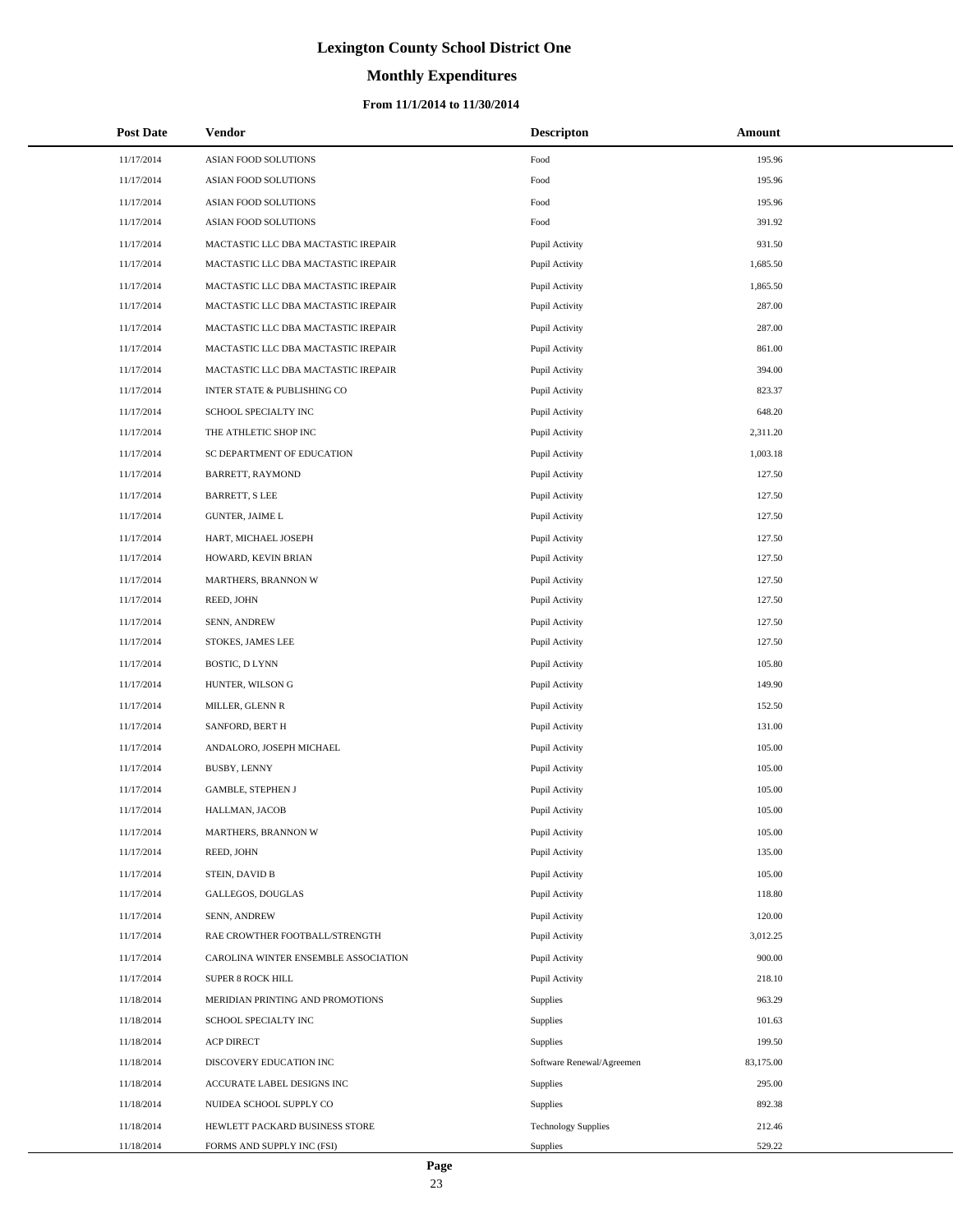# **Monthly Expenditures**

### **From 11/1/2014 to 11/30/2014**

| <b>Post Date</b> | Vendor                                             | <b>Descripton</b>          | Amount    |
|------------------|----------------------------------------------------|----------------------------|-----------|
| 11/18/2014       | SCHOOL SPECIALTY INC                               | Supplies                   | 130.48    |
| 11/18/2014       | HEWLETT PACKARD BUSINESS STORE                     | <b>Technology Supplies</b> | 613.91    |
| 11/18/2014       | FORMS AND SUPPLY INC (FSI)                         | Supplies                   | 152.58    |
| 11/18/2014       | FOLLETT SCHOOL SOLUTIONS INC                       | Supplies                   | 723.27    |
| 11/18/2014       | MUSICIAN SUPPLY                                    | Supplies                   | 552.11    |
| 11/18/2014       | MOORE MEDICAL CORP                                 | Supplies                   | 101.72    |
| 11/18/2014       | DEMCO INC                                          | Supplies                   | 540.97    |
| 11/18/2014       | FOLLETT SCHOOL SOLUTIONS INC                       | <b>Library Books</b>       | 290.09    |
| 11/18/2014       | COMPASS GROUP USA INC DBA CANTEEN REFRESHMENT SERV | Supplies                   | 753.55    |
| 11/18/2014       | FERGUSON ENTERPRISES INC FEI 27                    | Supplies-Maintenace        | 115.90    |
| 11/18/2014       | JANEICE PRODUCTS CO INC                            | Supplies-Maintenace        | 280.43    |
| 11/18/2014       | MAYER ELECTRIC SUPPLY COMPANY INC                  | Supplies-Maintenace        | 292.12    |
| 11/18/2014       | SIMPLEXGRINNELL                                    | Supplies-Maintenace        | 667.68    |
| 11/18/2014       | MIDSTATE AUTO/ELECTRICAL REPAIR INC                | Repairs and Maintenance    | 1,107.89  |
| 11/18/2014       | HINZ, BRIAN E                                      | Other Prof & Tech Service  | 360.00    |
| 11/18/2014       | DABKOWSKI, MEGHAN                                  | Other Prof & Tech Service  | 180.00    |
| 11/18/2014       | HAIGLER III, THOMAS I                              | Other Prof & Tech Service  | 180.00    |
| 11/18/2014       | EAI (ERIC ARMIN INC)                               | Supplies                   | 203.66    |
| 11/18/2014       | MOORE MEDICAL CORP                                 | Supplies                   | 2,285.52  |
| 11/18/2014       | MIND BODY AND SOUL FITNESS AND WELLNESS LLC        | Other Prof & Tech Service  | 150.00    |
| 11/18/2014       | CDWG ACCT 305089                                   | <b>Technology Supplies</b> | 1,283.56  |
| 11/18/2014       | CORE CONSTRUCTION CO INC                           | Supplies                   | 30,188.60 |
| 11/18/2014       | NUIDEA SCHOOL SUPPLY CO                            | Supplies                   | 2,129.30  |
| 11/18/2014       | BEDENBAUGH'S WHOLESALE EQUIP                       | Supplies                   | 7,987.55  |
| 11/18/2014       | <b>US FOODS</b>                                    | Supplies                   | 1,094.55  |
| 11/18/2014       | <b>US FOODS</b>                                    | Food                       | 11,008.59 |
| 11/18/2014       | <b>US FOODS</b>                                    | Supplies                   | 1,198.43  |
| 11/18/2014       | <b>US FOODS</b>                                    | Food                       | 3,966.40  |
| 11/18/2014       | <b>US FOODS</b>                                    | Supplies                   | 779.40    |
| 11/18/2014       | <b>US FOODS</b>                                    | Food                       | 6,819.23  |
| 11/18/2014       | <b>US FOODS</b>                                    | Supplies                   | 1,456.63  |
| 11/18/2014       | <b>US FOODS</b>                                    | Food                       | 4,147.15  |
| 11/18/2014       | <b>US FOODS</b>                                    | Supplies                   | 726.28    |
| 11/18/2014       | <b>US FOODS</b>                                    | Food                       | 5,095.40  |
| 11/18/2014       | <b>US FOODS</b>                                    | Supplies                   | 1,199.45  |
| 11/18/2014       | <b>US FOODS</b>                                    | Food                       | 4,640.61  |
| 11/18/2014       | <b>US FOODS</b>                                    | Food                       | 1,607.09  |
| 11/18/2014       | <b>US FOODS</b>                                    | Supplies                   | 827.83    |
| 11/18/2014       | <b>US FOODS</b>                                    | Food                       | 4,712.88  |
| 11/18/2014       | <b>US FOODS</b>                                    | Supplies                   | 1,176.46  |
| 11/18/2014       | <b>US FOODS</b>                                    | Food                       | 4,301.88  |
| 11/18/2014       | <b>US FOODS</b>                                    | Supplies                   | 1,163.19  |
| 11/18/2014       | <b>US FOODS</b>                                    | Food                       | 4,274.51  |
| 11/18/2014       | <b>US FOODS</b>                                    | Supplies                   | 777.50    |
| 11/18/2014       | <b>US FOODS</b>                                    | Food                       | 3,113.41  |
| 11/18/2014       | <b>US FOODS</b>                                    | Supplies                   | 1,068.98  |
| 11/18/2014       | <b>US FOODS</b>                                    | Food                       | 5,189.05  |
| 11/18/2014       | <b>US FOODS</b>                                    | Supplies                   | 685.39    |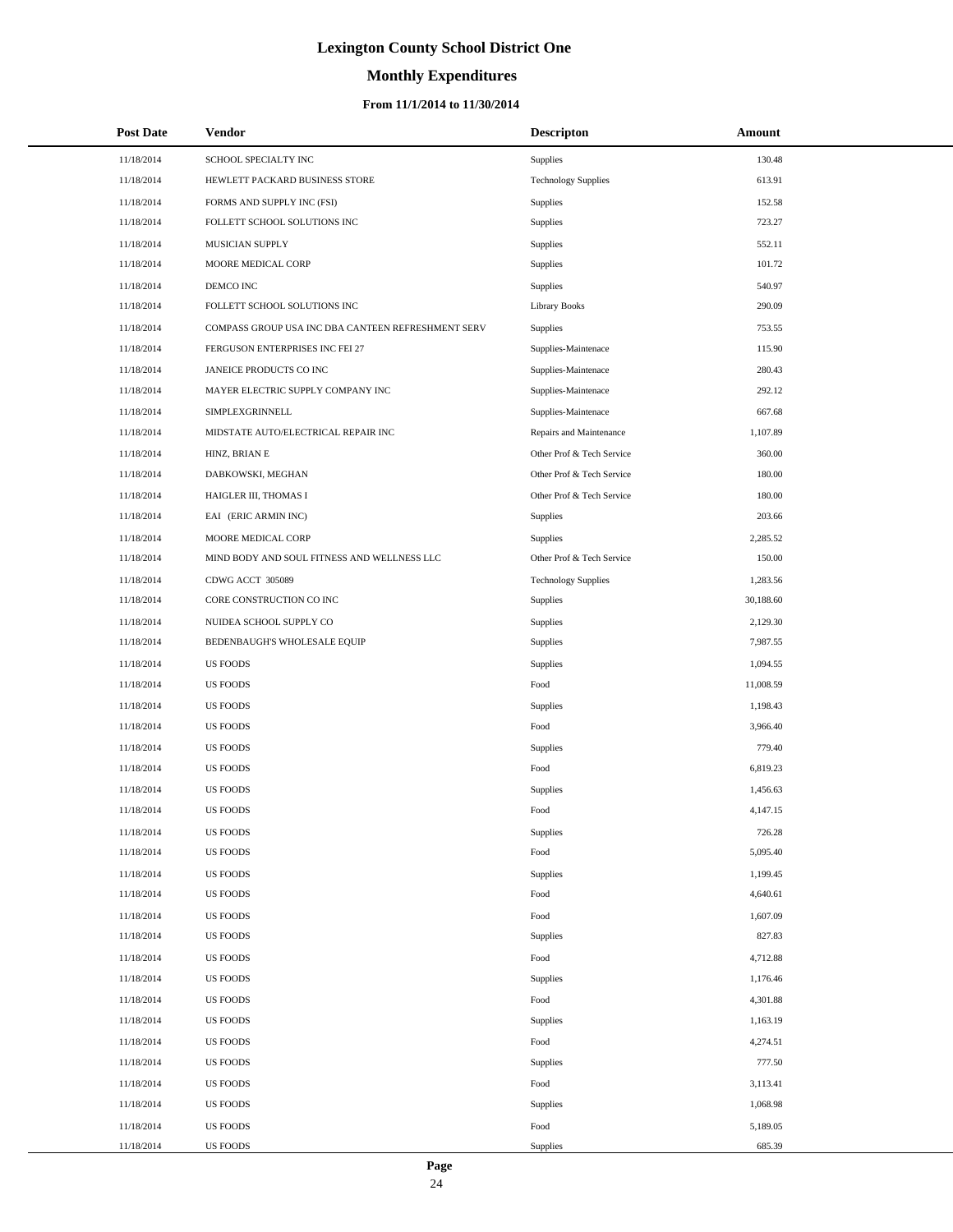# **Monthly Expenditures**

### **From 11/1/2014 to 11/30/2014**

| <b>Post Date</b> | <b>Vendor</b>                   | <b>Descripton</b>      | Amount    |
|------------------|---------------------------------|------------------------|-----------|
| 11/18/2014       | <b>US FOODS</b>                 | Food                   | 3,942.02  |
| 11/18/2014       | <b>US FOODS</b>                 | Supplies               | 1,256.86  |
| 11/18/2014       | US FOODS                        | Food                   | 12,313.20 |
| 11/18/2014       | <b>US FOODS</b>                 | Supplies               | 612.56    |
| 11/18/2014       | <b>US FOODS</b>                 | $\operatorname*{Food}$ | 3,198.55  |
| 11/18/2014       | <b>US FOODS</b>                 | Supplies               | 1,115.06  |
| 11/18/2014       | <b>US FOODS</b>                 | Food                   | 3,321.46  |
| 11/18/2014       | <b>US FOODS</b>                 | Supplies               | 729.24    |
| 11/18/2014       | <b>US FOODS</b>                 | Food                   | 4,362.84  |
| 11/18/2014       | US FOODS                        | Supplies               | 282.30    |
| 11/18/2014       | US FOODS                        | $\operatorname*{Food}$ | 1,833.32  |
| 11/18/2014       | US FOODS                        | Supplies               | 661.06    |
| 11/18/2014       | <b>US FOODS</b>                 | Food                   | 4,182.52  |
| 11/18/2014       | <b>US FOODS</b>                 | Supplies               | 669.87    |
| 11/18/2014       | <b>US FOODS</b>                 | $\operatorname*{Food}$ | 5,514.97  |
| 11/18/2014       | <b>US FOODS</b>                 | Supplies               | 851.64    |
| 11/18/2014       | <b>US FOODS</b>                 | Food                   | 4,045.44  |
| 11/18/2014       | <b>US FOODS</b>                 | Supplies               | 1,260.18  |
| 11/18/2014       | US FOODS                        | Food                   | 6,644.70  |
| 11/18/2014       | <b>US FOODS</b>                 | Supplies               | 1,003.14  |
| 11/18/2014       | <b>US FOODS</b>                 | Food                   | 3,921.48  |
| 11/18/2014       | <b>US FOODS</b>                 | Supplies               | 732.35    |
| 11/18/2014       | <b>US FOODS</b>                 | Food                   | 4,854.67  |
| 11/18/2014       | <b>US FOODS</b>                 | Supplies               | 615.48    |
| 11/18/2014       | <b>US FOODS</b>                 | Food                   | 3,401.43  |
| 11/18/2014       | <b>US FOODS</b>                 | Supplies               | 1,053.70  |
| 11/18/2014       | US FOODS                        | Food                   | 2,267.93  |
| 11/18/2014       | <b>US FOODS</b>                 | Supplies               | 1,535.68  |
| 11/18/2014       | <b>US FOODS</b>                 | Food                   | 4,387.59  |
| 11/18/2014       | <b>US FOODS</b>                 | Supplies               | 1,128.94  |
| 11/18/2014       | <b>US FOODS</b>                 | Food                   | 7,567.00  |
| 11/18/2014       | <b>US FOODS</b>                 | Supplies               | 1,831.08  |
| 11/18/2014       | <b>US FOODS</b>                 | Food                   | 17,752.85 |
| 11/18/2014       | <b>US FOODS</b>                 | Supplies               | 489.26    |
| 11/18/2014       | <b>US FOODS</b>                 | Food                   | 1,695.30  |
| 11/18/2014       | THE COSTUMER                    | Pupil Activity         | 323.80    |
| 11/18/2014       | CAROLINA BIOLOGICAL SUPPLY CO   | Pupil Activity         | 1,151.44  |
| 11/18/2014       | WARD'S NATURAL SCIENCE EST LLC  | Pupil Activity         | 726.74    |
| 11/18/2014       | BRAINPOP.COM LLC                | Pupil Activity         | 687.51    |
| 11/18/2014       | <b>CAROLINA IDEAS</b>           | Pupil Activity         | 701.92    |
| 11/18/2014       | SCHOOL SPECIALTY INC            | Pupil Activity         | 245.27    |
| 11/18/2014       | SC ATHLETIC COACHES ASSOCIATION | Pupil Activity         | 200.00    |
| 11/18/2014       | CASH                            | Pupil Activity         | 350.00    |
| 11/18/2014       | SC BAND DIRECTORS ASSOCIATION   | Pupil Activity         | 220.00    |
| 11/18/2014       | PECKNEL MUSIC CO INC            | Pupil Activity         | 873.05    |
| 11/19/2014       | <b>SCHOOL MATE</b>              | Supplies               | 356.00    |
| 11/19/2014       | DIGITAL OFFICE SOLUTIONS INC    | Supplies               | 446.19    |
| 11/19/2014       | TIME FLYS LLC                   | Supplies               | 2,037.50  |

 $\overline{\phantom{a}}$  $\overline{a}$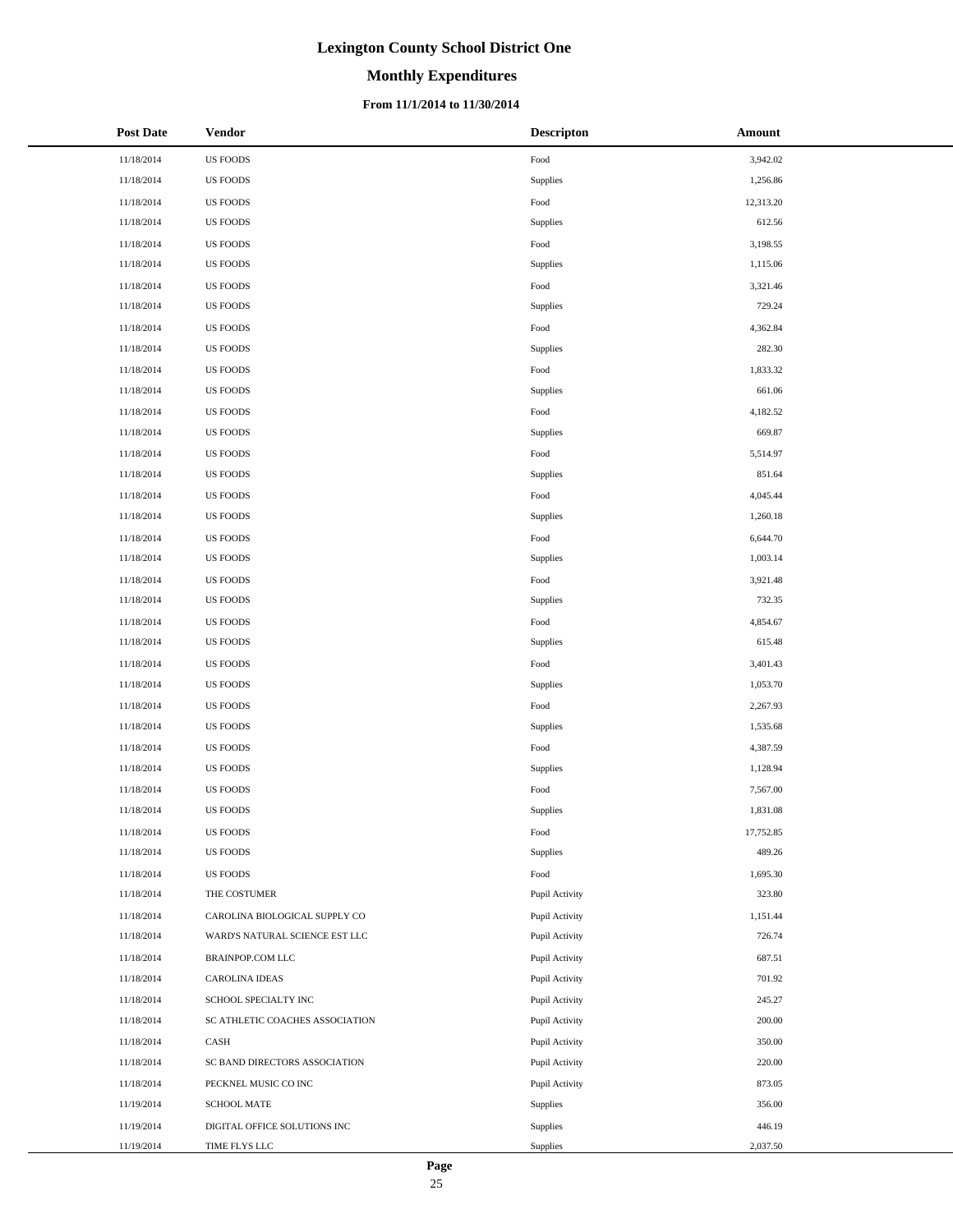# **Monthly Expenditures**

### **From 11/1/2014 to 11/30/2014**

| <b>Post Date</b> | Vendor                                             | <b>Descripton</b>           | Amount    |
|------------------|----------------------------------------------------|-----------------------------|-----------|
| 11/19/2014       | FORMS AND SUPPLY INC (FSI)                         | Supplies                    | 149.52    |
| 11/19/2014       | LEXINGTON CHAMBER OF COMMERCE                      | Dues and Fees               | 680.00    |
| 11/19/2014       | ASSOC SCHOOL BUSINESS OFFICIALS INTERNAT'L ASBO    | Dues and Fees               | 1,285.00  |
| 11/19/2014       | GFOA GOVERNMENT FINANCE OFFICERS ASSOCIATION       | Dues and Fees               | 725.00    |
| 11/19/2014       | <b>JIM HUDSON FORD</b>                             | Repairs and Maintenance     | 650.00    |
| 11/19/2014       | AUTOZONE INC                                       | Supplies-Maintenace         | 588.49    |
| 11/19/2014       | A AND A ELECTRIC MOTOR AND REPAIR                  | Repairs and Maintenance     | 1,417.00  |
| 11/19/2014       | ED SMITH LUMBER MILL INC                           | Supplies-Maintenace         | 101.11    |
| 11/19/2014       | PALMETTO PROPANE                                   | Energy                      | 220.89    |
| 11/19/2014       | <b>WW GRAINGER</b>                                 | Supplies-Maintenace         | 279.27    |
| 11/19/2014       | SLOAN CONSTRUCTION                                 | Supplies-Maintenace         | 158.47    |
| 11/19/2014       | PADULA, JOHN MATTHEW                               | Other Prof & Tech Service   | 180.00    |
| 11/19/2014       | <b>BARRETT, S LEE</b>                              | Other Prof & Tech Service   | 180.00    |
| 11/19/2014       | DIGITAL OFFICE SOLUTIONS INC                       | Repairs and Maintenance     | 860.77    |
| 11/19/2014       | TEACHING STRATEGIES INC                            | Supplies                    | 2,891.42  |
| 11/19/2014       | COLLEGE OF CHARLESTON PROF DEVELOPMENT AND EDUCAT  | Inst Prog Improvement       | 1,155.00  |
| 11/19/2014       | LEXIA LEARNING SYSTEMS INC                         | Other Prof & Tech Service   | 7,000.00  |
| 11/19/2014       | SC CAREER GUIDANCE AND PLACEMENT ASSOCIATION       | Travel                      | 396.00    |
| 11/19/2014       | JUMPER CARTER SEASE ARCHITECTS P A                 | Building                    | 15,000.00 |
| 11/19/2014       | MONOPRICE.COM                                      | <b>Technology Supplies</b>  | 815.10    |
| 11/19/2014       | THE PERICLES GROUP LLC                             | Pupil Activity              | 120.00    |
| 11/19/2014       | TIME FLYS LLC                                      | Pupil Activity              | 102.50    |
| 11/19/2014       | DELL COMPUTERS                                     | Pupil Activity              | 641.90    |
| 11/19/2014       | <b>BSN SPORTS INC</b>                              | Pupil Activity              | 2,714.79  |
| 11/19/2014       | SC HIGH SCHOOL LEAGUE                              | Pupil Activity              | 2,907.90  |
| 11/19/2014       | SNUFFER, ROBERT                                    | Pupil Activity              | 150.00    |
| 11/19/2014       | TRIANO, GUY                                        | Pupil Activity              | 150.00    |
| 11/19/2014       | WILSON AND ASSOCIATES                              | Pupil Activity              | 1,903.53  |
| 11/19/2014       | VOLUNTEER COLLECTIBLES                             | Pupil Activity              | 918.85    |
| 11/19/2014       | SC DEPARTMENT OF REVENUE (SALES TAX RETURN)        | Pupil Activity              | 108.61    |
| 11/19/2014       | SCHOOL SERVICES OF TENNESSEE INC                   | Pupil Activity              | 1,551.60  |
| 11/20/2014       | US INK AND TONER INC                               | Supplies                    | 392.52    |
| 11/20/2014       | PURCHASED SERVICE                                  | Travel                      | 209.44    |
| 11/20/2014       | LEXINGTON COUNTY SCHOOL DIST 1                     | <b>Pupil Transportation</b> | 100.44    |
| 11/20/2014       | STATE DEPARTMENT OF EDUCATION LEX DIST ONEBUS SHOP | Pupil Transportation        | 412.92    |
| 11/20/2014       | PURCHASED SERVICE                                  | Travel                      | 132.16    |
| 11/20/2014       | LEXINGTON COUNTY SCHOOL DIST 1                     | Pupil Transportation        | 345.96    |
| 11/20/2014       | STATE DEPARTMENT OF EDUCATION LEX DIST ONEBUS SHOP | Pupil Transportation        | 319.92    |
| 11/20/2014       | 3M COMPANY                                         | Repairs and Maintenance     | 775.00    |
| 11/20/2014       | COLUMBIA FLAG AND SIGN COMPANY LLC                 | Supplies                    | 417.30    |
| 11/20/2014       | LEXINGTON COUNTY SCHOOL DIST 1                     | Pupil Transportation        | 145.08    |
| 11/20/2014       | ED SMITH LUMBER MILL INC                           | Supplies                    | 710.91    |
| 11/20/2014       | PURCHASED SERVICE                                  | Travel                      | 127.23    |
| 11/20/2014       | <b>GUMDROP BOOKS</b>                               | Library Books               | 1,921.09  |
| 11/20/2014       | PURCHASED SERVICE                                  | Travel                      | 176.57    |
| 11/20/2014       | PURCHASED SERVICE                                  | Travel                      | 137.76    |
| 11/20/2014       | PURCHASED SERVICE                                  | Travel                      | 180.88    |
| 11/20/2014       | PURCHASED SERVICE                                  | Supplies                    | 493.36    |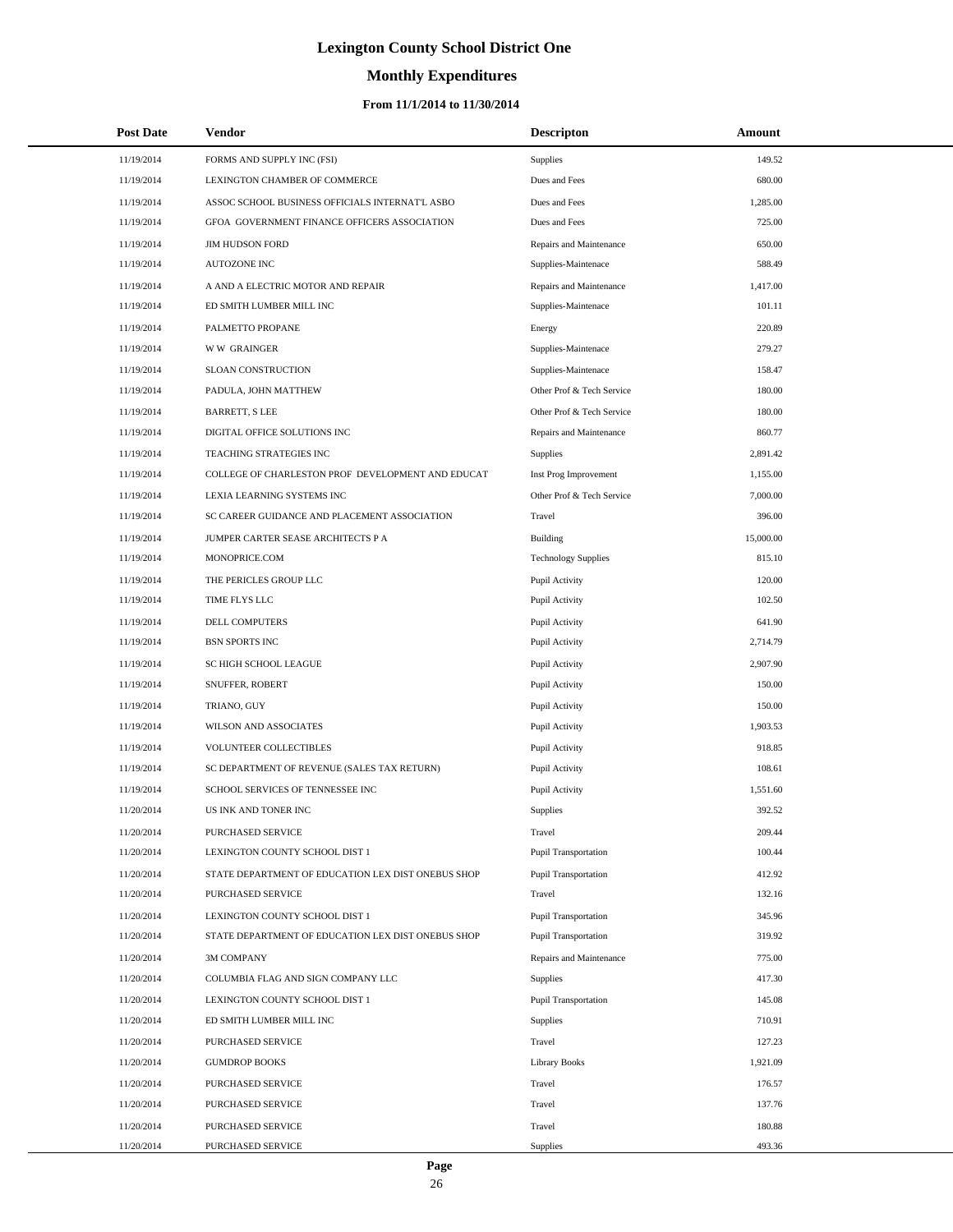# **Monthly Expenditures**

### **From 11/1/2014 to 11/30/2014**

| <b>Post Date</b> | Vendor                                             | <b>Descripton</b>           | Amount   |  |
|------------------|----------------------------------------------------|-----------------------------|----------|--|
| 11/20/2014       | PURCHASED SERVICE                                  | Travel                      | 329.62   |  |
| 11/20/2014       | SC ASSOCIATION EDUC OFFICE PROF MEMB'SHIP RECORDER | Travel                      | 450.00   |  |
| 11/20/2014       | THE STATE (ADS ONLY)                               | Advertising                 | 433.76   |  |
| 11/20/2014       | JOHNSON, JOHNNY T                                  | Other Prof & Tech Service   | 2,925.00 |  |
| 11/20/2014       | OUTDOOR EQUIPMENT DISTRIBUTORS                     | Supplies-Maintenace         | 171.19   |  |
| 11/20/2014       | CULLUM SERVICES INC                                | Repairs and Maintenance     | 825.12   |  |
| 11/20/2014       | CULLUM SERVICES INC                                | Repairs and Maintenance     | 965.41   |  |
| 11/20/2014       | PALMETTO CONTROLS INC                              | Supplies-Maintenace         | 459.03   |  |
| 11/20/2014       | CHECKER YELLOW CAB CO INC                          | <b>Pupil Transportation</b> | 7,504.50 |  |
| 11/20/2014       | MARTHERS, BRANNON W                                | Other Prof & Tech Service   | 180.00   |  |
| 11/20/2014       | HALLMAN, JACOB                                     | Other Prof & Tech Service   | 180.00   |  |
| 11/20/2014       | SC DEPARTMENT OF SOCIAL SERVICES                   | Other Prof & Tech Service   | 776.00   |  |
| 11/20/2014       | PURCHASED SERVICE                                  | Travel                      | 120.91   |  |
| 11/20/2014       | PURCHASED SERVICE                                  | Travel                      | 119.00   |  |
| 11/20/2014       | CRS INC                                            | Software Renewal/Agreemen   | 5,707.80 |  |
| 11/20/2014       | SC DEPARTMENT OF REVENUE (SALES TAX RETURN)        | Software Renewal/Agreemen   | 199.27   |  |
| 11/20/2014       | DIGITAL OFFICE SOLUTIONS INC                       | Repairs and Maintenance     | 100.45   |  |
| 11/20/2014       | TELCOM OF SOUTH CAROLINA INC                       | Repairs and Maintenance     | 280.00   |  |
| 11/20/2014       | DIGITAL OFFICE SOLUTIONS INC                       | Repairs and Maintenance     | 1,043.22 |  |
| 11/20/2014       | SC DEPARTMENT OF EDUCATION                         | Pupil Transportation        | 4,754.34 |  |
| 11/20/2014       | PURCHASED SERVICE                                  | Travel                      | 118.72   |  |
| 11/20/2014       | PURCHASED SERVICE                                  | Travel                      | 265.16   |  |
| 11/20/2014       | PURCHASED SERVICE                                  | Travel                      | 172.48   |  |
| 11/20/2014       | PURCHASED SERVICE                                  | Travel                      | 157.08   |  |
| 11/20/2014       | PURCHASED SERVICE                                  | Travel                      | 277.20   |  |
| 11/20/2014       | PURCHASED SERVICE                                  | Travel                      | 528.92   |  |
| 11/20/2014       | STATE DEPARTMENT OF EDUCATION LEX DIST ONEBUS SHOP | Pupil Transportation        | 118.48   |  |
| 11/20/2014       | PURCHASED SERVICE                                  | Travel                      | 221.20   |  |
| 11/20/2014       | LEXINGTON COUNTY SCHOOL DIST 1                     | Pupil Transportation        | 174.84   |  |
| 11/20/2014       | <b>CUMMING</b>                                     | <b>Building</b>             | 4,095.00 |  |
| 11/20/2014       | PURCHASED SERVICE                                  | Travel                      | 146.16   |  |
| 11/20/2014       | SENN BROTHERS INC                                  | Produce                     | 1,111.88 |  |
| 11/20/2014       | HERSHEYS ICE CREAM                                 | Milk                        | 335.70   |  |
| 11/20/2014       | SENN BROTHERS INC                                  | Produce                     | 1,141.83 |  |
| 11/20/2014       | HERSHEYS ICE CREAM                                 | Milk                        | 106.20   |  |
| 11/20/2014       | SENN BROTHERS INC                                  | Produce                     | 1,190.11 |  |
| 11/20/2014       | HERSHEYS ICE CREAM                                 | Milk                        | 267.84   |  |
| 11/20/2014       | SENN BROTHERS INC                                  | Produce                     | 1,048.31 |  |
| 11/20/2014       | SENN BROTHERS INC                                  | Produce                     | 1,107.22 |  |
| 11/20/2014       | HERSHEYS ICE CREAM                                 | Milk                        | 213.84   |  |
| 11/20/2014       | SENN BROTHERS INC                                  | Produce                     | 1,202.84 |  |
| 11/20/2014       | SENN BROTHERS INC                                  | Produce                     | 530.77   |  |
| 11/20/2014       | SENN BROTHERS INC                                  | Produce                     | 1,606.67 |  |
| 11/20/2014       | HERSHEYS ICE CREAM                                 | Milk                        | 246.92   |  |
| 11/20/2014       | SENN BROTHERS INC                                  | Produce                     | 993.60   |  |
| 11/20/2014       | HERSHEYS ICE CREAM                                 | Milk                        | 343.14   |  |
| 11/20/2014       | SENN BROTHERS INC                                  | Produce                     | 1,693.58 |  |
| 11/20/2014       | SENN BROTHERS INC                                  | Produce                     | 875.18   |  |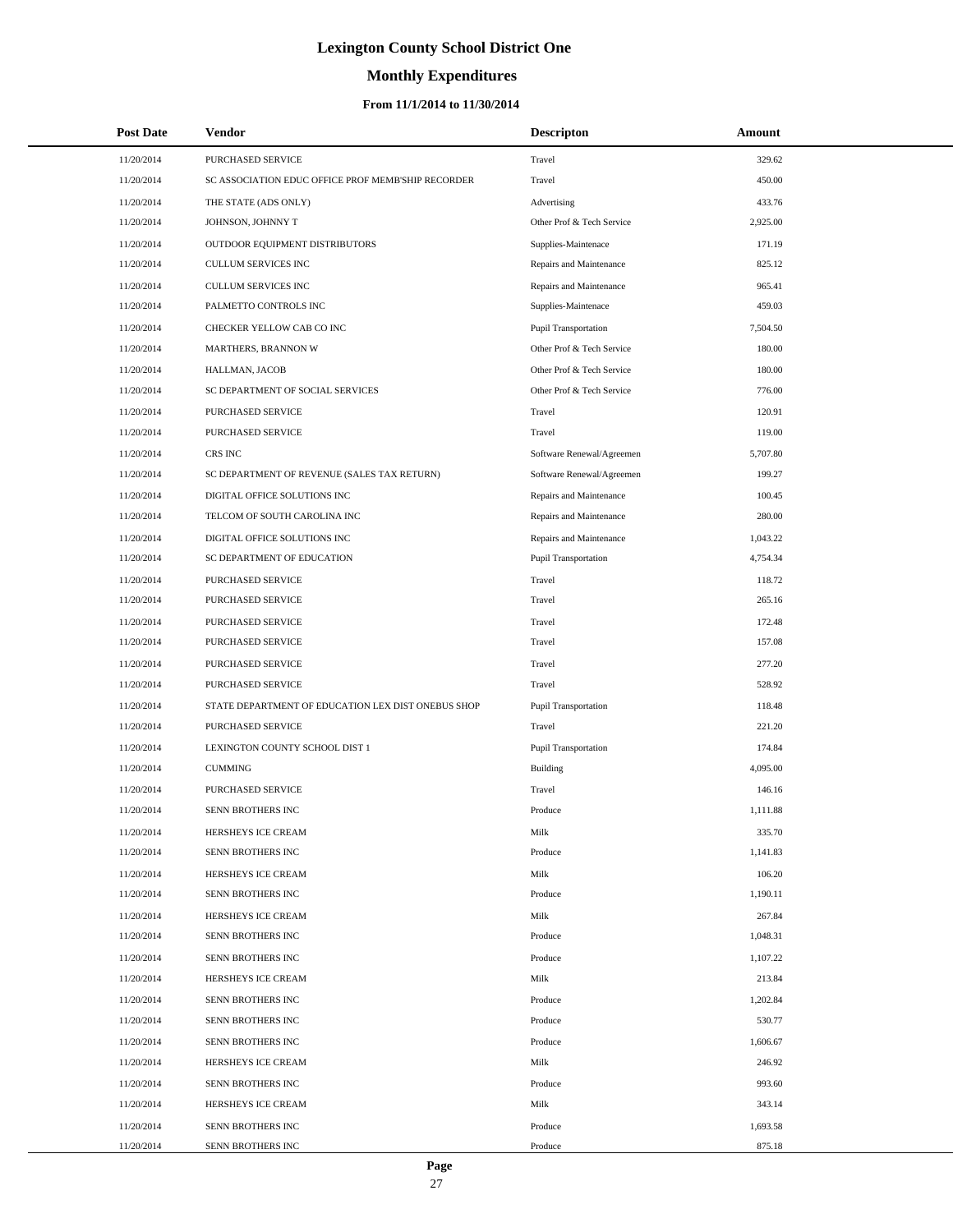# **Monthly Expenditures**

### **From 11/1/2014 to 11/30/2014**

| <b>Post Date</b> | Vendor                                             | <b>Descripton</b> | Amount   |
|------------------|----------------------------------------------------|-------------------|----------|
| 11/20/2014       | HERSHEYS ICE CREAM                                 | Milk              | 152.76   |
| 11/20/2014       | SENN BROTHERS INC                                  | Produce           | 1,298.48 |
| 11/20/2014       | HERSHEYS ICE CREAM                                 | Milk              | 134.88   |
| 11/20/2014       | SENN BROTHERS INC                                  | Produce           | 889.28   |
| 11/20/2014       | SENN BROTHERS INC                                  | Produce           | 1,855.40 |
| 11/20/2014       | SENN BROTHERS INC                                  | Produce           | 804.21   |
| 11/20/2014       | HERSHEYS ICE CREAM                                 | Milk              | 224.94   |
| 11/20/2014       | SENN BROTHERS INC                                  | Produce           | 1,469.26 |
| 11/20/2014       | HERSHEYS ICE CREAM                                 | Milk              | 171.84   |
| 11/20/2014       | SENN BROTHERS INC                                  | Produce           | 713.78   |
| 11/20/2014       | HERSHEYS ICE CREAM                                 | Milk              | 295.56   |
| 11/20/2014       | SENN BROTHERS INC                                  | Produce           | 1,017.36 |
| 11/20/2014       | HERSHEYS ICE CREAM                                 | Milk              | 322.40   |
| 11/20/2014       | SENN BROTHERS INC                                  | Produce           | 909.35   |
| 11/20/2014       | HERSHEYS ICE CREAM                                 | Milk              | 138.24   |
| 11/20/2014       | SENN BROTHERS INC                                  | Produce           | 790.47   |
| 11/20/2014       | HERSHEYS ICE CREAM                                 | Milk              | 318.98   |
| 11/20/2014       | SENN BROTHERS INC                                  | Produce           | 716.38   |
| 11/20/2014       | PURCHASED SERVICE                                  | Travel            | 135.80   |
| 11/20/2014       | SENN BROTHERS INC                                  | Produce           | 1,516.06 |
| 11/20/2014       | SENN BROTHERS INC                                  | Produce           | 1,337.39 |
| 11/20/2014       | SENN BROTHERS INC                                  | Produce           | 1,387.91 |
| 11/20/2014       | HERSHEYS ICE CREAM                                 | Milk              | 167.10   |
| 11/20/2014       | SENN BROTHERS INC                                  | Produce           | 909.80   |
| 11/20/2014       | HERSHEYS ICE CREAM                                 | Milk              | 257.04   |
| 11/20/2014       | SENN BROTHERS INC                                  | Produce           | 695.75   |
| 11/20/2014       | HERSHEYS ICE CREAM                                 | Milk              | 218.24   |
| 11/20/2014       | SENN BROTHERS INC                                  | Produce           | 1,738.34 |
| 11/20/2014       | SENN BROTHERS INC                                  | Produce           | 1,608.11 |
| 11/20/2014       | PURCHASED SERVICE                                  | Travel            | 193.20   |
| 11/20/2014       | SENN BROTHERS INC                                  | Produce           | 2,795.03 |
| 11/20/2014       | SENN BROTHERS INC                                  | Produce           | 1,080.25 |
| 11/20/2014       | STATE DEPARTMENT OF EDUCATION LEX DIST ONEBUS SHOP | Pupil Activity    | 858.39   |
| 11/20/2014       | <b>CUSTOM PRINTWEAR INC</b>                        | Pupil Activity    | 2,251.67 |
| 11/20/2014       | PURCHASE POWER                                     | Pupil Activity    | 999.59   |
| 11/20/2014       | CUSTOM PRINTWEAR INC                               | Pupil Activity    | 178.16   |
| 11/20/2014       | SC DEPARTMENT OF EDUCATION                         | Pupil Activity    | 991.72   |
| 11/20/2014       | STATE DEPARTMENT OF EDUCATION LEX DIST ONEBUS SHOP | Pupil Activity    | 171.68   |
| 11/20/2014       | STATE DEPARTMENT OF EDUCATION LEX DIST ONEBUS SHOP | Pupil Activity    | 202.74   |
| 11/20/2014       | STATE DEPARTMENT OF EDUCATION LEX DIST ONEBUS SHOP | Pupil Activity    | 277.14   |
| 11/20/2014       | IRMO HIGH SCHOOL                                   | Pupil Activity    | 175.00   |
| 11/20/2014       | NATION FORD HIGH SCHOOL                            | Pupil Activity    | 150.00   |
| 11/20/2014       | SOUTH POINTE HIGH SCHOOL                           | Pupil Activity    | 200.00   |
| 11/20/2014       | HOSKINS SUPPLY CO INC                              | Pupil Activity    | 708.00   |
| 11/20/2014       | LEXINGTON SCREEN PRINTING/ DESIGN                  | Pupil Activity    | 243.96   |
| 11/20/2014       | BODYSHOP ATHLETICS INC                             | Pupil Activity    | 353.10   |
| 11/21/2014       | SCHOOL SPECIALTY INC                               | Supplies          | 124.54   |
| 11/21/2014       | BETHUNE POTTERY                                    | Supplies          | 288.90   |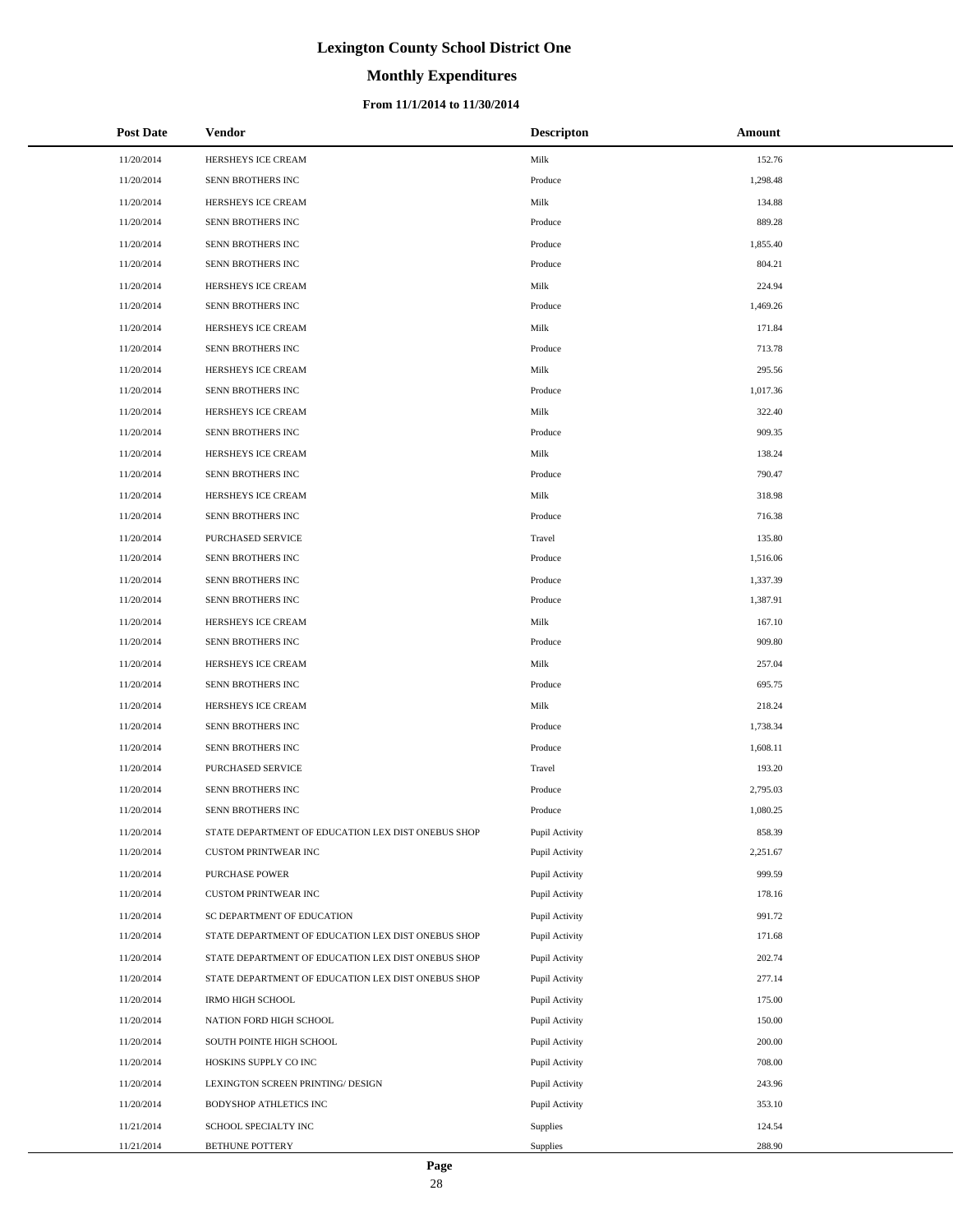# **Monthly Expenditures**

### **From 11/1/2014 to 11/30/2014**

| <b>Post Date</b> | <b>Vendor</b>                                      | <b>Descripton</b>          | Amount   |
|------------------|----------------------------------------------------|----------------------------|----------|
| 11/21/2014       | PURCHASED SERVICE                                  | Travel                     | 772.50   |
| 11/21/2014       | FORMS AND SUPPLY INC (FSI)                         | Supplies                   | 2,142.68 |
| 11/21/2014       | PURCHASED SERVICE                                  | Travel                     | 159.72   |
| 11/21/2014       | FISHER SCIENTIFIC COMPANY LLC                      | Supplies-Instruction       | 526.55   |
| 11/21/2014       | PURCHASED SERVICE                                  | Travel                     | 213.50   |
| 11/21/2014       | <b>NCS PEARSON</b>                                 | Software Renewal/Agreemen  | 2,847.50 |
| 11/21/2014       | FIRST PRIORITY INC                                 | Other Prof & Tech Service  | 3,200.00 |
| 11/21/2014       | SC CONSORTIUM FOR GIFTED EDUCATION                 | Travel                     | 1,296.00 |
| 11/21/2014       | PURCHASED SERVICE                                  | Travel                     | 126.78   |
| 11/21/2014       | PURCHASED SERVICE                                  | Travel                     | 189.28   |
| 11/21/2014       | COMPASS GROUP USA INC DBA CANTEEN REFRESHMENT SERV | Rentals                    | 462.24   |
| 11/21/2014       | DIEBOLD INC                                        | Repairs and Maintenance    | 8,015.92 |
| 11/21/2014       | DADE PAPER AND BAG CO                              | Supplies-Maintenace        | 838.77   |
| 11/21/2014       | <b>SOUTHEASTERN PAPER</b>                          | Supplies-Maintenace        | 2,165.15 |
| 11/21/2014       | SCHINDLER ELEVATOR CORP                            | Repairs and Maintenance    | 473.88   |
| 11/21/2014       | DADE PAPER AND BAG CO                              | Supplies-Maintenace        | 559.18   |
| 11/21/2014       | <b>CENTURY GLASS</b>                               | Repairs and Maintenance    | 920.64   |
| 11/21/2014       | <b>BIG RED BOX LLC</b>                             | Other Property Services    | 350.00   |
| 11/21/2014       | MARTHERS, BRANNON W                                | Other Prof & Tech Service  | 180.00   |
| 11/21/2014       | SNUFFER, ROBERT                                    | Other Prof & Tech Service  | 120.00   |
| 11/21/2014       | TREASTER, BENJAMIN F                               | Other Prof & Tech Service  | 120.00   |
| 11/21/2014       | WILFONG, MICHAEL BRIAN                             | Other Prof & Tech Service  | 120.00   |
| 11/21/2014       | YOUNG, MATTHEW                                     | Other Prof & Tech Service  | 240.00   |
| 11/21/2014       | BLACK, CALEB JAMES                                 | Other Prof & Tech Service  | 360.00   |
| 11/21/2014       | HALL, ROY LEE                                      | Other Prof & Tech Service  | 180.00   |
| 11/21/2014       | PURCHASED SERVICE                                  | Travel                     | 296.48   |
| 11/21/2014       | PURCHASED SERVICE                                  | Travel                     | 227.48   |
| 11/21/2014       | LEXINGTON PRINTING LLC                             | Printing and Binding       | 157.29   |
| 11/21/2014       | LEXINGTON PRINTING LLC                             | Printing and Binding       | 2,251.28 |
| 11/21/2014       | CABLE AND CONNECTIONS                              | <b>Technology Supplies</b> | 1,386.50 |
| 11/21/2014       | CABLE AND CONNECTIONS                              | <b>Technology Supplies</b> | 700.00   |
| 11/21/2014       | PURCHASED SERVICE                                  | Travel                     | 178.50   |
| 11/21/2014       | <b>GROVE MEDICAL</b>                               | Supplies                   | 233.80   |
| 11/21/2014       | SCHOOL OUTFITTERS LLC                              | Supplies                   | 149.99   |
| 11/21/2014       | <b>NCS PEARSON</b>                                 | Software Renewal/Agreemen  | 2,833.68 |
| 11/21/2014       | <b>PURCHASED SERVICE</b>                           | Travel                     | 116.33   |
| 11/21/2014       | PURCHASED SERVICE                                  | Travel                     | 127.50   |
| 11/21/2014       | <b>PURCHASED SERVICE</b>                           | Travel                     | 312.30   |
| 11/21/2014       | SUNGARD PUBLIC SECTOR INC                          | Technology Equipment D F   | 427.20   |
| 11/21/2014       | SMITH AND JONES JANITORIAL SUPPLIES AND EQUIP INC  | Supplies                   | 2,493.10 |
| 11/21/2014       | SMITH AND JONES JANITORIAL SUPPLIES AND EQUIP INC  | Supplies                   | 627.02   |
| 11/21/2014       | BORDEN DAIRY CO OF SC LLC                          | Milk                       | 855.08   |
| 11/21/2014       | SENN BROTHERS INC                                  | Produce                    | 753.82   |
| 11/21/2014       | SMITH AND JONES JANITORIAL SUPPLIES AND EQUIP INC  | Supplies                   | 312.44   |
| 11/21/2014       | BORDEN DAIRY CO OF SC LLC                          | Milk                       | 521.80   |
| 11/21/2014       | HERSHEYS ICE CREAM                                 | Milk                       | 329.40   |
| 11/21/2014       | SENN BROTHERS INC                                  | Produce                    | 496.50   |
| 11/21/2014       | BORDEN DAIRY CO OF SC LLC                          | Milk                       | 605.44   |

L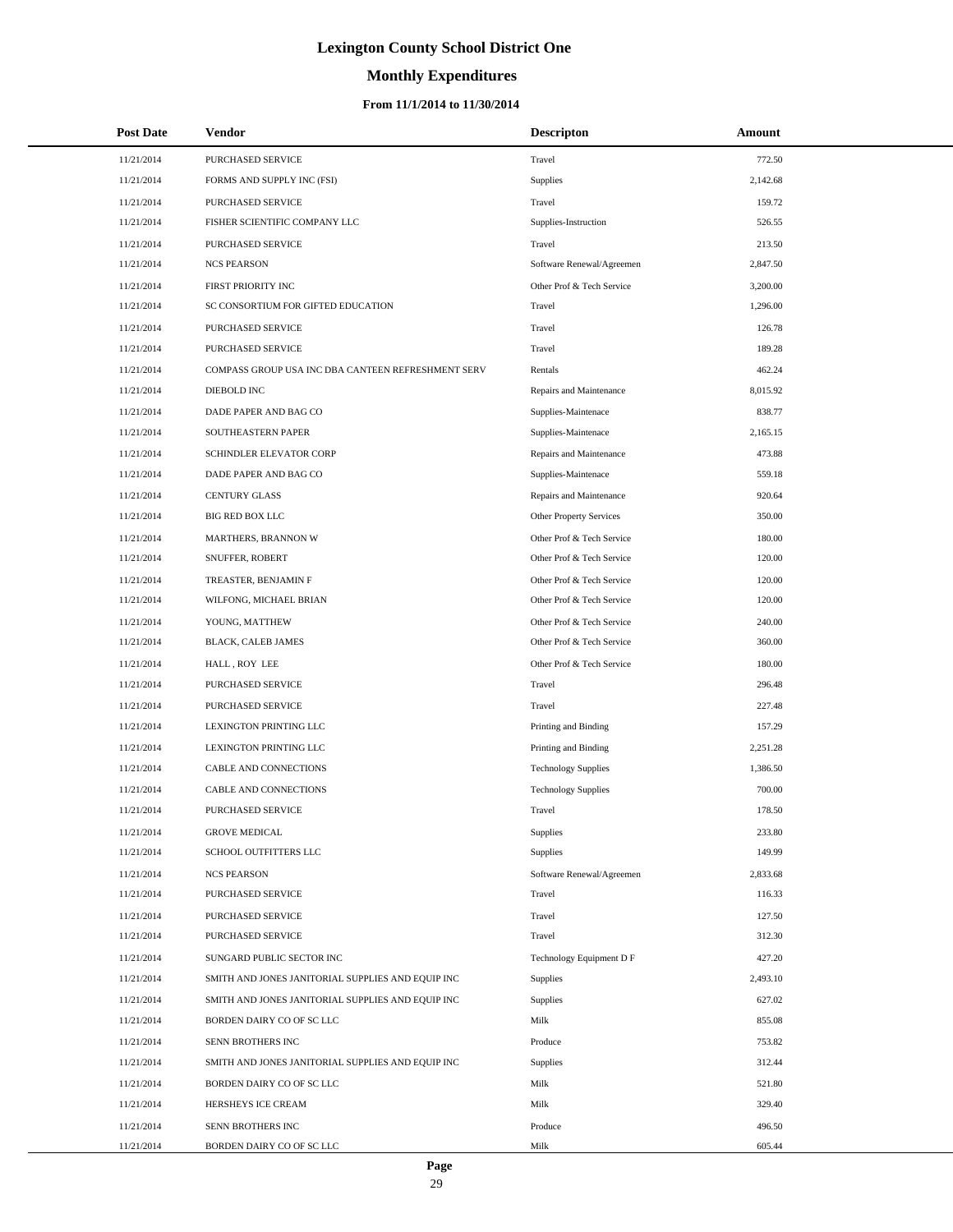# **Monthly Expenditures**

### **From 11/1/2014 to 11/30/2014**

| <b>Post Date</b> | <b>Vendor</b>                                     | <b>Descripton</b> | Amount   |  |
|------------------|---------------------------------------------------|-------------------|----------|--|
| 11/21/2014       | SENN BROTHERS INC                                 | Produce           | 498.78   |  |
| 11/21/2014       | SMITH AND JONES JANITORIAL SUPPLIES AND EQUIP INC | Supplies          | 774.68   |  |
| 11/21/2014       | BORDEN DAIRY CO OF SC LLC                         | Milk              | 1,010.32 |  |
| 11/21/2014       | HERSHEYS ICE CREAM                                | Milk              | 242.84   |  |
| 11/21/2014       | SENN BROTHERS INC                                 | Produce           | 499.22   |  |
| 11/21/2014       | BORDEN DAIRY CO OF SC LLC                         | Milk              | 922.03   |  |
| 11/21/2014       | SENN BROTHERS INC                                 | Produce           | 533.52   |  |
| 11/21/2014       | BORDEN DAIRY CO OF SC LLC                         | Milk              | 1,979.10 |  |
| 11/21/2014       | HERSHEYS ICE CREAM                                | Milk              | 283.08   |  |
| 11/21/2014       | SENN BROTHERS INC                                 | Produce           | 830.63   |  |
| 11/21/2014       | BORDEN DAIRY CO OF SC LLC                         | Milk              | 687.54   |  |
| 11/21/2014       | SENN BROTHERS INC                                 | Produce           | 249.59   |  |
| 11/21/2014       | SMITH AND JONES JANITORIAL SUPPLIES AND EQUIP INC | Supplies          | 283.55   |  |
| 11/21/2014       | BORDEN DAIRY CO OF SC LLC                         | Milk              | 513.49   |  |
| 11/21/2014       | HERSHEYS ICE CREAM                                | Milk              | 175.52   |  |
| 11/21/2014       | SENN BROTHERS INC                                 | Produce           | 829.25   |  |
| 11/21/2014       | BORDEN DAIRY CO OF SC LLC                         | Milk              | 1,263.97 |  |
| 11/21/2014       | SENN BROTHERS INC                                 | Produce           | 629.08   |  |
| 11/21/2014       | SMITH AND JONES JANITORIAL SUPPLIES AND EQUIP INC | Supplies          | 231.12   |  |
| 11/21/2014       | BORDEN DAIRY CO OF SC LLC                         | Milk              | 1,459.11 |  |
| 11/21/2014       | HERSHEYS ICE CREAM                                | Milk              | 123.68   |  |
| 11/21/2014       | SENN BROTHERS INC                                 | Produce           | 614.51   |  |
| 11/21/2014       | SMITH AND JONES JANITORIAL SUPPLIES AND EQUIP INC | Supplies          | 997.24   |  |
| 11/21/2014       | BORDEN DAIRY CO OF SC LLC                         | Milk              | 1,105.61 |  |
| 11/21/2014       | HERSHEYS ICE CREAM                                | Milk              | 286.36   |  |
| 11/21/2014       | SENN BROTHERS INC                                 | Produce           | 771.48   |  |
| 11/21/2014       | SMITH AND JONES JANITORIAL SUPPLIES AND EQUIP INC | Supplies          | 530.72   |  |
| 11/21/2014       | BORDEN DAIRY CO OF SC LLC                         | Milk              | 1,278.99 |  |
| 11/21/2014       | SENN BROTHERS INC                                 | Produce           | 843.80   |  |
| 11/21/2014       | BORDEN DAIRY CO OF SC LLC                         | Milk              | 906.19   |  |
| 11/21/2014       | HERSHEYS ICE CREAM                                | Milk              | 280.24   |  |
| 11/21/2014       | SENN BROTHERS INC                                 | Produce           | 322.03   |  |
| 11/21/2014       | SMITH AND JONES JANITORIAL SUPPLIES AND EQUIP INC | Supplies          | 939.46   |  |
| 11/21/2014       | BORDEN DAIRY CO OF SC LLC                         | Milk              | 1,386.05 |  |
| 11/21/2014       | HERSHEYS ICE CREAM                                | Milk              | 276.24   |  |
| 11/21/2014       | SENN BROTHERS INC                                 | Produce           | 935.04   |  |
| 11/21/2014       | SMITH AND JONES JANITORIAL SUPPLIES AND EQUIP INC | <b>Supplies</b>   | 1,324.66 |  |
| 11/21/2014       | BORDEN DAIRY CO OF SC LLC                         | Milk              | 794.95   |  |
| 11/21/2014       | HERSHEYS ICE CREAM                                | Milk              | 163.54   |  |
| 11/21/2014       | SENN BROTHERS INC                                 | Produce           | 448.99   |  |
| 11/21/2014       | BORDEN DAIRY CO OF SC LLC                         | Milk              | 578.06   |  |
| 11/21/2014       | SENN BROTHERS INC                                 | Produce           | 949.21   |  |
| 11/21/2014       | SMITH AND JONES JANITORIAL SUPPLIES AND EQUIP INC | Supplies          | 225.77   |  |
| 11/21/2014       | BORDEN DAIRY CO OF SC LLC                         | Milk              | 901.19   |  |
| 11/21/2014       | SENN BROTHERS INC                                 | Produce           | 477.33   |  |
| 11/21/2014       | BORDEN DAIRY CO OF SC LLC                         | Milk              | 494.84   |  |
| 11/21/2014       | HERSHEYS ICE CREAM                                | Milk              | 126.08   |  |
| 11/21/2014       | SENN BROTHERS INC                                 | Produce           | 441.15   |  |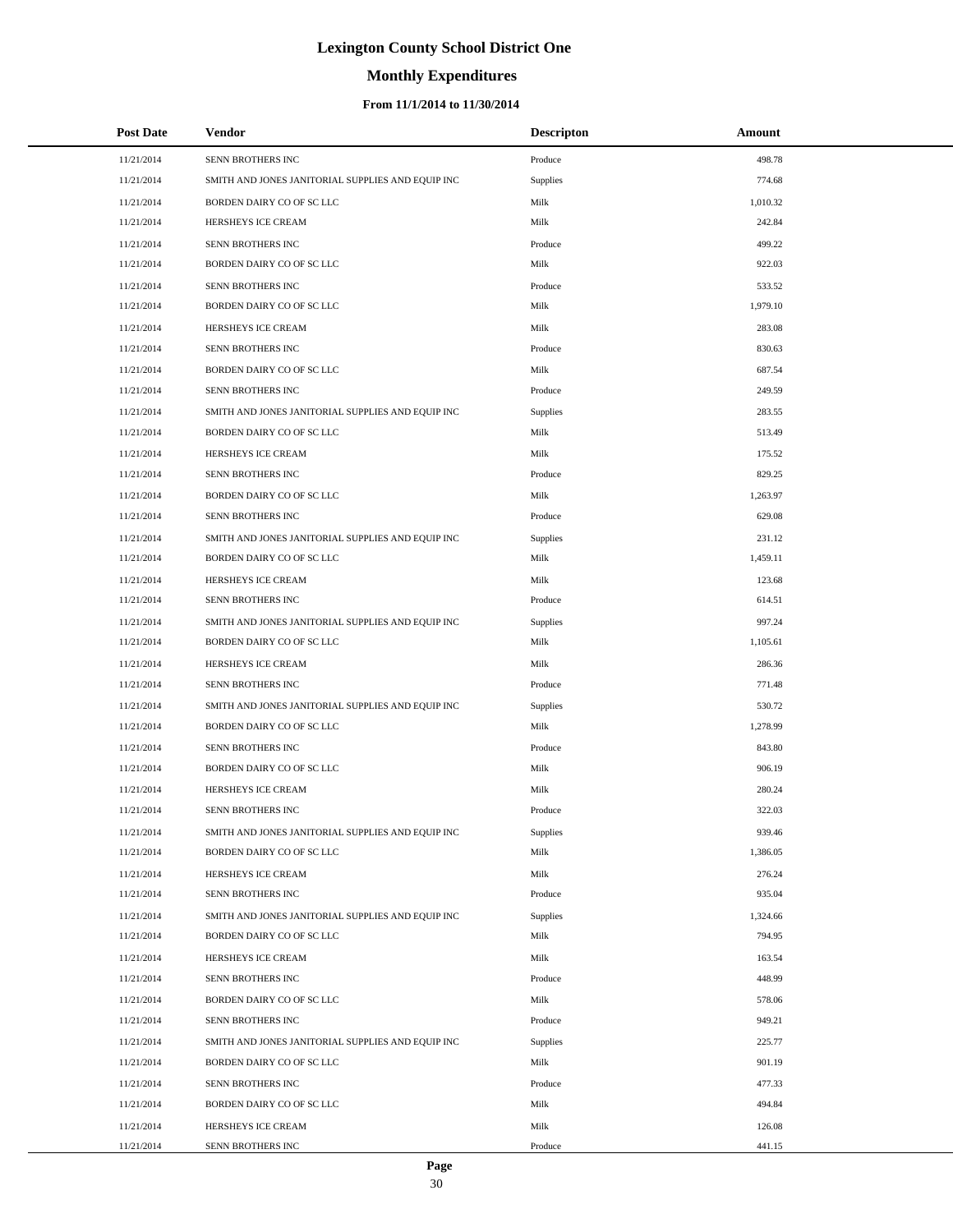# **Monthly Expenditures**

### **From 11/1/2014 to 11/30/2014**

| <b>Post Date</b> | Vendor                                             | <b>Descripton</b> | Amount   |  |
|------------------|----------------------------------------------------|-------------------|----------|--|
| 11/21/2014       | SMITH AND JONES JANITORIAL SUPPLIES AND EQUIP INC  | Supplies          | 220.42   |  |
| 11/21/2014       | BORDEN DAIRY CO OF SC LLC                          | Milk              | 1,542.48 |  |
| 11/21/2014       | SENN BROTHERS INC                                  | Produce           | 779.60   |  |
| 11/21/2014       | BORDEN DAIRY CO OF SC LLC                          | Milk              | 473.71   |  |
| 11/21/2014       | SENN BROTHERS INC                                  | Produce           | 556.21   |  |
| 11/21/2014       | SMITH AND JONES JANITORIAL SUPPLIES AND EQUIP INC  | Supplies          | 265.36   |  |
| 11/21/2014       | BORDEN DAIRY CO OF SC LLC                          | Milk              | 821.59   |  |
| 11/21/2014       | HERSHEYS ICE CREAM                                 | Milk              | 160.20   |  |
| 11/21/2014       | SENN BROTHERS INC                                  | Produce           | 371.63   |  |
| 11/21/2014       | SMITH AND JONES JANITORIAL SUPPLIES AND EQUIP INC  | <b>Supplies</b>   | 487.92   |  |
| 11/21/2014       | BORDEN DAIRY CO OF SC LLC                          | Milk              | 612.89   |  |
| 11/21/2014       | HERSHEYS ICE CREAM                                 | Milk              | 294.68   |  |
| 11/21/2014       | SENN BROTHERS INC                                  | Produce           | 653.47   |  |
| 11/21/2014       | SMITH AND JONES JANITORIAL SUPPLIES AND EQUIP INC  | <b>Supplies</b>   | 774.68   |  |
| 11/21/2014       | BORDEN DAIRY CO OF SC LLC                          | Milk              | 1,216.56 |  |
| 11/21/2014       | SENN BROTHERS INC                                  | Produce           | 567.52   |  |
| 11/21/2014       | SMITH AND JONES JANITORIAL SUPPLIES AND EQUIP INC  | Supplies          | 449.40   |  |
| 11/21/2014       | BORDEN DAIRY CO OF SC LLC                          | Milk              | 1,828.50 |  |
| 11/21/2014       | HERSHEYS ICE CREAM                                 | Milk              | 234.16   |  |
| 11/21/2014       | SENN BROTHERS INC                                  | Produce           | 545.67   |  |
| 11/21/2014       | BORDEN DAIRY CO OF SC LLC                          | Milk              | 705.97   |  |
| 11/21/2014       | HERSHEYS ICE CREAM                                 | Milk              | 179.94   |  |
| 11/21/2014       | SENN BROTHERS INC                                  | Produce           | 472.41   |  |
| 11/21/2014       | SMITH AND JONES JANITORIAL SUPPLIES AND EQUIP INC  | <b>Supplies</b>   | 347.75   |  |
| 11/21/2014       | BORDEN DAIRY CO OF SC LLC                          | Milk              | 686.25   |  |
| 11/21/2014       | SENN BROTHERS INC                                  | Produce           | 365.09   |  |
| 11/21/2014       | BORDEN DAIRY CO OF SC LLC                          | Milk              | 1,167.27 |  |
| 11/21/2014       | SENN BROTHERS INC                                  | Produce           | 249.70   |  |
| 11/21/2014       | SMITH AND JONES JANITORIAL SUPPLIES AND EQUIP INC  | Supplies          | 701.92   |  |
| 11/21/2014       | BORDEN DAIRY CO OF SC LLC                          | Milk              | 406.70   |  |
| 11/21/2014       | HERSHEYS ICE CREAM                                 | Milk              | 260.64   |  |
| 11/21/2014       | SENN BROTHERS INC                                  | Produce           | 720.88   |  |
| 11/21/2014       | SMITH AND JONES JANITORIAL SUPPLIES AND EQUIP INC  | Supplies          | 573.52   |  |
| 11/21/2014       | BORDEN DAIRY CO OF SC LLC                          | Milk              | 962.73   |  |
| 11/21/2014       | HERSHEYS ICE CREAM                                 | Milk              | 302.88   |  |
| 11/21/2014       | SENN BROTHERS INC                                  | Produce           | 1,172.51 |  |
| 11/21/2014       | BORDEN DAIRY CO OF SC LLC                          | Milk              | 762.87   |  |
| 11/21/2014       | SENN BROTHERS INC                                  | Produce           | 487.85   |  |
| 11/21/2014       | US INK AND TONER INC                               | Pupil Activity    | 313.86   |  |
| 11/21/2014       | FOLLETT EDUCATIONAL SERVICES                       | Pupil Activity    | 153.90   |  |
| 11/21/2014       | FORMS AND SUPPLY INC (FSI)                         | Pupil Activity    | 2,856.90 |  |
| 11/21/2014       | PURCHASED SERVICE                                  | Pupil Activity    | 103.60   |  |
| 11/21/2014       | PURCHASED SERVICE                                  | Pupil Activity    | 205.52   |  |
| 11/21/2014       | AIRPORT HIGH SCHOOL                                | Pupil Activity    | 175.00   |  |
| 11/21/2014       | VARSITY SPIRIT FASHIONS                            | Pupil Activity    | 7,708.23 |  |
| 11/24/2014       | SCHOOL SPECIALTY INC                               | Supplies          | 285.88   |  |
| 11/24/2014       | SC DEPARTMENT OF JUVENILE JUSTICE (FISCAL AFFAIRS) | Tuition-LEA       | 449.97   |  |
| 11/24/2014       | DICK BLICK                                         | Supplies          | 362.74   |  |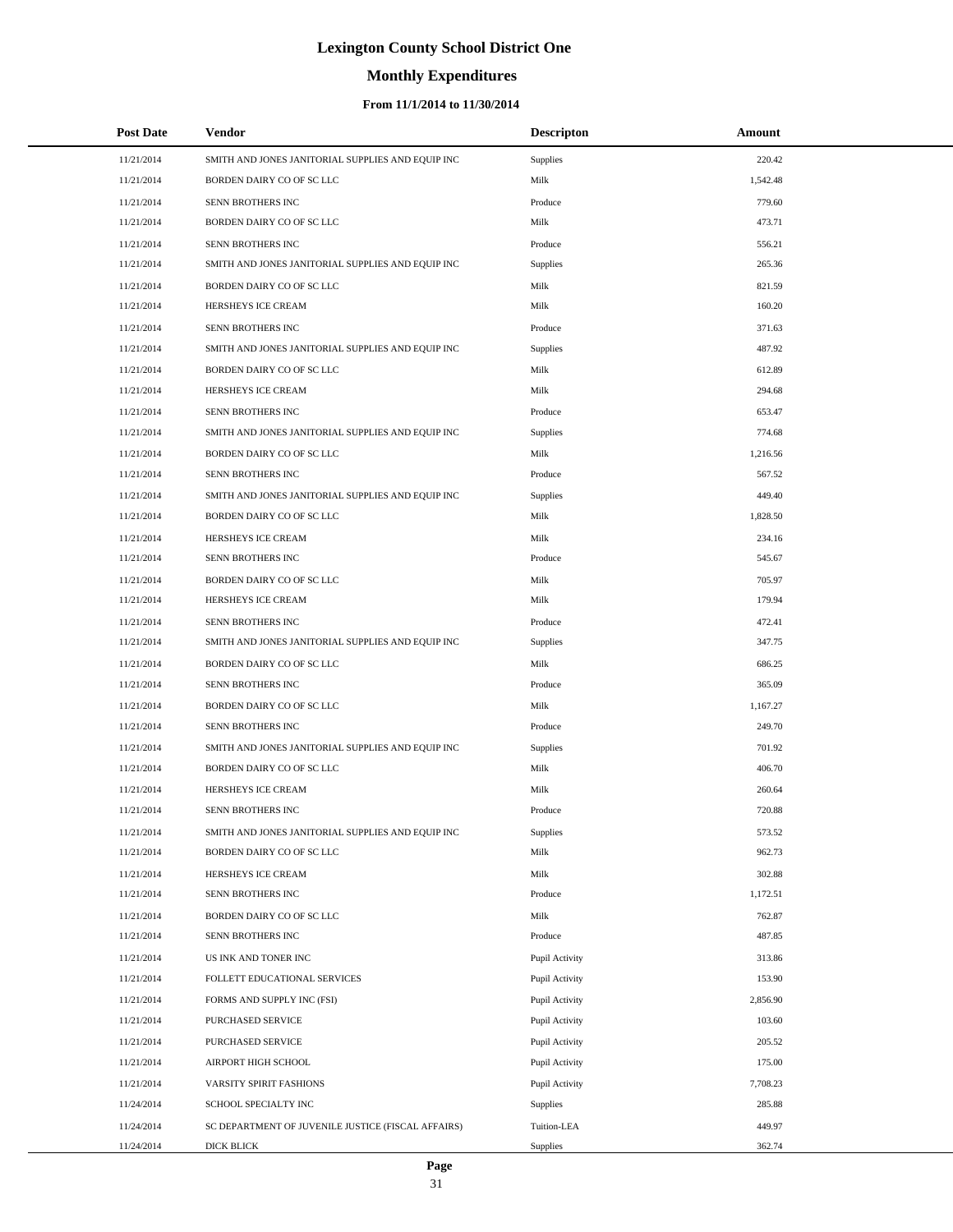# **Monthly Expenditures**

### **From 11/1/2014 to 11/30/2014**

| <b>Post Date</b> | Vendor                                             | <b>Descripton</b>           | Amount    |
|------------------|----------------------------------------------------|-----------------------------|-----------|
| 11/24/2014       | DIGITAL OFFICE SOLUTIONS INC                       | Supplies                    | 446.19    |
| 11/24/2014       | FORMS AND SUPPLY INC (FSI)                         | Supplies                    | 501.73    |
| 11/24/2014       | DIGITAL OFFICE SOLUTIONS INC                       | Supplies                    | 138.57    |
| 11/24/2014       | ONTARIO INVESTMENTS INC.                           | Rentals                     | 873.38    |
| 11/24/2014       | LEXINGTON COUNTY SCHOOL DIST 1                     | Pupil Transportation        | 119.04    |
| 11/24/2014       | <b>GATTIS PRO AUDIO</b>                            | <b>Technology Supplies</b>  | 640.93    |
| 11/24/2014       | LEXINGTON COUNTY SCHOOL DIST 1                     | Pupil Transportation        | 517.08    |
| 11/24/2014       | <b>NCS PEARSON</b>                                 | Software Renewal/Agreemen   | 967.50    |
| 11/24/2014       | SC DEPARTMENT OF JUVENILE JUSTICE (FISCAL AFFAIRS) | Tuition-LEA                 | 115.40    |
| 11/24/2014       | ADAIR PIANO LLC                                    | Repairs and Maintenance     | 190.00    |
| 11/24/2014       | LEXINGTON COUNTY SCHOOL DIST 1                     | <b>Pupil Transportation</b> | 360.84    |
| 11/24/2014       | <b>GATTIS PRO AUDIO</b>                            | <b>Technology Supplies</b>  | 640.93    |
| 11/24/2014       | PURCHASED SERVICE                                  | Travel                      | 119.73    |
| 11/24/2014       | PURCHASED SERVICE                                  | Travel                      | 302.51    |
| 11/24/2014       | PURCHASED SERVICE                                  | Travel                      | 109.20    |
| 11/24/2014       | PURCHASED SERVICE                                  | Travel                      | 218.06    |
| 11/24/2014       | FOLLETT SCHOOL SOLUTIONS INC                       | <b>Library Books</b>        | 120.97    |
| 11/24/2014       | PURCHASED SERVICE                                  | Travel                      | 159.07    |
| 11/24/2014       | PURCHASED SERVICE                                  | Travel                      | 194.67    |
| 11/24/2014       | <b>PURCHASED SERVICE</b>                           | Travel                      | 297.00    |
| 11/24/2014       | PURCHASED SERVICE                                  | Travel                      | 297.00    |
| 11/24/2014       | PURCHASED SERVICE                                  | Inst Prog Improvement       | 375.00    |
| 11/24/2014       | BACKMAN, SANDRA                                    | Travel                      | 487.84    |
| 11/24/2014       | DR BRADLEY M PITTS                                 | Travel                      | 487.84    |
| 11/24/2014       | PURCHASED SERVICE                                  | Travel                      | 432.84    |
| 11/24/2014       | HARMON, EDWIN                                      | Travel                      | 468.84    |
| 11/24/2014       | KNIGHT, DEBRA L                                    | Travel                      | 331.84    |
| 11/24/2014       | SMITH, CINDY                                       | Travel                      | 487.84    |
| 11/24/2014       | PURCHASED SERVICE                                  | Travel                      | 338.24    |
| 11/24/2014       | MIDCAROLINA ELEC COOP INC                          | <b>Public Utilities</b>     | 125.00    |
| 11/24/2014       | MIDCAROLINA ELEC COOP INC                          | <b>Public Utilities</b>     | 28,433.00 |
| 11/24/2014       | <b>SUBURBAN PROPANE</b>                            | Energy                      | 867.35    |
| 11/24/2014       | CALICO INDUSTRIES INC                              | Supplies-Maintenace         | 714.28    |
| 11/24/2014       | JANPAK COLUMBIA                                    | Supplies-Maintenace         | 212.72    |
| 11/24/2014       | MIDCAROLINA ELEC COOP INC                          | <b>Public Utilities</b>     | 15,808.00 |
| 11/24/2014       | MIDCAROLINA ELEC COOP INC                          | <b>Public Utilities</b>     | 10,884.00 |
| 11/24/2014       | MIDCAROLINA ELEC COOP INC                          | <b>Public Utilities</b>     | 7,647.00  |
| 11/24/2014       | SC BUDGET AND CONTROL BOARD INTERNAL OPERATIONS    | Repairs and Maintenance     | 18,669.84 |
| 11/24/2014       | DABKOWSKI, MEGHAN                                  | Other Prof & Tech Service   | 180.00    |
| 11/24/2014       | BARRETT, S LEE                                     | Other Prof & Tech Service   | 180.00    |
| 11/24/2014       | HALL, ROY LEE                                      | Other Prof & Tech Service   | 180.00    |
| 11/24/2014       | PURCHASED SERVICE                                  | Travel                      | 141.12    |
| 11/24/2014       | DIGITAL OFFICE SOLUTIONS INC                       | Repairs and Maintenance     | 827.66    |
| 11/24/2014       | DIGITAL OFFICE SOLUTIONS INC                       | Repairs and Maintenance     | 298.62    |
| 11/24/2014       | DIGITAL OFFICE SOLUTIONS INC                       | Repairs and Maintenance     | 500.80    |
| 11/24/2014       | DIGITAL OFFICE SOLUTIONS INC                       | Repairs and Maintenance     | 350.69    |
| 11/24/2014       | DIGITAL OFFICE SOLUTIONS INC                       | Repairs and Maintenance     | 689.81    |
| 11/24/2014       | DIGITAL OFFICE SOLUTIONS INC                       | Repairs and Maintenance     | 442.61    |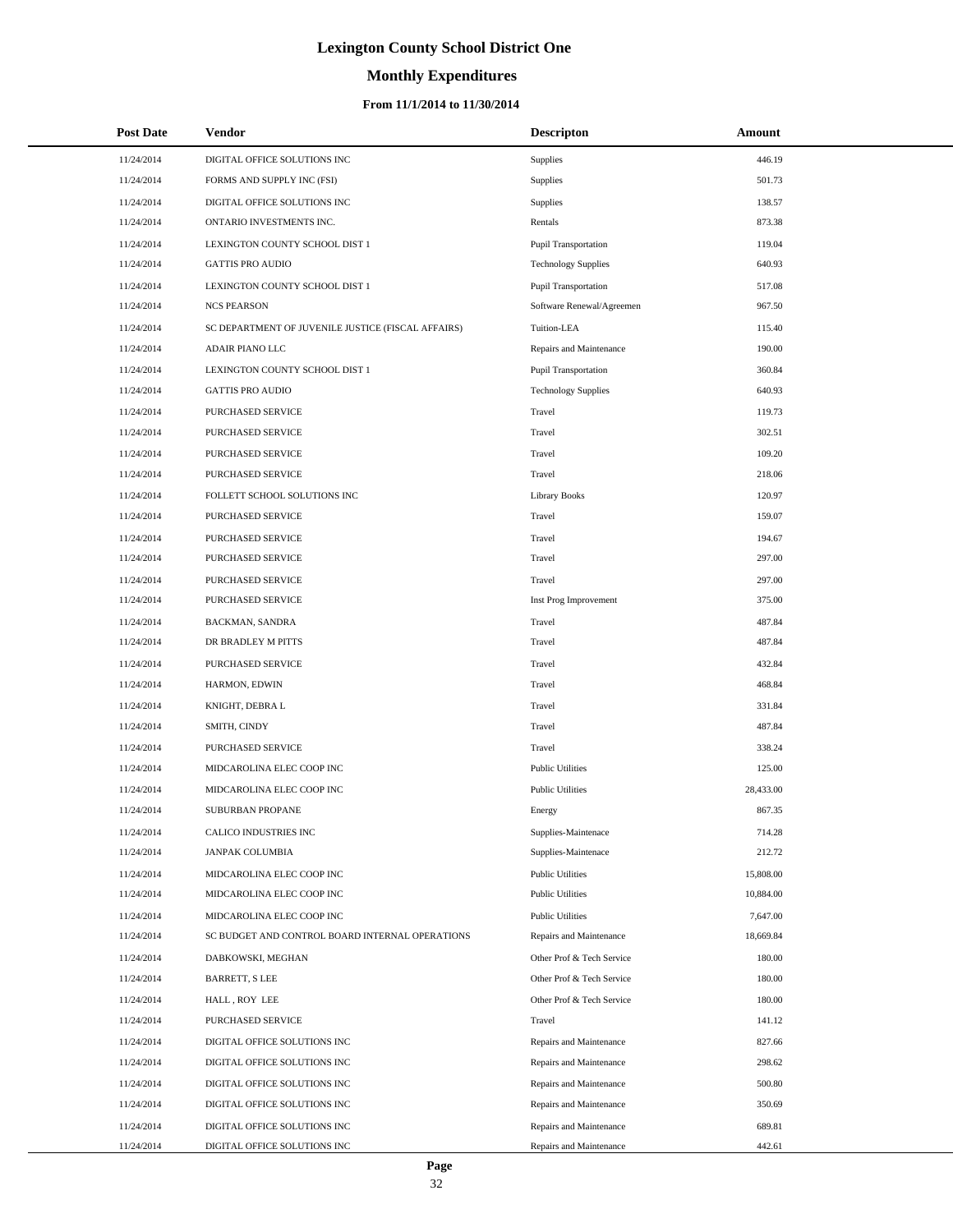# **Monthly Expenditures**

### **From 11/1/2014 to 11/30/2014**

| <b>Post Date</b> | Vendor                                           | <b>Descripton</b>          | Amount   |
|------------------|--------------------------------------------------|----------------------------|----------|
| 11/24/2014       | DIGITAL OFFICE SOLUTIONS INC                     | Repairs and Maintenance    | 1,128.28 |
| 11/24/2014       | DIGITAL OFFICE SOLUTIONS INC                     | Repairs and Maintenance    | 786.67   |
| 11/24/2014       | DIGITAL OFFICE SOLUTIONS INC                     | Repairs and Maintenance    | 136.20   |
| 11/24/2014       | DIGITAL OFFICE SOLUTIONS INC                     | Repairs and Maintenance    | 165.68   |
| 11/24/2014       | DIGITAL OFFICE SOLUTIONS INC                     | Repairs and Maintenance    | 1,067.35 |
| 11/24/2014       | DIGITAL OFFICE SOLUTIONS INC                     | Repairs and Maintenance    | 1,005.83 |
| 11/24/2014       | DIGITAL OFFICE SOLUTIONS INC                     | Repairs and Maintenance    | 826.31   |
| 11/24/2014       | DIGITAL OFFICE SOLUTIONS INC                     | Repairs and Maintenance    | 842.74   |
| 11/24/2014       | DIGITAL OFFICE SOLUTIONS INC                     | Repairs and Maintenance    | 349.26   |
| 11/24/2014       | DIGITAL OFFICE SOLUTIONS INC                     | Repairs and Maintenance    | 642.62   |
| 11/24/2014       | DIGITAL OFFICE SOLUTIONS INC                     | Repairs and Maintenance    | 616.31   |
| 11/24/2014       | DIGITAL OFFICE SOLUTIONS INC                     | Repairs and Maintenance    | 1,035.73 |
| 11/24/2014       | DIGITAL OFFICE SOLUTIONS INC                     | Repairs and Maintenance    | 582.35   |
| 11/24/2014       | DIGITAL OFFICE SOLUTIONS INC                     | Repairs and Maintenance    | 671.83   |
| 11/24/2014       | DIGITAL OFFICE SOLUTIONS INC                     | Repairs and Maintenance    | 536.11   |
| 11/24/2014       | DIGITAL OFFICE SOLUTIONS INC                     | Repairs and Maintenance    | 602.42   |
| 11/24/2014       | DIGITAL OFFICE SOLUTIONS INC                     | Repairs and Maintenance    | 931.38   |
| 11/24/2014       | DIGITAL OFFICE SOLUTIONS INC                     | Repairs and Maintenance    | 2,026.46 |
| 11/24/2014       | SCHOOL SPECIALTY INC                             | Supplies                   | 900.35   |
| 11/24/2014       | PURCHASED SERVICE                                | Travel                     | 169.40   |
| 11/24/2014       | PURCHASED SERVICE                                | Travel                     | 132.72   |
| 11/24/2014       | MOHR EDUCATIONAL ASSOCIATES                      | <b>Pupil Services</b>      | 1,000.00 |
| 11/24/2014       | <b>HOUGHTON MIFFLIN</b>                          | Inst Prog Improvement      | 200.00   |
| 11/24/2014       | CENGAGE LEARNING                                 | Supplies                   | 1,299.38 |
| 11/24/2014       | LEXINGTON COUNTY SCHOOL DIST 1                   | Pupil Transportation       | 827.70   |
| 11/24/2014       | PURCHASED SERVICE                                | Travel                     | 320.14   |
| 11/24/2014       | ALFRED WILLIAMS AND CO                           | Supplies                   | 5,885.00 |
| 11/24/2014       | WHALEY FOODSERVICE REPAIRS                       | Supplies                   | 202.96   |
| 11/24/2014       | CITY ELECTRIC SUPPLY CO                          | Supplies                   | 1,110.31 |
| 11/24/2014       | MACTASTIC LLC DBA MACTASTIC IREPAIR              | Pupil Activity             | 287.00   |
| 11/24/2014       | <b>HIGHWATER CLAYS</b>                           | Pupil Activity             | 511.41   |
| 11/24/2014       | PECKNEL MUSIC CO INC                             | Pupil Activity             | 175.00   |
| 11/24/2014       | CENGAGE LEARNING                                 | Pupil Activity             | 393.75   |
| 11/24/2014       | <b>HEINEMANN</b>                                 | Pupil Activity             | 456.30   |
| 11/24/2014       | TIME FOR KIDS                                    | Pupil Activity             | 111.50   |
| 11/24/2014       | LEXINGTON COUNTY SCHOOL DIST 1                   | Pupil Activity             | 392.46   |
| 11/24/2014       | CAROLINA BIOMEDICAL SERVICES INC                 | Pupil Activity             | 615.00   |
| 11/24/2014       | CAROLINA SCREEN PRINTERS                         | Pupil Activity             | 856.00   |
| 11/24/2014       | SMOOTH CREATIONS / INTRADE                       | Pupil Activity             | 558.54   |
| 11/24/2014       | LEXINGTON COUNTY SCHOOL DIST 1                   | Pupil Activity             | 385.02   |
| 11/24/2014       | <b>EMBROID ME</b>                                | Pupil Activity             | 1,257.27 |
| 11/25/2014       | <b>ACP DIRECT</b>                                | Supplies                   | 358.50   |
| 11/25/2014       | FORMS AND SUPPLY INC (FSI)                       | Supplies                   | 161.36   |
| 11/25/2014       | FORMS AND SUPPLY INC (FSI)                       | Supplies                   | 1,556.32 |
| 11/25/2014       | SCHOOL SPECIALTY INC                             | Supplies                   | 242.79   |
| 11/25/2014       | DANCEWEAR SOLUTIONS, GYMNASTIC SOL, SPIRITUAL EX | Supplies                   | 712.75   |
| 11/25/2014       | FORMS AND SUPPLY INC (FSI)                       | Supplies                   | 2,285.52 |
| 11/25/2014       | FORMS AND SUPPLY INC (FSI)                       | <b>Technology Supplies</b> | 109.06   |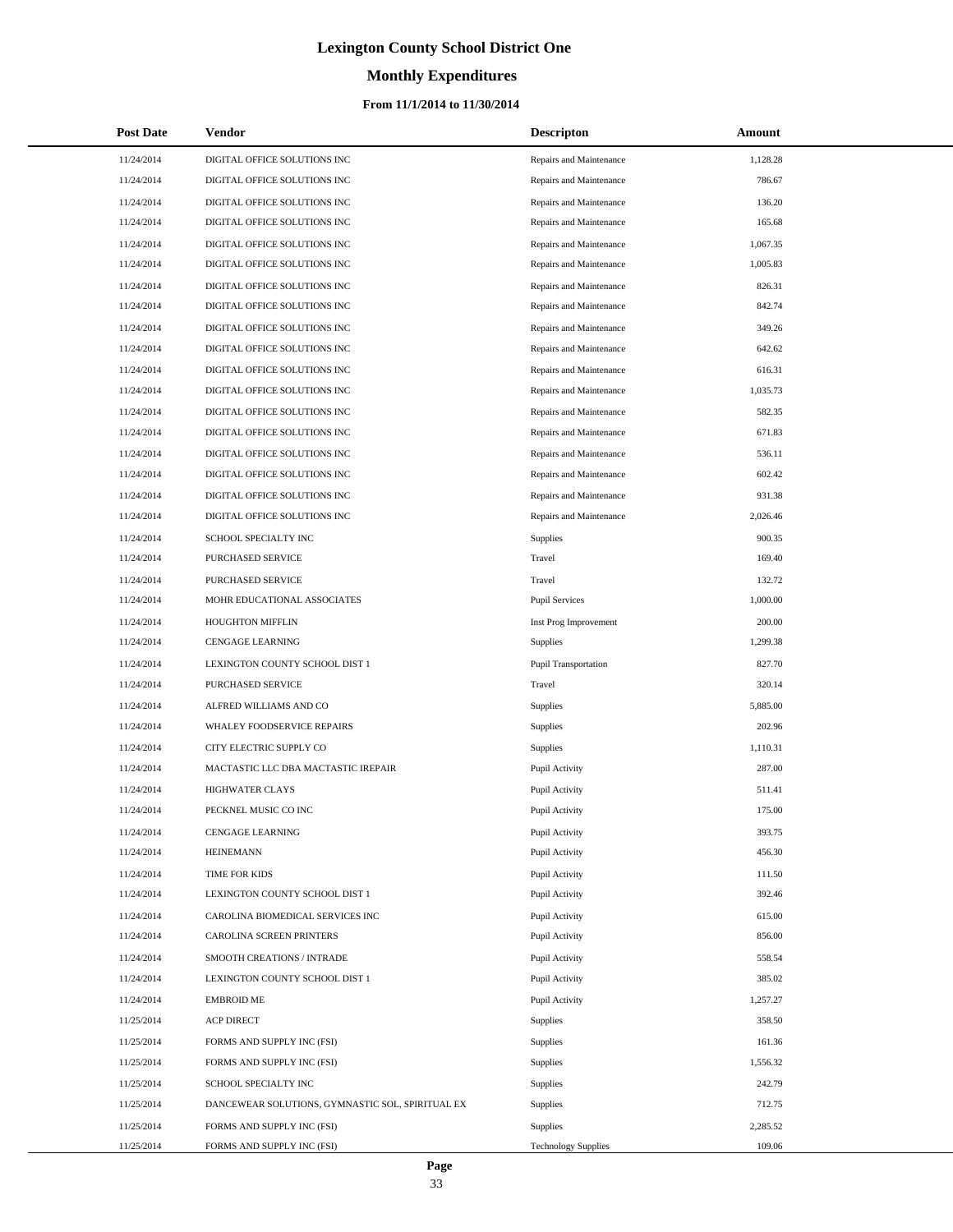# **Monthly Expenditures**

### **From 11/1/2014 to 11/30/2014**

| <b>Post Date</b> | Vendor                                          | <b>Descripton</b>          | Amount    |
|------------------|-------------------------------------------------|----------------------------|-----------|
| 11/25/2014       | PALMETTO STRINGS                                | Repairs and Maintenance    | 140.00    |
| 11/25/2014       | <b>LENOVO US</b>                                | <b>Technology Supplies</b> | 1,751.59  |
| 11/25/2014       | FOLLETT SCHOOL SOLUTIONS INC                    | <b>Library Books</b>       | 883.57    |
| 11/25/2014       | FORMS AND SUPPLY INC (FSI)                      | Supplies                   | 378.85    |
| 11/25/2014       | <b>GRAYBAR ELECTRIC CO INC</b>                  | Supplies-Maintenace        | 134.82    |
| 11/25/2014       | <b>GRAYBAR ELECTRIC CO INC</b>                  | Supplies-Maintenace        | 134.81    |
| 11/25/2014       | <b>CK SUPPLY</b>                                | Supplies-Maintenace        | 369.79    |
| 11/25/2014       | COASTAL CONTRACT HARDWARE INC                   | Supplies-Maintenace        | 133.75    |
| 11/25/2014       | DAKTRONICS INC                                  | Supplies-Maintenace        | 2,471.70  |
| 11/25/2014       | GRAYBAR ELECTRIC CO INC                         | Supplies-Maintenace        | 515.21    |
| 11/25/2014       | MIDLANDS FIRE PROTECTION INC                    | Repairs and Maintenance    | 297.50    |
| 11/25/2014       | WATTS AND ASSOCIATES ROOFING INC                | Repairs and Maintenance    | 1,875.00  |
| 11/25/2014       | <b>GRAYBAR ELECTRIC CO INC</b>                  | Supplies-Maintenace        | 134.82    |
| 11/25/2014       | <b>WW GRAINGER</b>                              | Supplies-Maintenace        | 360.55    |
| 11/25/2014       | <b>CK SUPPLY</b>                                | Supplies-Maintenace        | 160.93    |
| 11/25/2014       | FORTILINE INC                                   | Supplies-Maintenace        | 1,658.50  |
| 11/25/2014       | <b>GRAYBAR ELECTRIC CO INC</b>                  | Supplies-Maintenace        | 515.21    |
| 11/25/2014       | <b>CK SUPPLY</b>                                | Supplies-Maintenace        | 321.86    |
| 11/25/2014       | COASTAL CONTRACT HARDWARE INC                   | Supplies-Maintenace        | 128.40    |
| 11/25/2014       | FERGUSON ENTERPRISES INC FEI 27                 | Supplies-Maintenace        | 192.51    |
| 11/25/2014       | <b>GRAYBAR ELECTRIC CO INC</b>                  | Supplies-Maintenace        | 106.53    |
| 11/25/2014       | SOUTHEASTERN PAPER                              | Supplies-Maintenace        | 1,299.09  |
| 11/25/2014       | <b>WW GRAINGER</b>                              | Supplies-Maintenace        | 846.65    |
| 11/25/2014       | CITY ELECTRIC SUPPLY CO                         | Supplies-Maintenace        | 235.91    |
| 11/25/2014       | EASTMAN, JAMES ALLEN                            | Other Prof & Tech Service  | 180.00    |
| 11/25/2014       | ANDERSON, JOSHUA                                | Other Prof & Tech Service  | 360.00    |
| 11/25/2014       | FREUND, WILLIAM                                 | Other Prof & Tech Service  | 180.00    |
| 11/25/2014       | RICCIARDI, CHRISTOPHER                          | Other Prof & Tech Service  | 180.00    |
| 11/25/2014       | SPIVEY, STEPHEN J                               | Other Prof & Tech Service  | 180.00    |
| 11/25/2014       | FRANKLIN COVEY CO (EDUCATION DIV )              | Supplies                   | 6,033.42  |
| 11/25/2014       | PRESENTATION SYSTEMS SOUTH INC                  | Supplies                   | 6,501.30  |
| 11/25/2014       | FRANKLIN COVEY CO (EDUCATION DIV )              | Inst Prog Improvement      | 6,800.00  |
| 11/25/2014       | FRANKLIN COVEY CO (EDUCATION DIV)               | Software Renewal/Agreemen  | 1,500.00  |
| 11/25/2014       | FRANKLIN COVEY CO (EDUCATION DIV)               | Supplies                   | 2,354.00  |
| 11/25/2014       | SCHOOL SPECIALTY INC                            | Supplies                   | 278.46    |
| 11/25/2014       | UNIFIED AV SYSTEMS INC DBA MULTI MEDIA SERVICES | <b>Technology Supplies</b> | 4,063.86  |
| 11/25/2014       | COMMUNICATION MANAGEMENT INC                    | <b>Technology Supplies</b> | 16,607.48 |
| 11/25/2014       | COMMUNICATION MANAGEMENT INC                    | <b>Technology Supplies</b> | 1,370.45  |
| 11/25/2014       | US INK AND TONER INC                            | Supplies                   | 4,240.54  |
| 11/25/2014       | PURCHASED SERVICE                               | Travel                     | 123.20    |
| 11/25/2014       | <b>US FOODS</b>                                 | Supplies                   | 828.43    |
| 11/25/2014       | <b>US FOODS</b>                                 | Food                       | 2,668.60  |
| 11/25/2014       | LEXINGTON MIDDLE SCHOOL                         | Pupil Activity             | 310.00    |
| 11/25/2014       | LEXINGTON MIDDLE SCHOOL                         | Pupil Activity             | 180.00    |
| 11/25/2014       | COMPUTER DESIGN CONSULTING SERVICE LLC          | Pupil Activity             | 144.45    |
| 11/25/2014       | FORMS AND SUPPLY INC (FSI)                      | Pupil Activity             | 1,714.14  |
| 11/25/2014       | <b>BSN SPORTS INC</b>                           | Pupil Activity             | 181.90    |
| 11/25/2014       | D AND W SPORTSWEAR                              | Pupil Activity             | 234.00    |

L